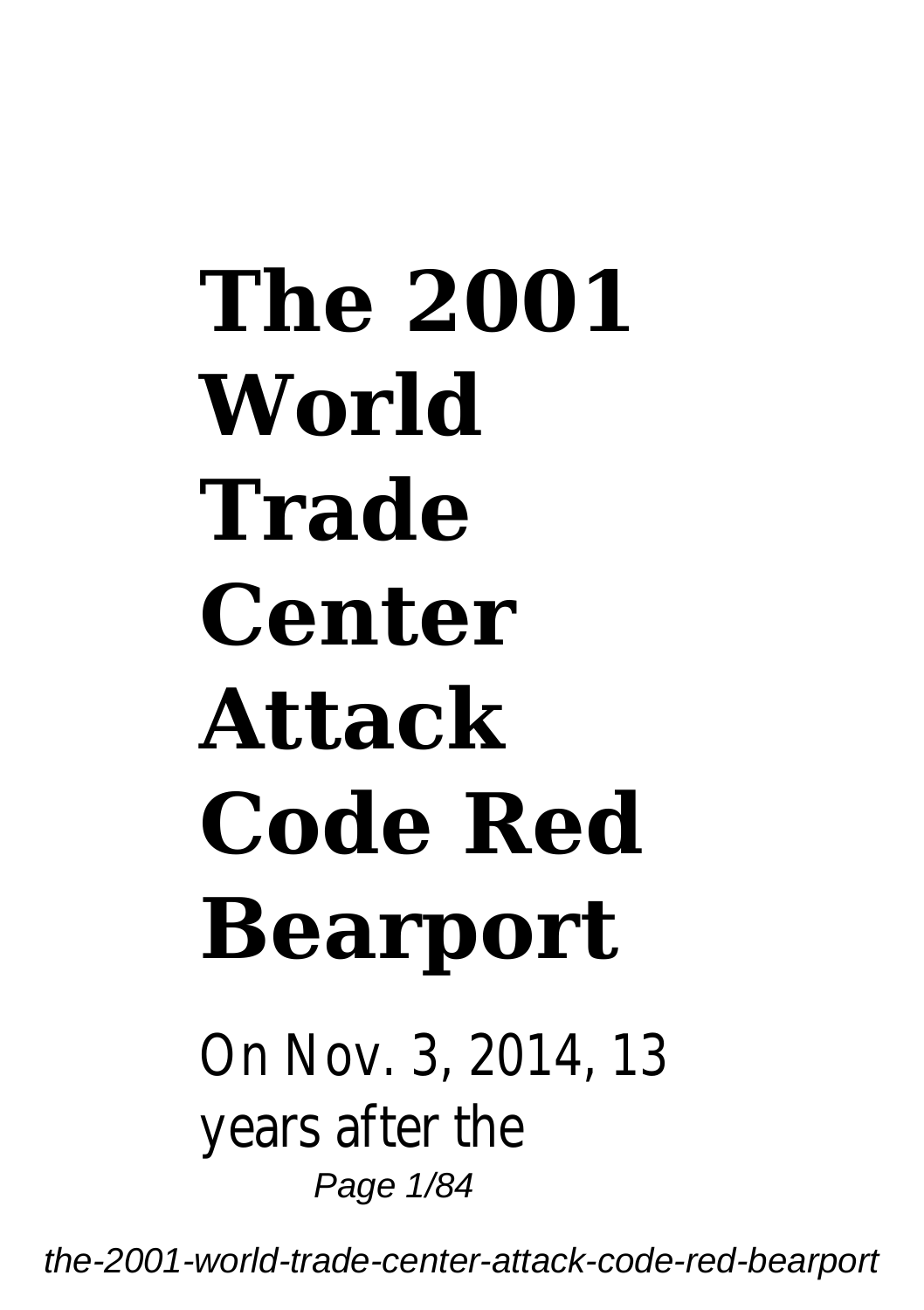World Trade Center was destroyed in the September 11, 2001 attacks, One World Trade Center opened it doors with employees at Conde Nast some of the first to ... A birds eye view of the World Trade Page 2/84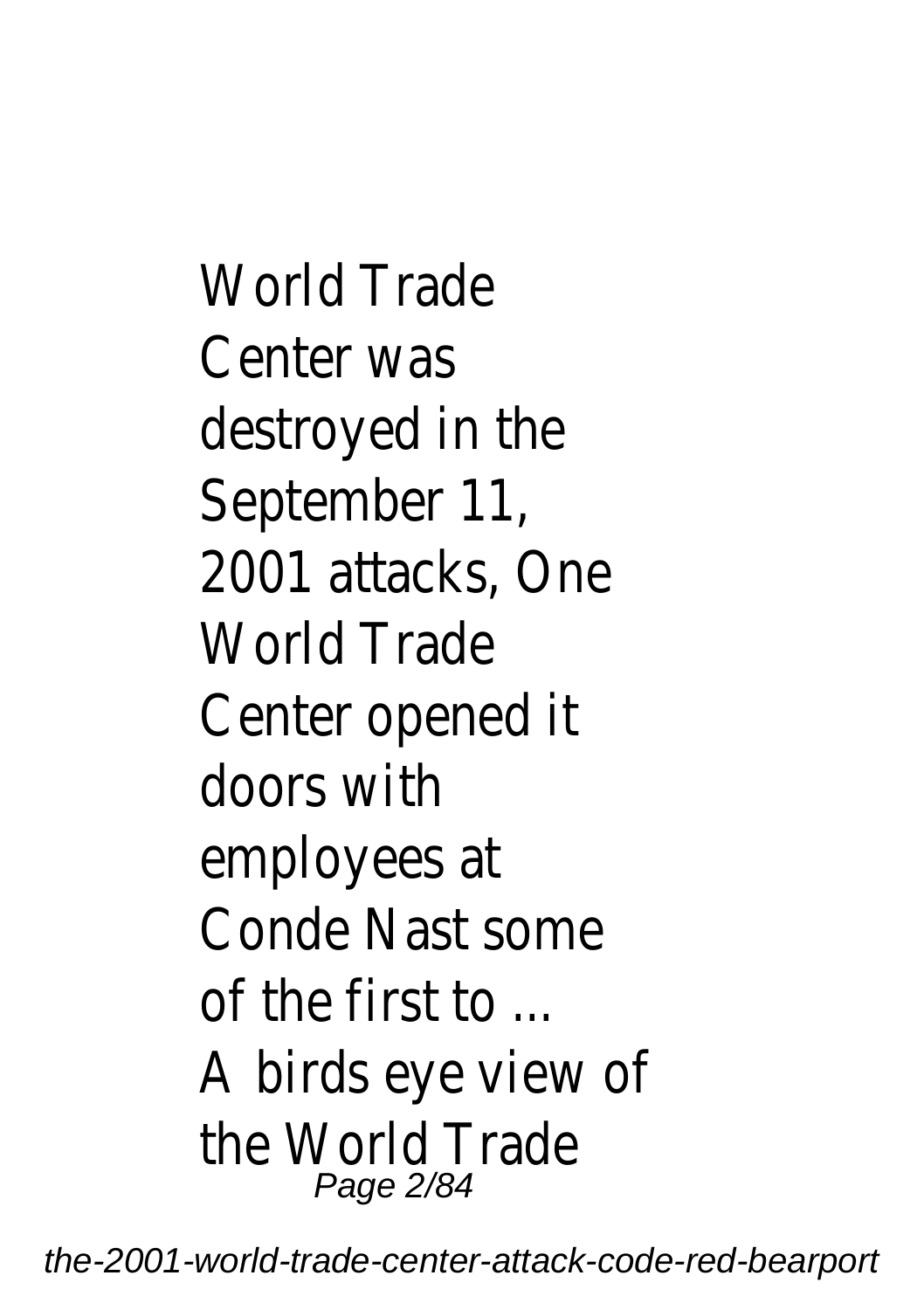Center complex after September 11, 2001, with the original locations of the buildings. Preliminary site plans for the World Trade Center rebuild. Former site plan, with original 4 World Trade Center at the southeast corner. Page 3/84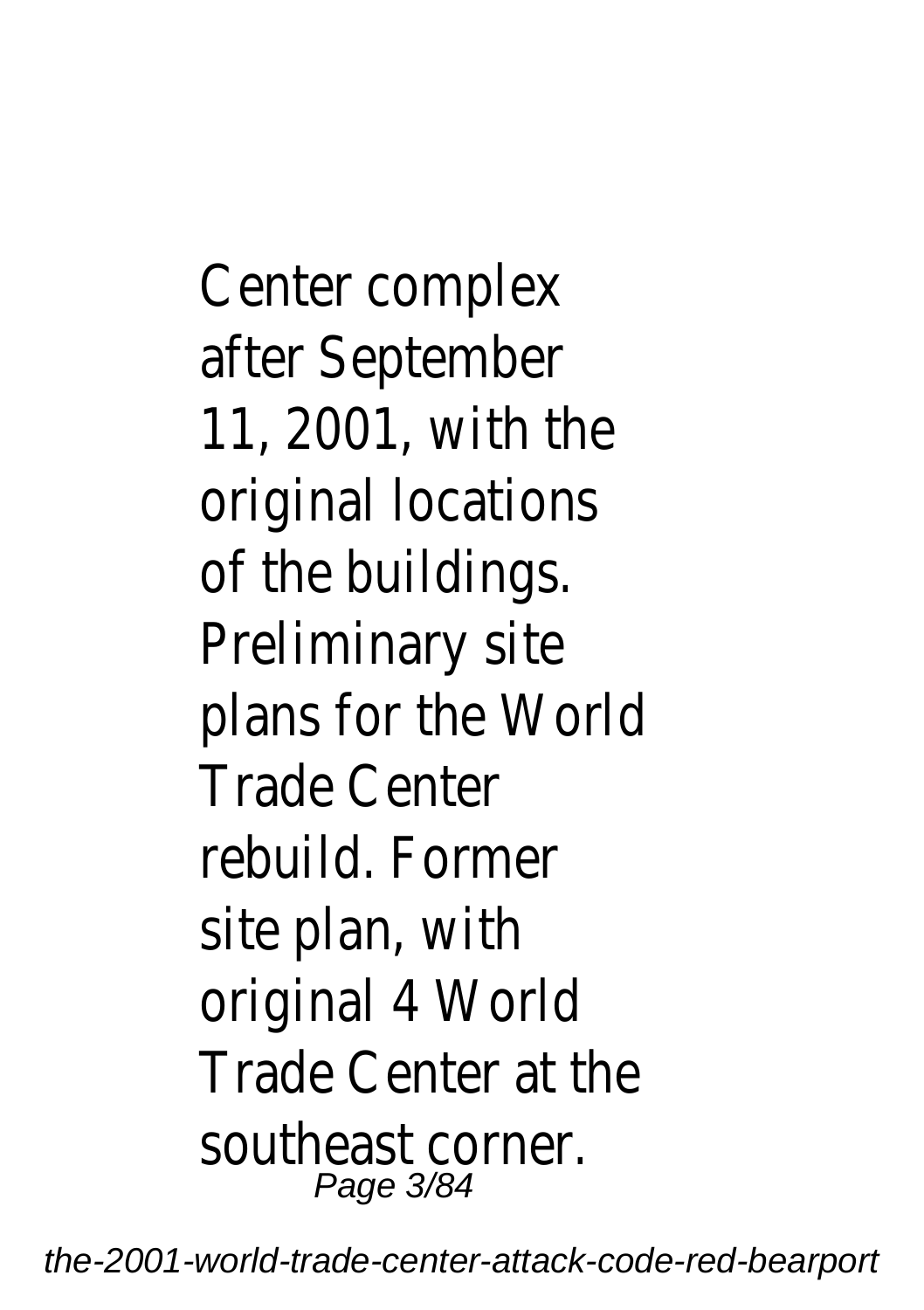```
09.11.01: The
towers are hit On
top of the World
Trade Center 2001
How the 9/11 terror
attacks unfolded |
Telegraph Time
Tunnel - George
Bush on
September 11th
When the Towers
Fell | National
Page 4/84
```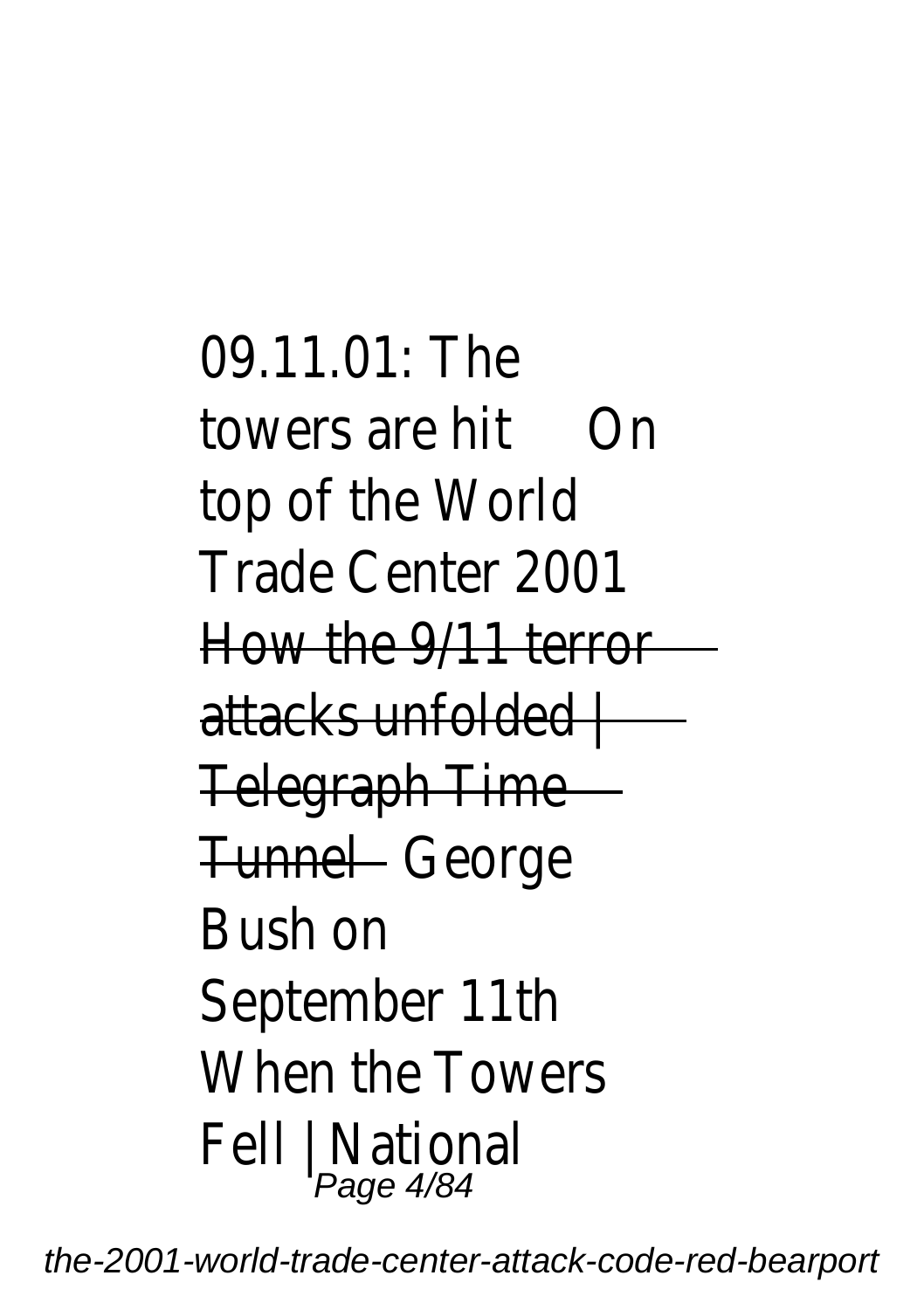Geographic World Trade Center (1/9) Movie CLIP - First Attack (2006) HD 09.11.01: The towers are hit How the September 11, 2001 attacks unfolded <del>Trade</del> Center. October 20, 2001 Crowds run for shelter Page 5/84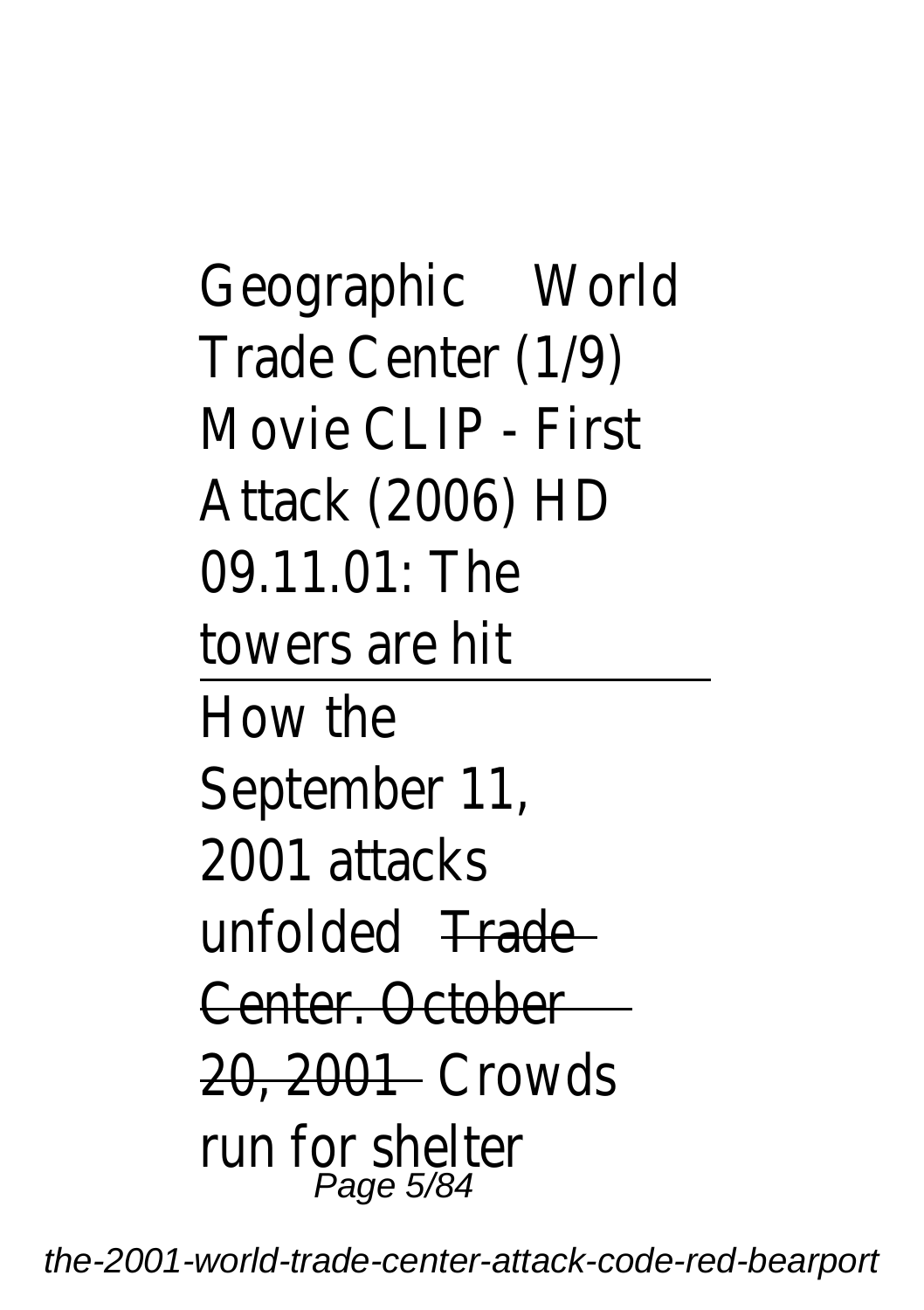during September 11th attacks in NYC Bush Advisor Recalls Telling Bush About 9/11 Attacks | MSNBC 9/11: Second plane hits South Tower See the WTC's Twin Towers, the Way We Want to Remember Them NBC New York Page 6/84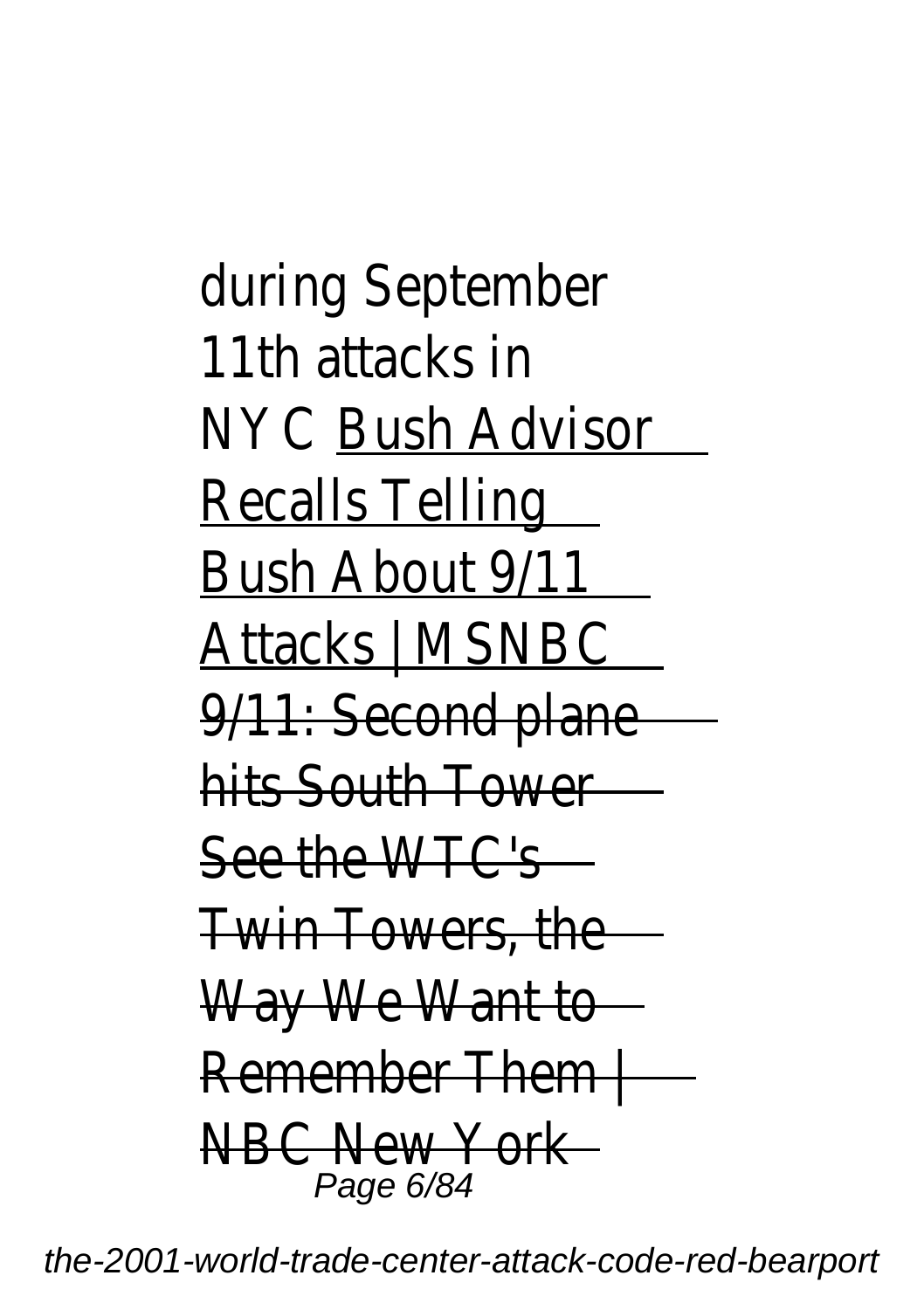**Archives** SEPTEMBER 11, 2001 The new World Trade Center evolution (2001-2019) World Trade Center NYC Borders Books World Trade Center and how it collapsed  $9/11$ : As **Events Unfold** How Page 7/84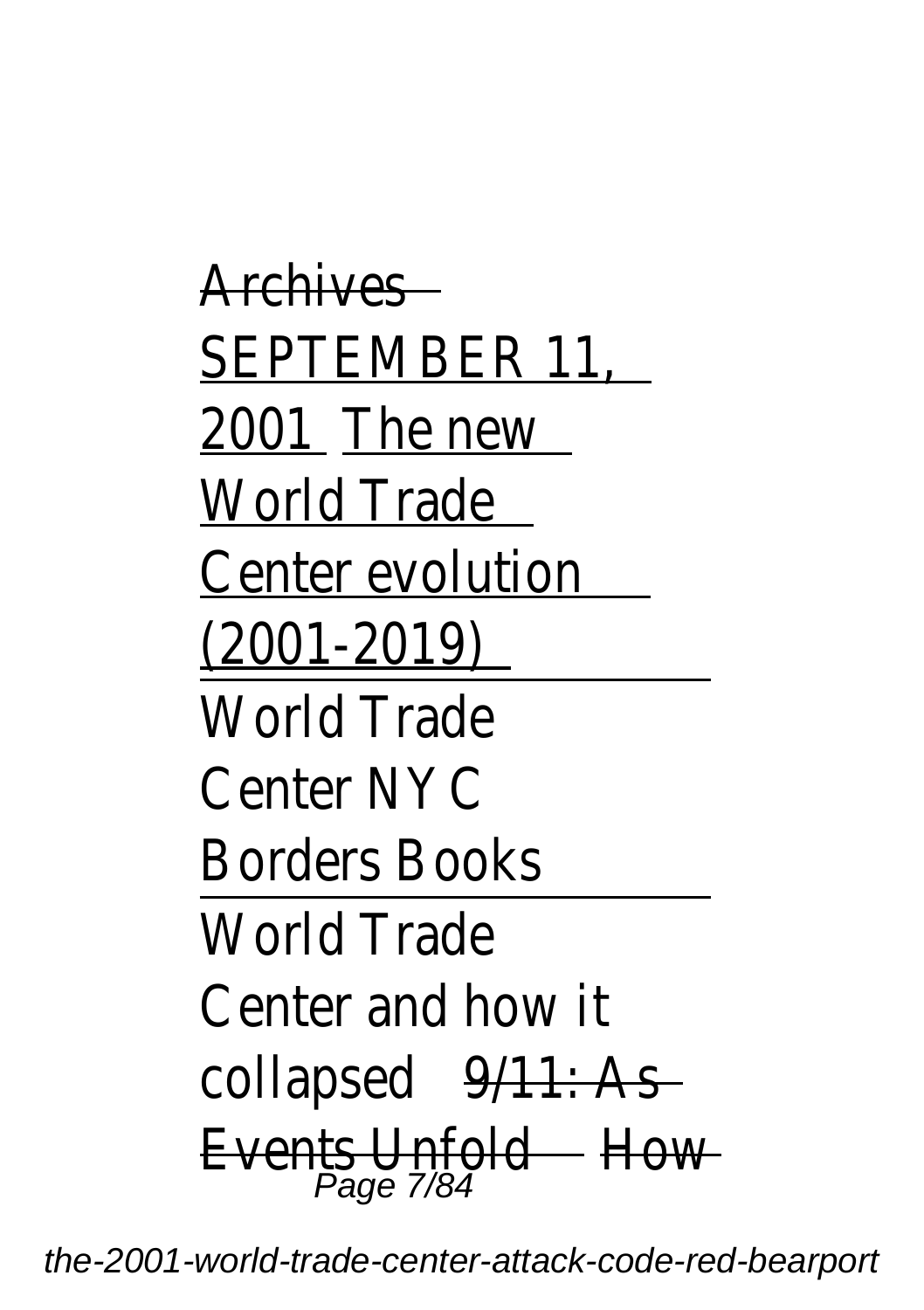many people escaped from the World Trade Center on Sept. 11, 2001? Inside The Twin Towers The 2001 World Trade Center World Trade Center, complex of several buildings around a central plaza in New York Page 8/84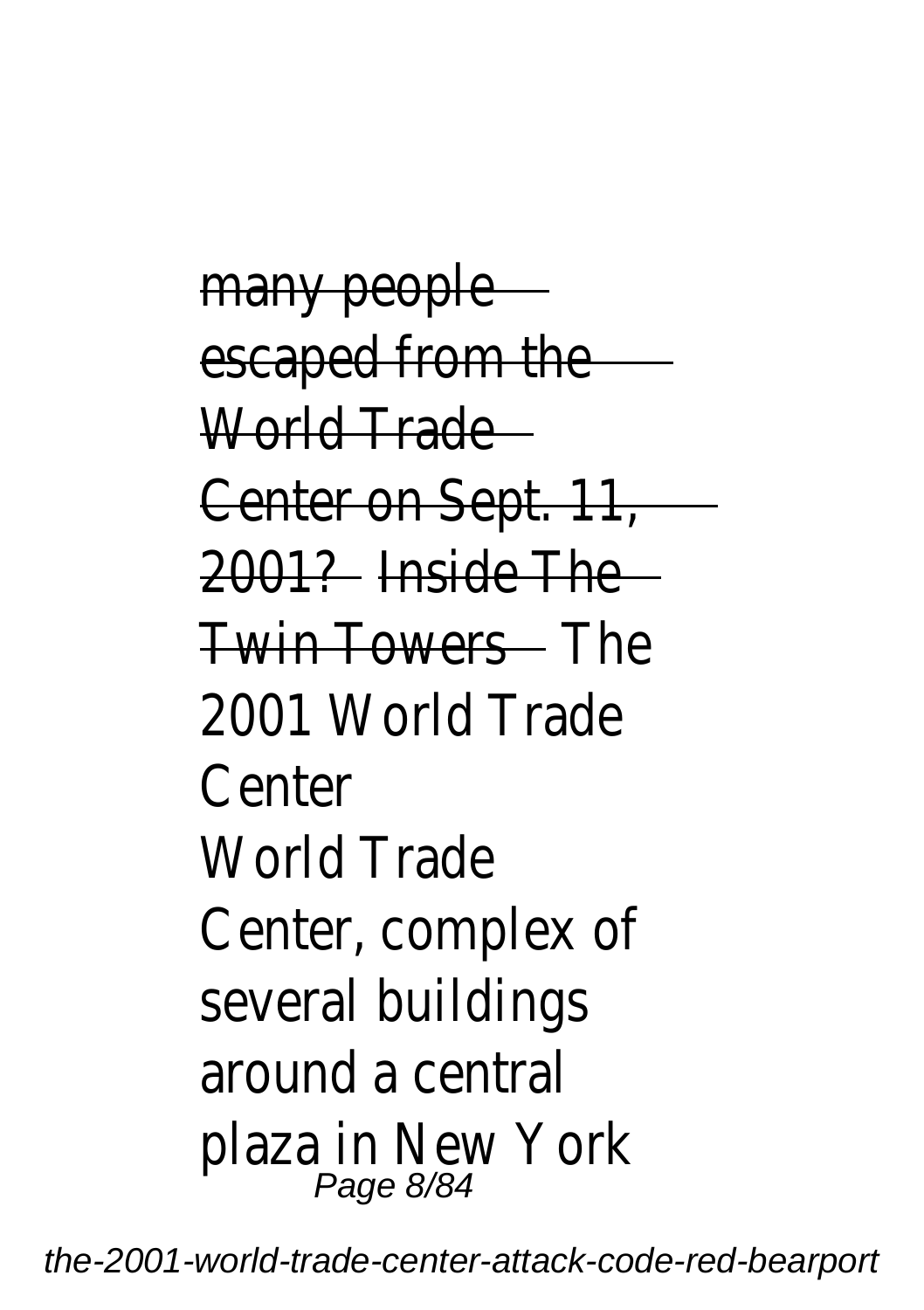City that in 2001 was the site of the deadliest terrorist attack in American history. (See September 11 attacks.)

09.11.01: The towers are hit On top of the World Trade Center 2001 How the 9/11 terror Page 9/84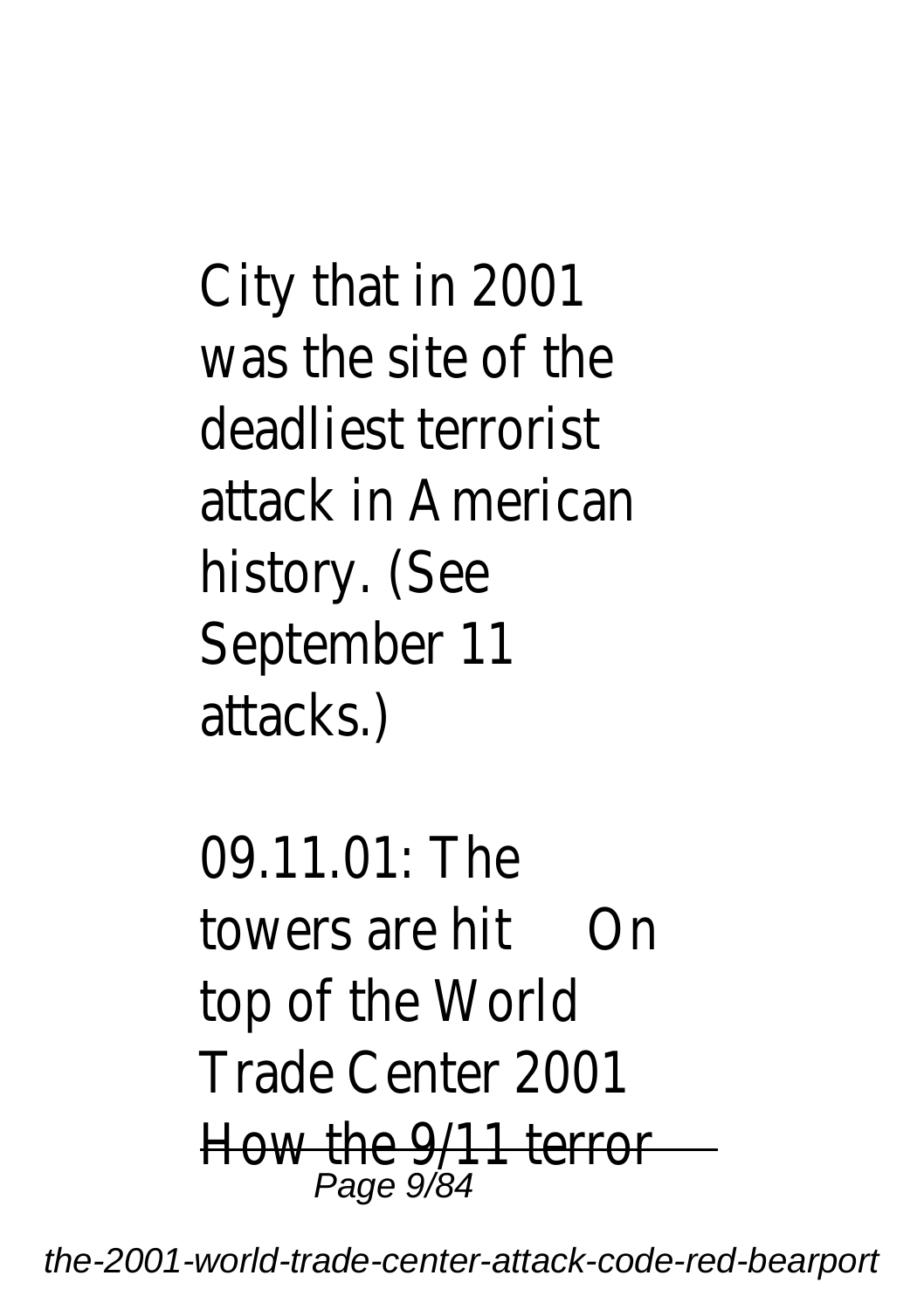attacks unfolded l Telegraph Time Tunnel - George Bush on September 11th When the Towers Fell | National Geographic World Trade Center (1/9) Movie CLIP - First Attack (2006) HD 09.11.01: The towers are hit Page 10/84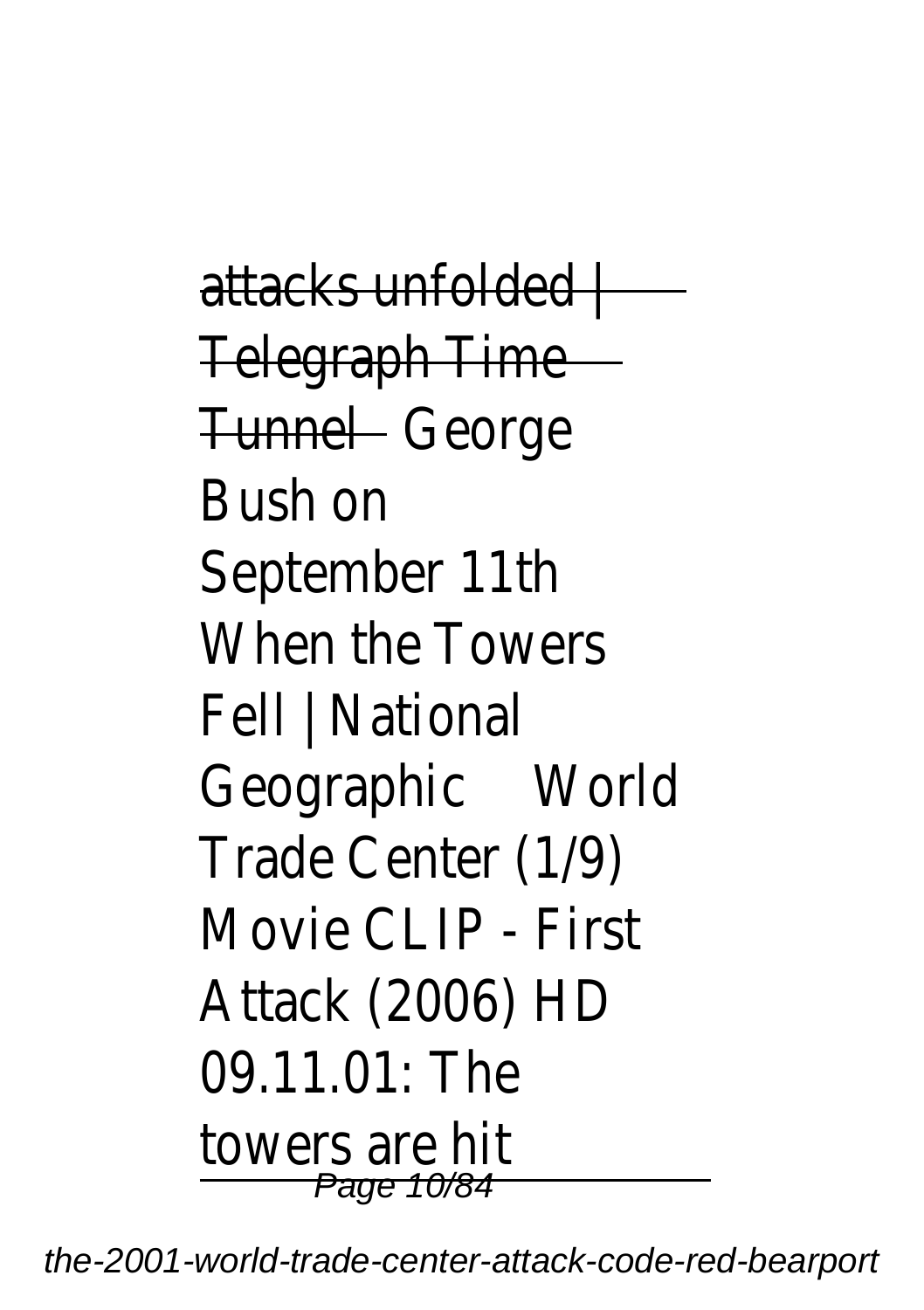How the September 11, 2001 attacks unfolded Trade Center. October 20, 2001 Crowds run for shelter during September 11th attacks in NYC Bush Advisor Recalls Telling Bush About 9/11 Attacks | MSNBC Page 11/84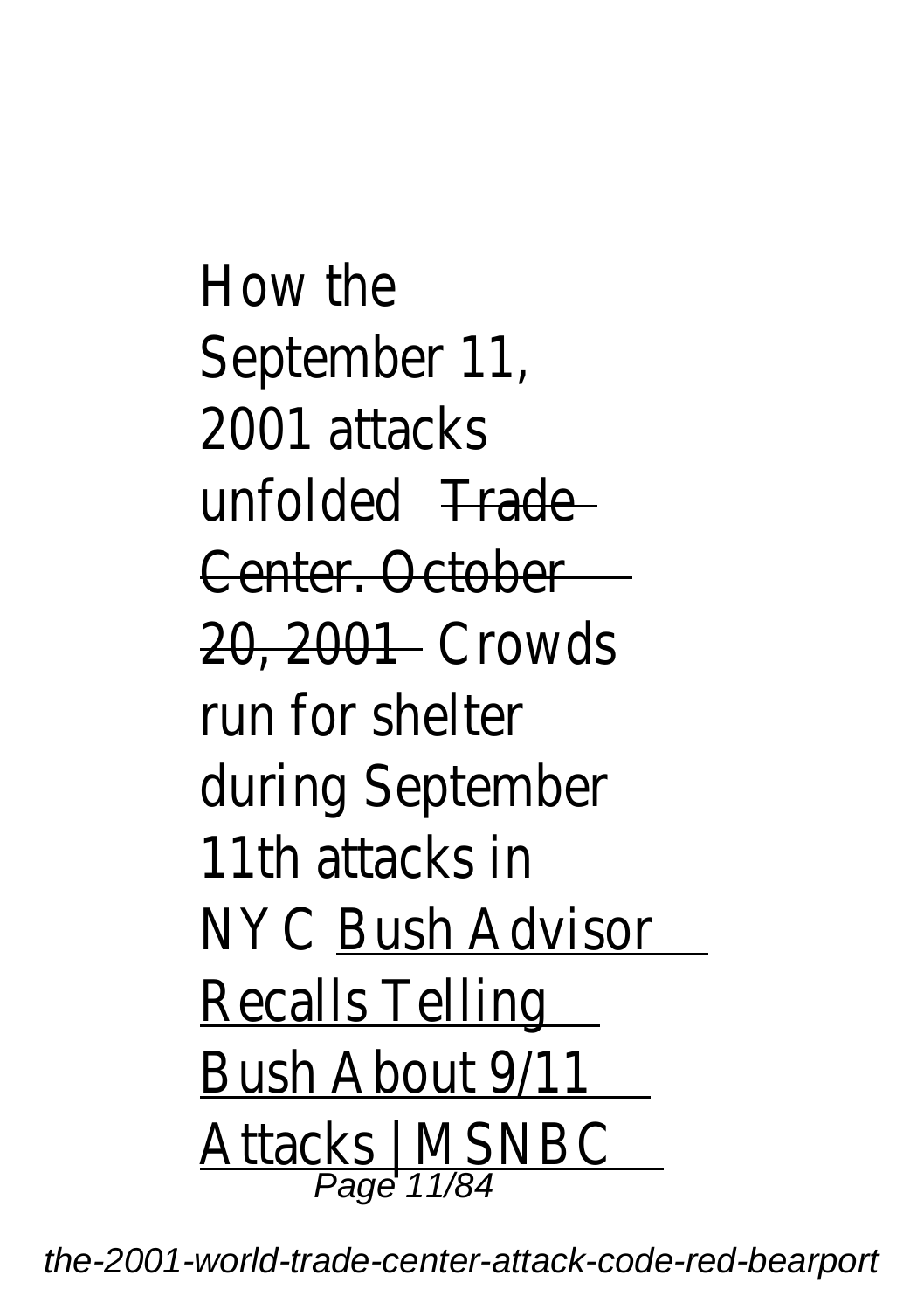9/11: Second plane hits South Tower See the WTC's Twin Towers, the Way We Want to Remember Them | NBC New York Archives SEPTEMBER 11, 2001 The new World Trade Center evolution (2001-2019) Page 12/84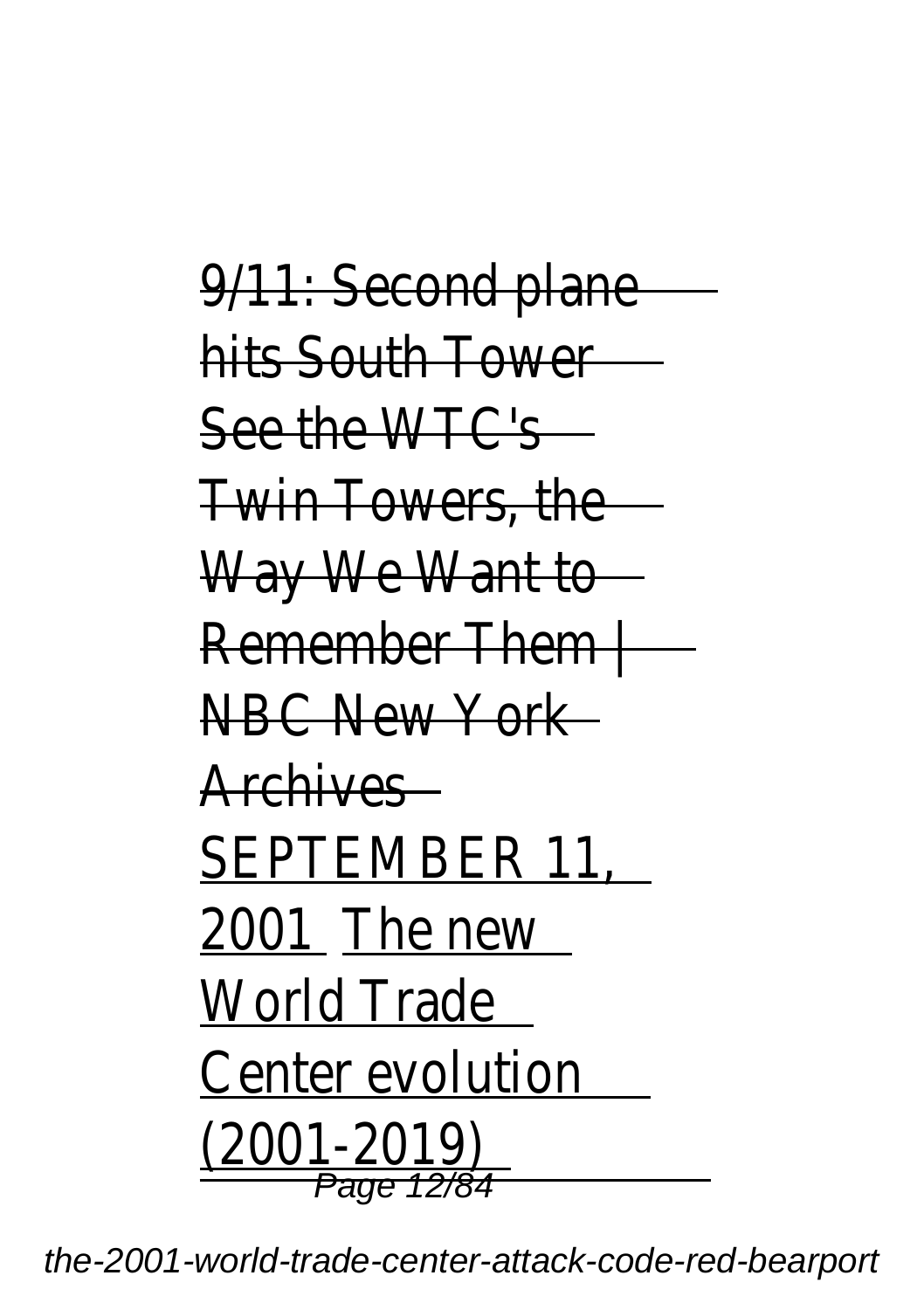World Trade Center NYC Borders Books World Trade Center and how it collapsed 9/11: As Events Unfold How many people escaped from the World Trade Center on Sept. 11, 2001? Inside The Twin Towers — The<br>Page 13/84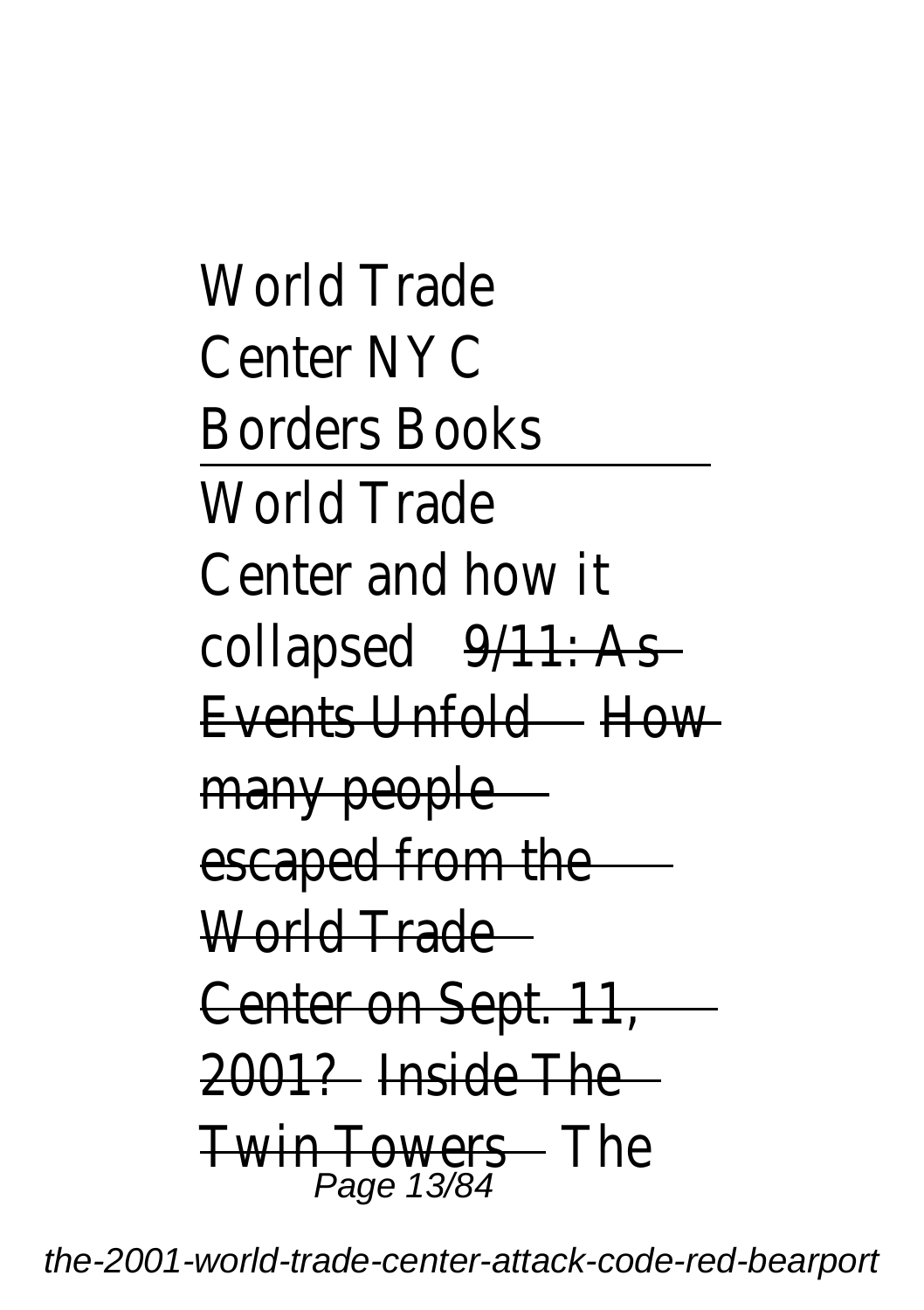2001 World Trade Center For the current buildings, see World Trade Center (2001–present). The original World Trade Center was a large complex of seven buildings in the Financial District of Lower Page 14/84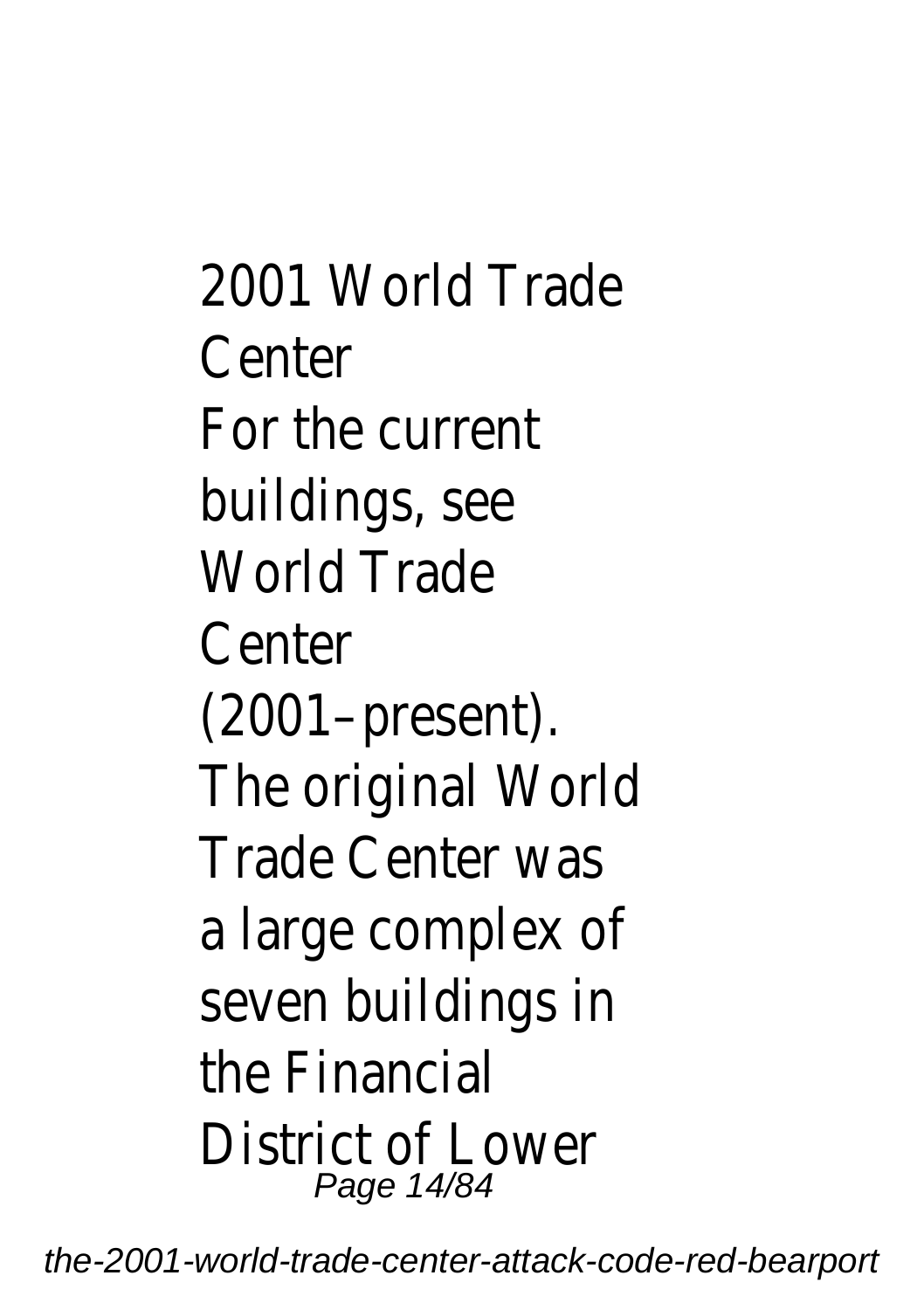Manhattan, New York City, United States. It opened on April 4, 1973, and was destroyed in 2001 during the September 11 attacks.

World Trade Center (1973–2001) - Wikipedia The original World Page 15/84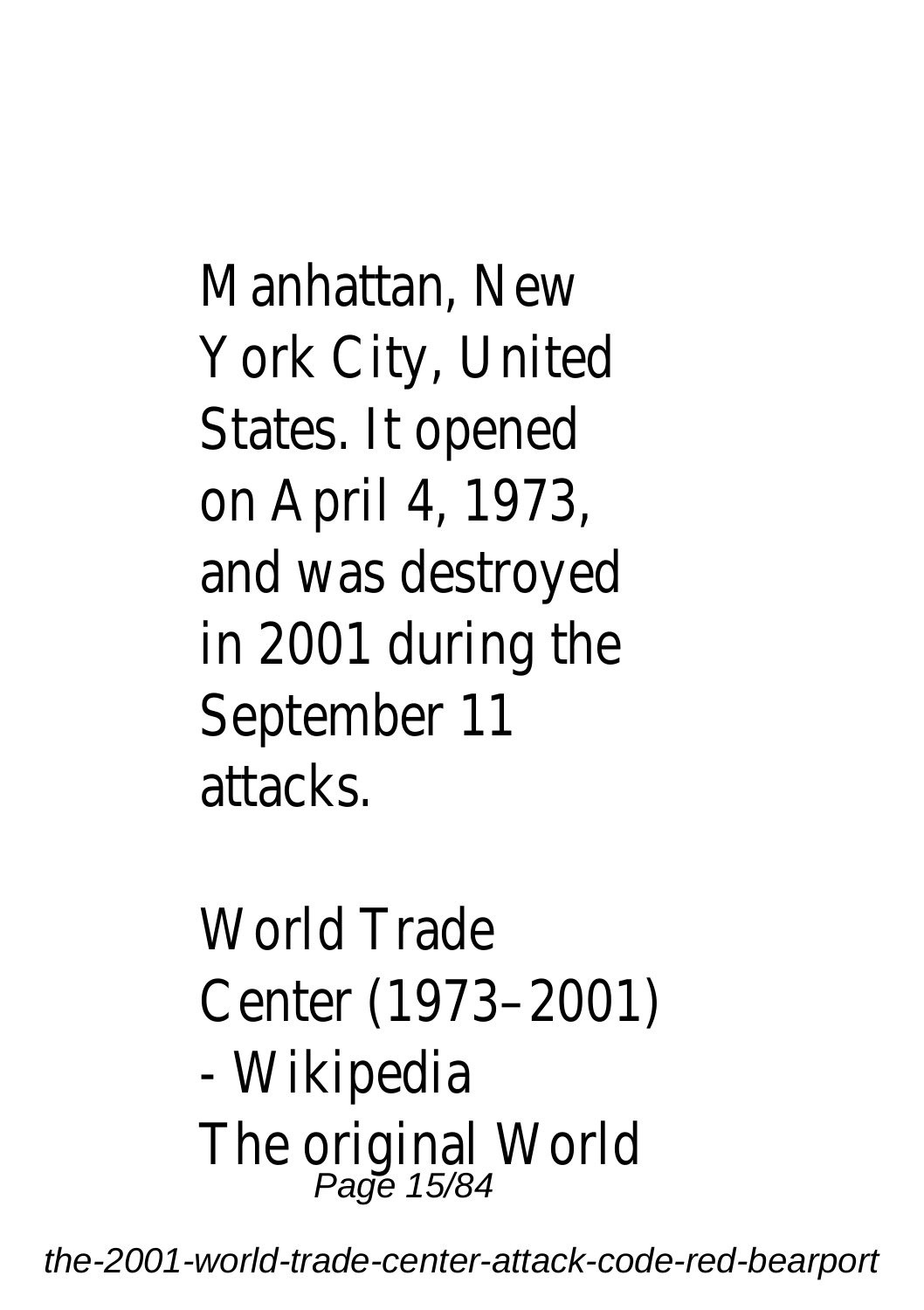Trade Center in March 2001 The original World Trade Center contained the Twin Towers, which were the tallest buildings in the world after they opened on April 4, 1973. The other buildings in the complex included Page 16/84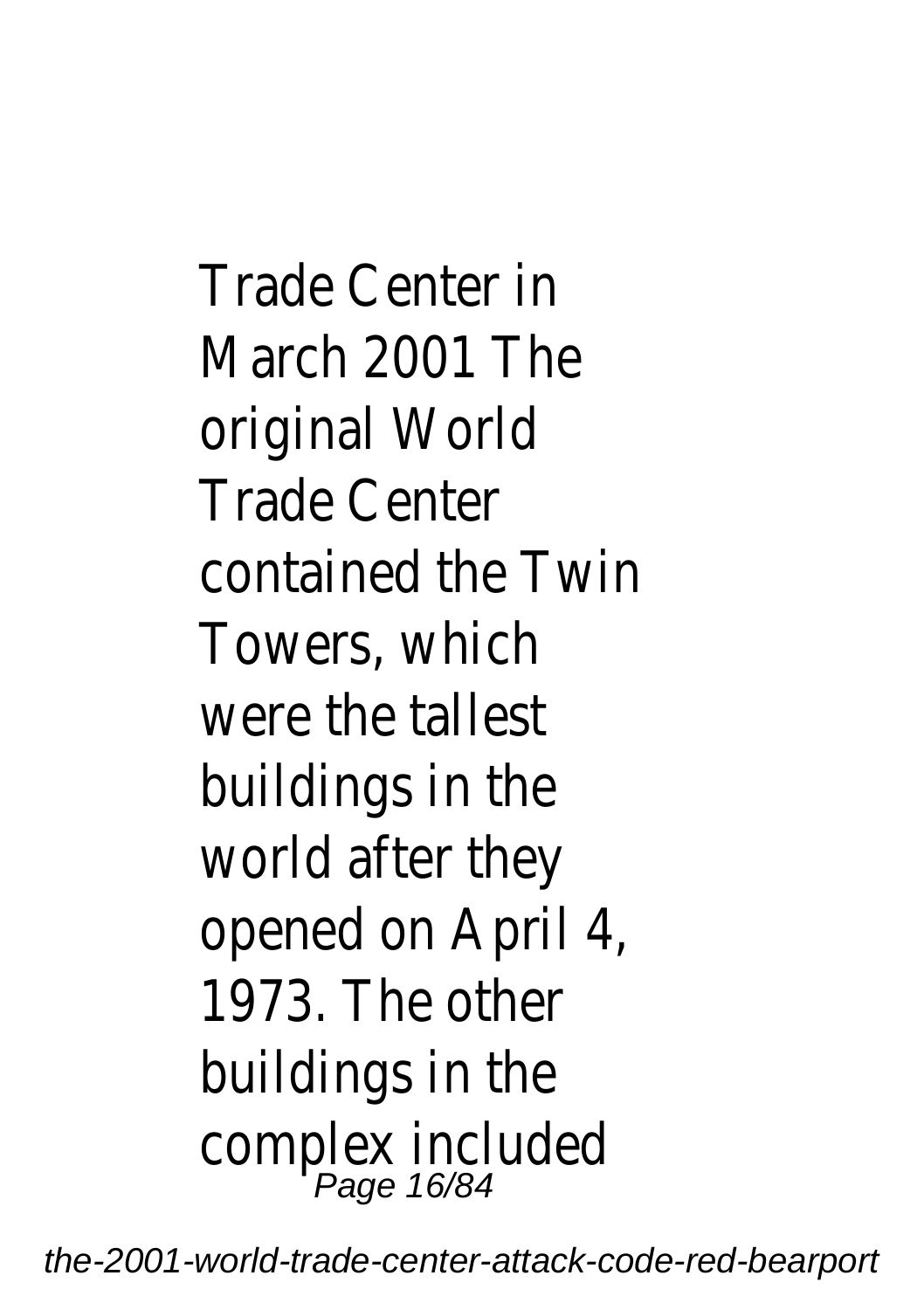```
the Marriott World
Trade Center (3
WTC), as well as 4
WTC, 5 WTC, 6
WTC, and 7 WTC.
```
World Trade Center (2001–present) - Wikipedia World Trade Center On September 11, Page 17/84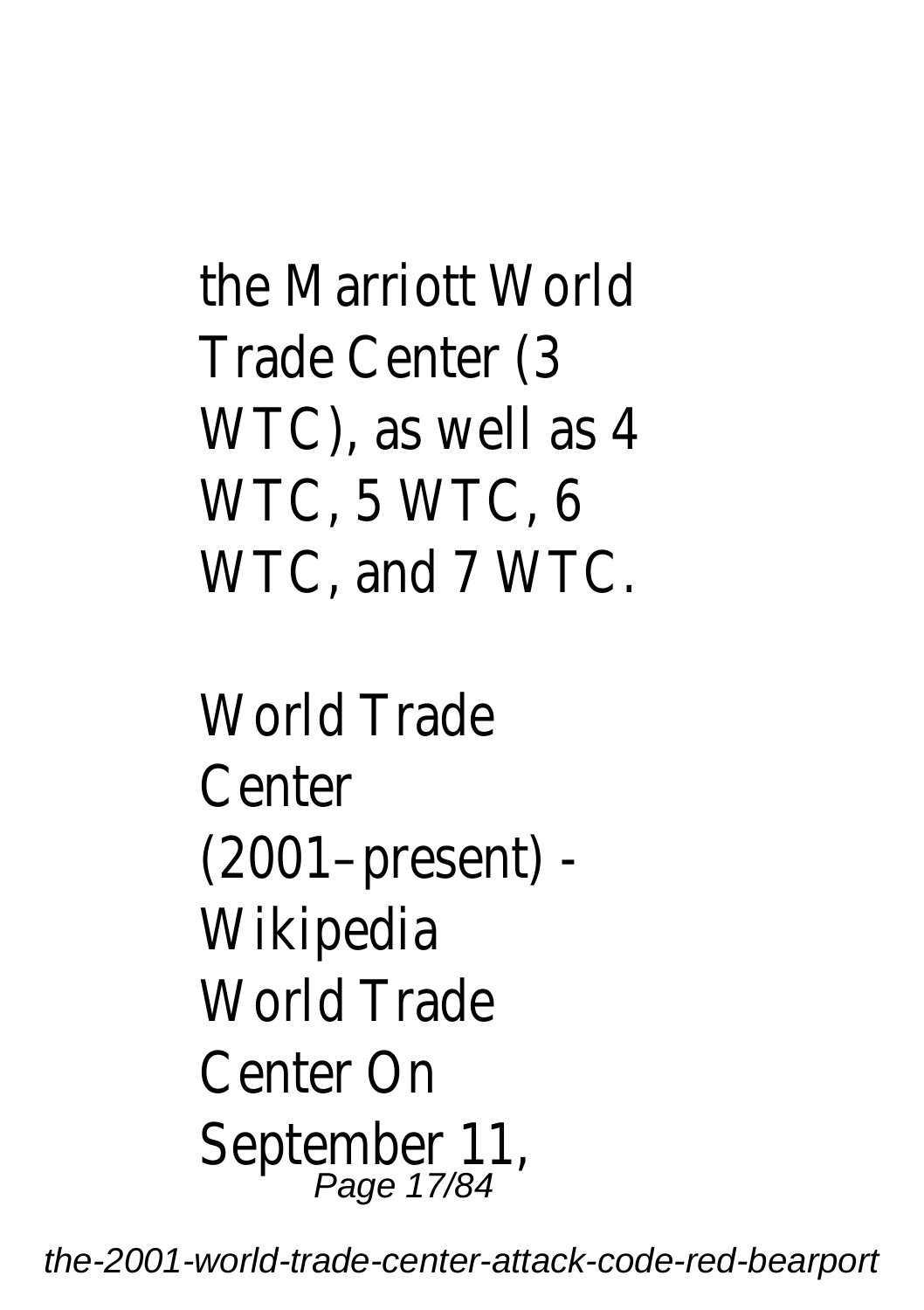2001, at 8:45 a.m. on a clear Tuesday morning, an American Airlines Boeing 767 loaded with 20,000 gallons of jet fuel crashed into the north tower of the World...

September 11 Attacks: Facts, Page 18/84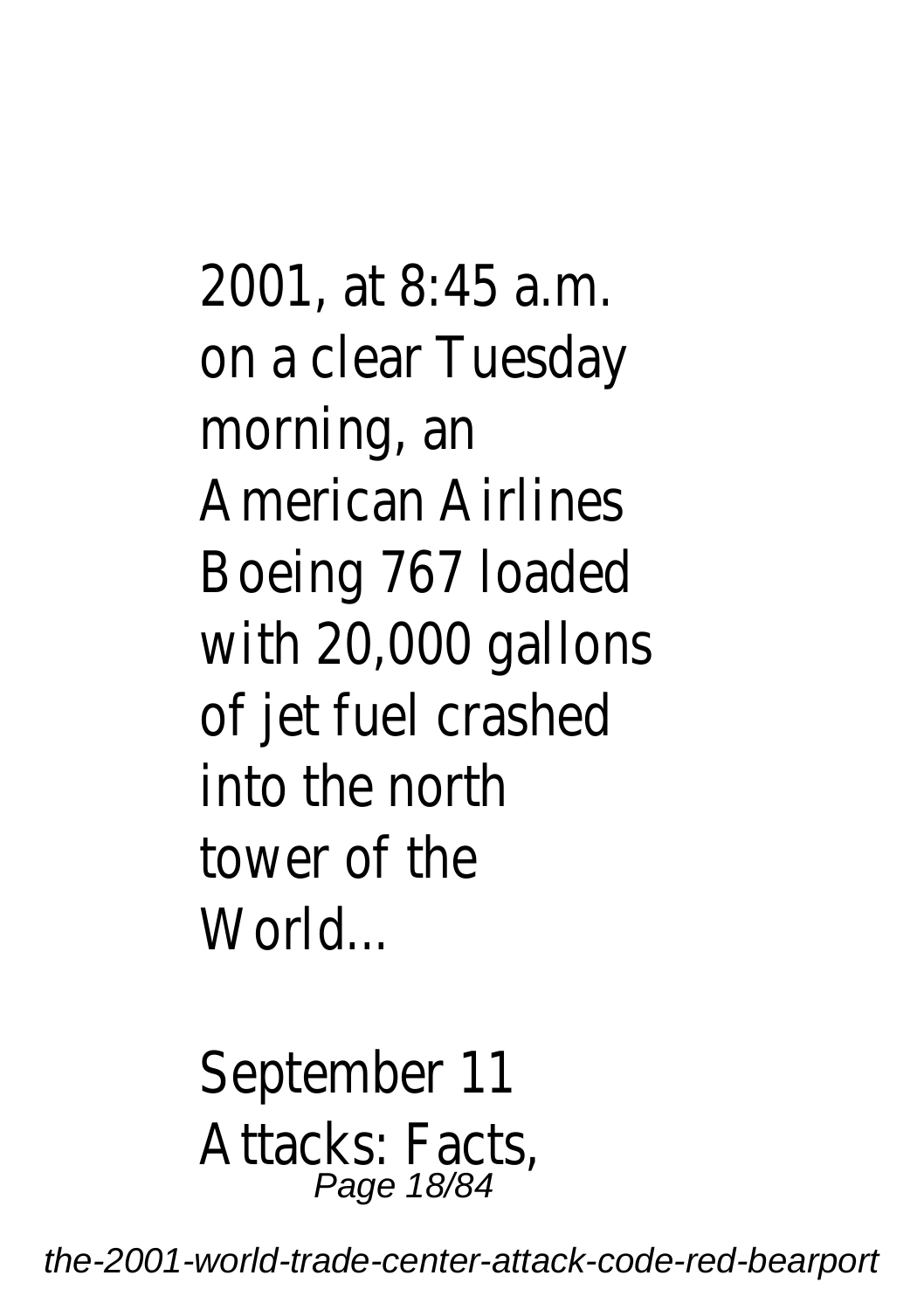Background & Impact - HISTORY World Trade Center, complex of several buildings around a central plaza in New York City that in 2001 was the site of the deadliest terrorist attack in American history. (See September 11 Page 19/84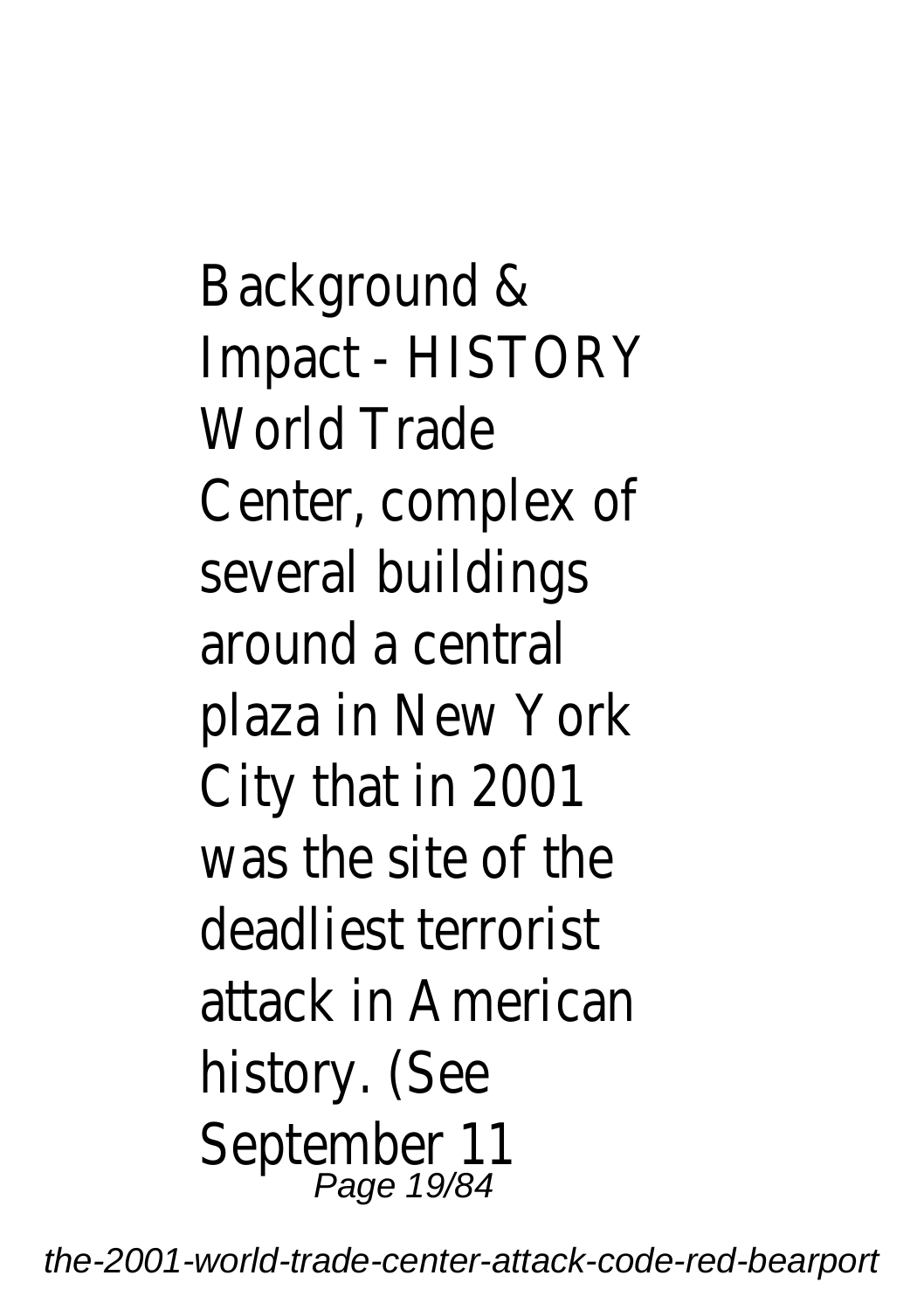```
attacks.)
```
World Trade Center | building complex, New York City, New ... On Nov. 3, 2014, 13 years after the World Trade Center was destroyed in the September 11, 2001 attacks, One Page 20/84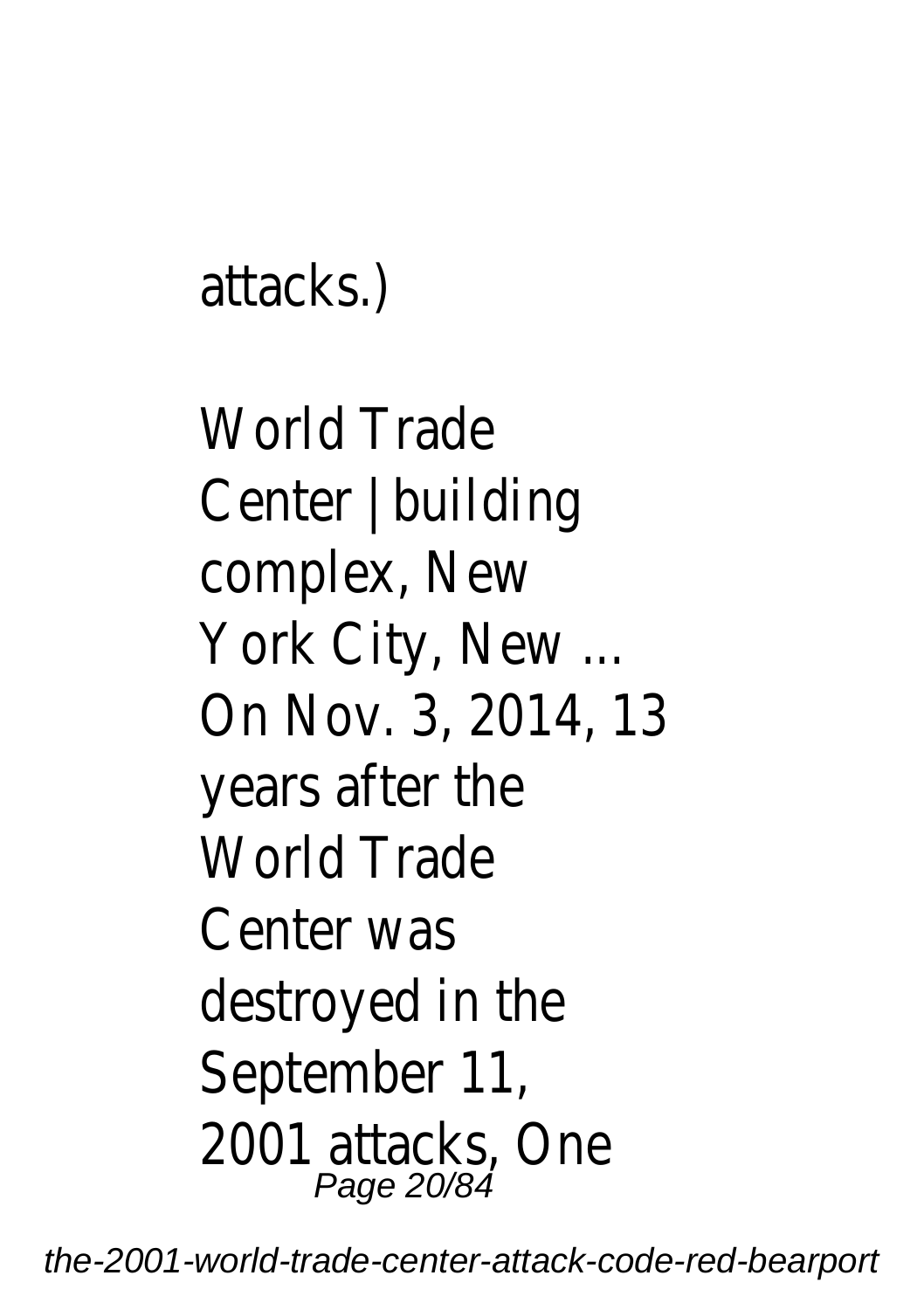World Trade Center opened it doors with employees at Conde Nast some of the first to  $\overline{\phantom{a}}$ 

On This Day, Nov. 3: One World Trade Center opens its ... The original World Trade Center in Page 21/84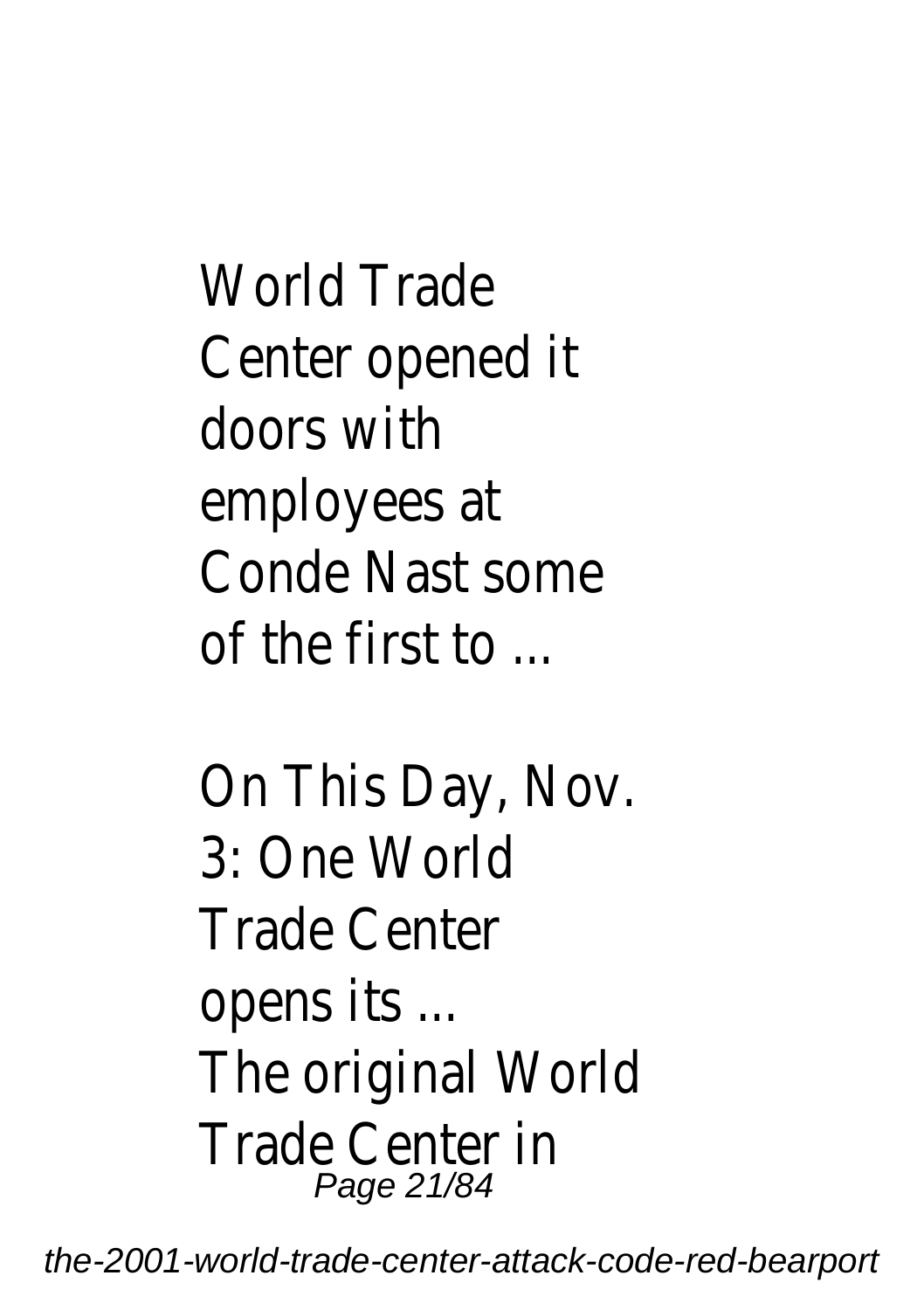Lower Manhattan, New York City was destroyed during the terrorist attacks of September 11, 2001, after being struck by two hijacked commercial airliners. One World Trade Center (WTC 1) Page 22/84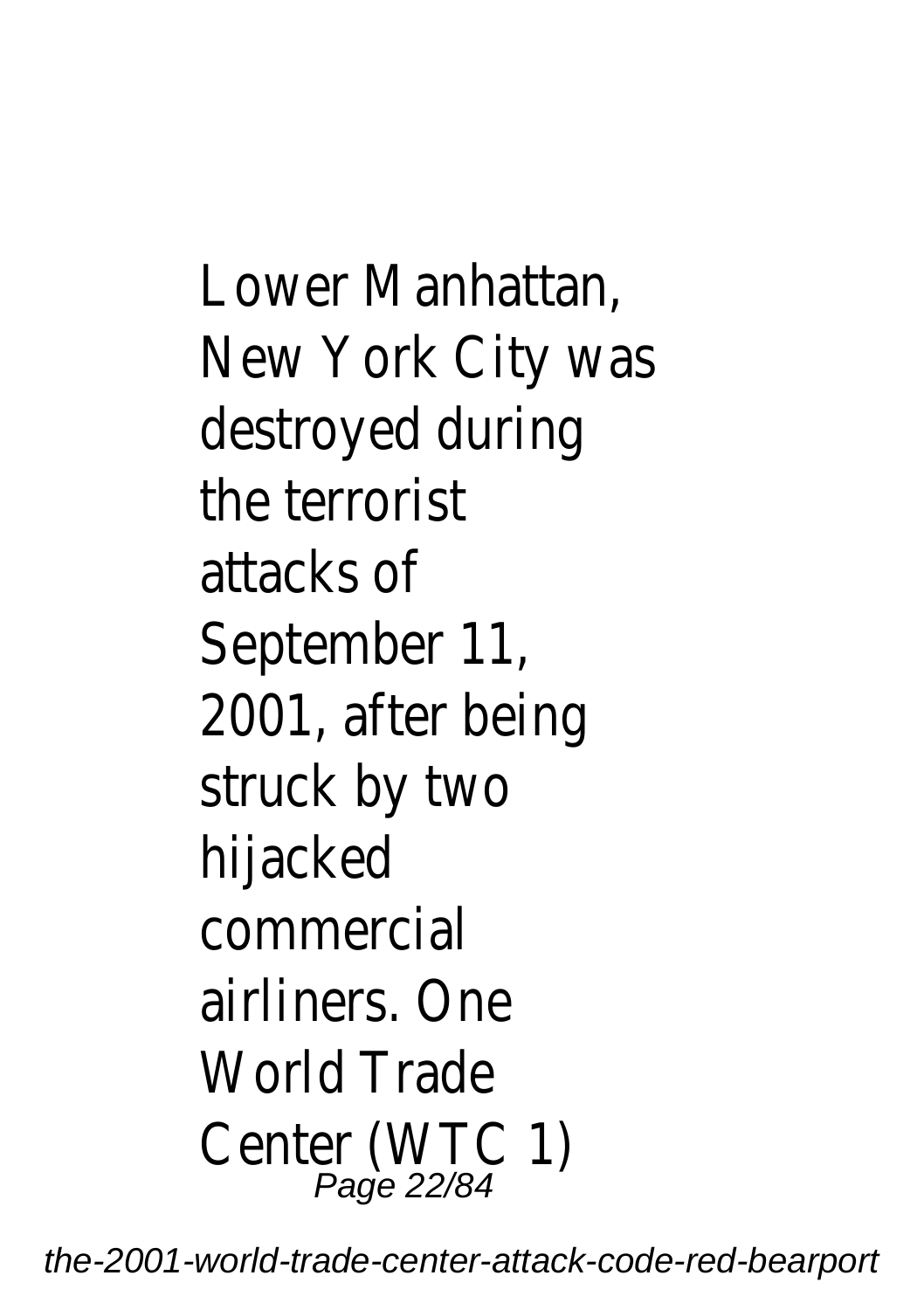(the North Tower) was hit at  $8.46$  a.m. Eastern time and collapsed at 10:28 a.m. Two World Trade Center (WTC 2) (the South Tower) was hit at  $9.03$  a.m. and collapsed at 9:59 a.m.

Collapse of the<br>Page 23/84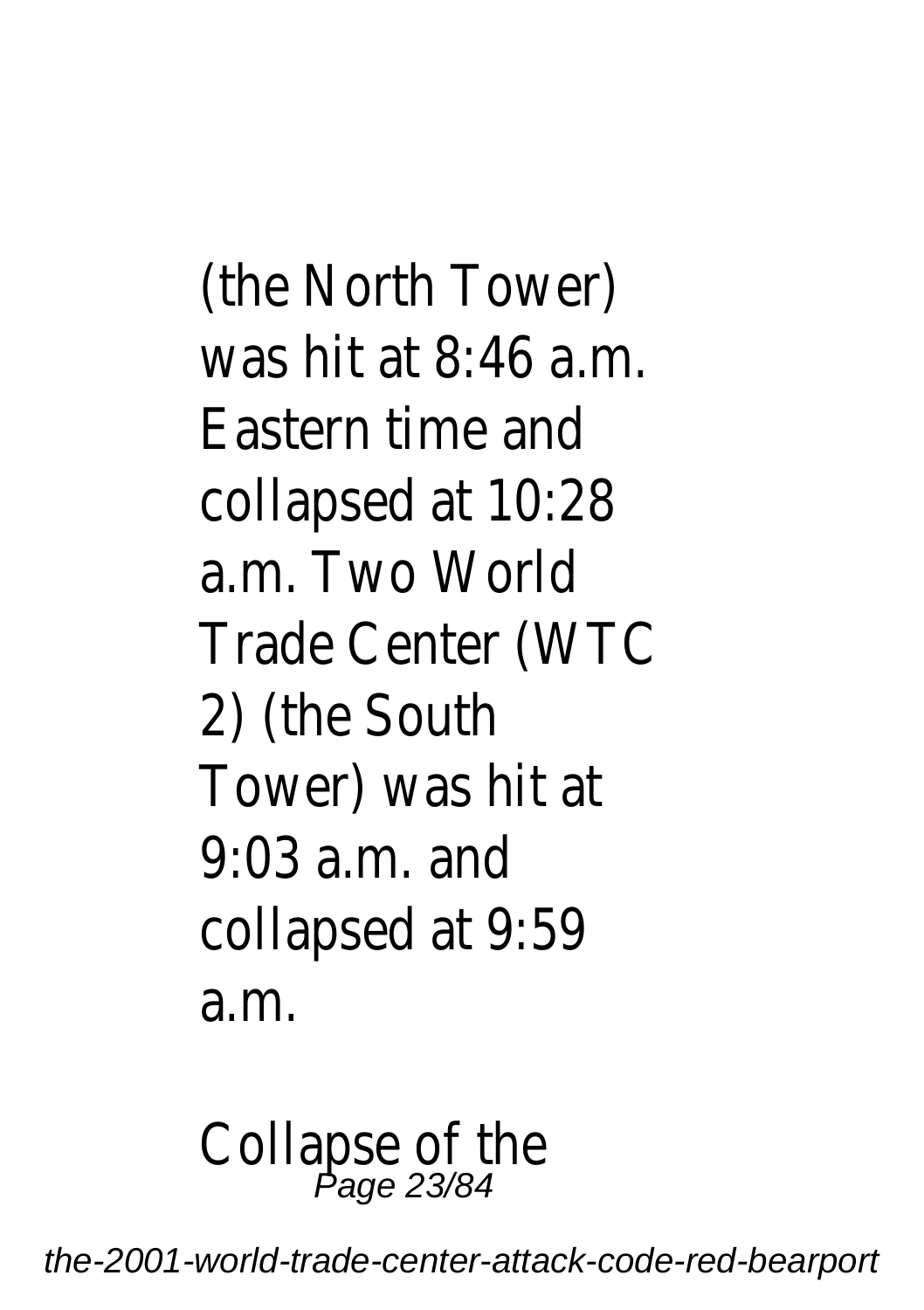World Trade Center - Wikipedia Einige Bilder vor und nach dem Terroranschlag.

World Trade Center 11.09.2001 - YouTube Debris and the resulting fires caused a partial or complete collapse Page 24/84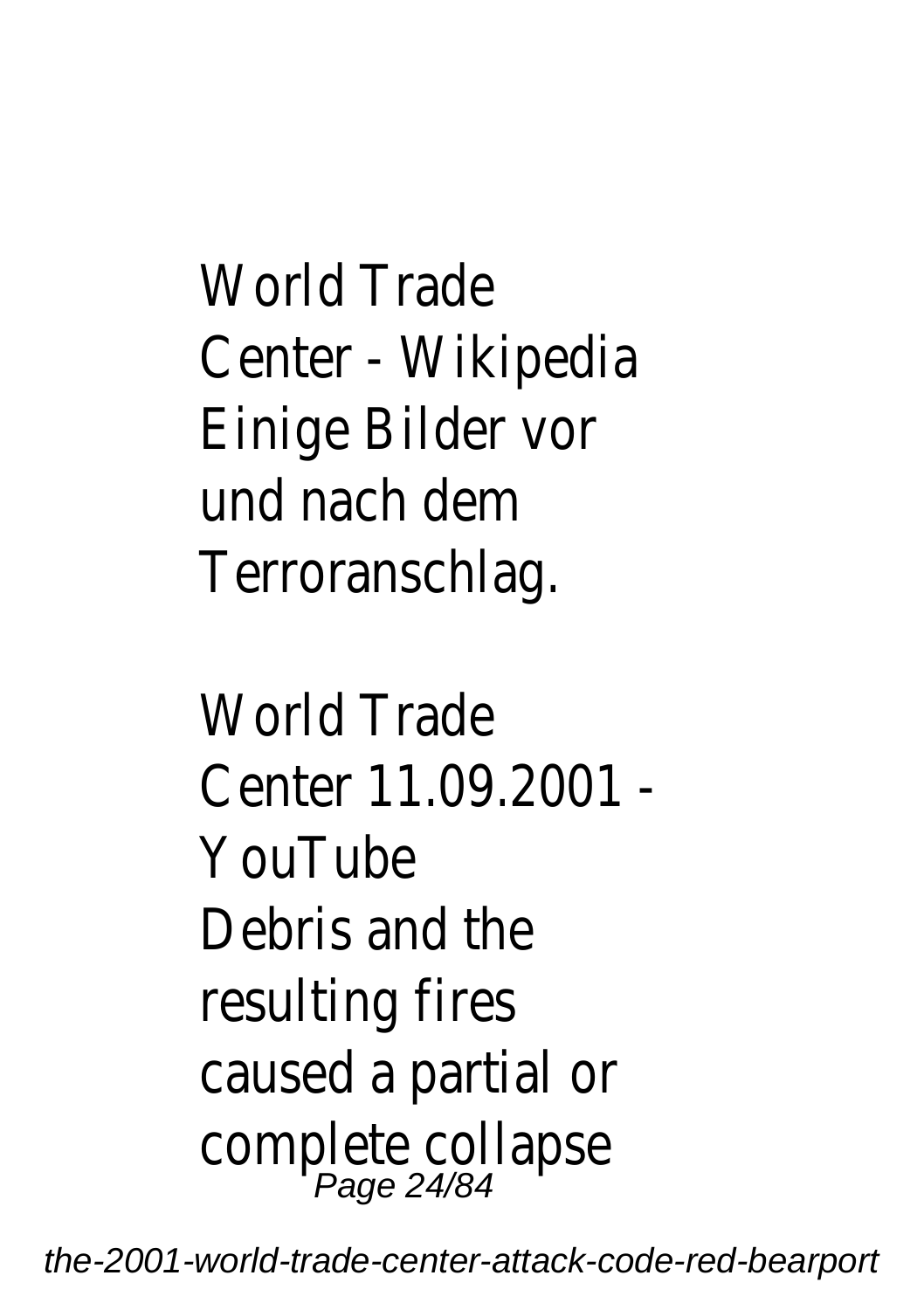of all other buildings in the World Trade Center complex, including the 47-story 7 World Trade Centertower, as well as significant damage to ten other large surrounding structures.

Page 25/84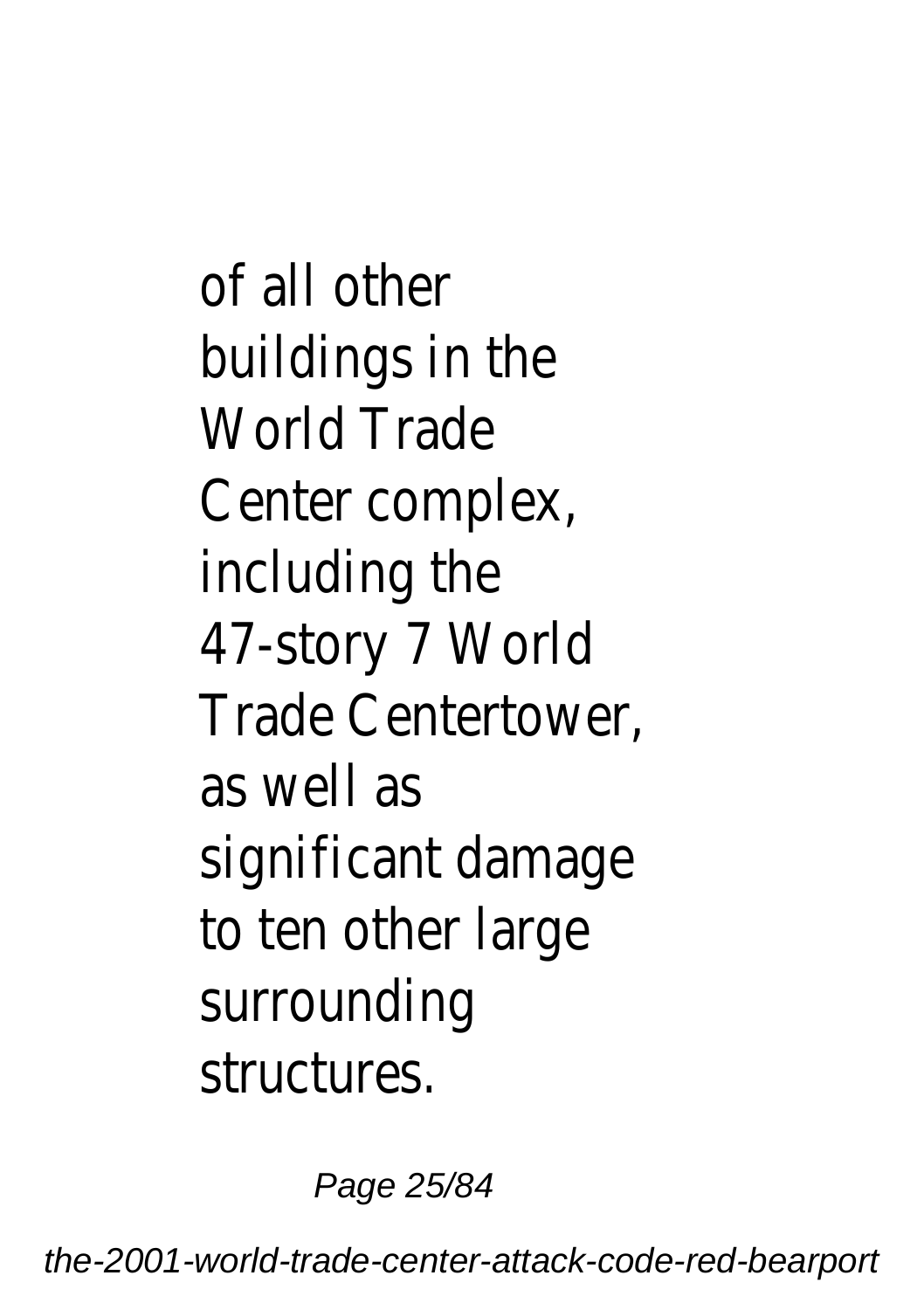September 11 attacks - Wikipedia Abonnez-vous http ://bit.ly/inasociete 12 septembre 2001 Des attentats terroristes ont frappé les tours jumelles du World Trade Center à New York. Commentaire...

Page 26/84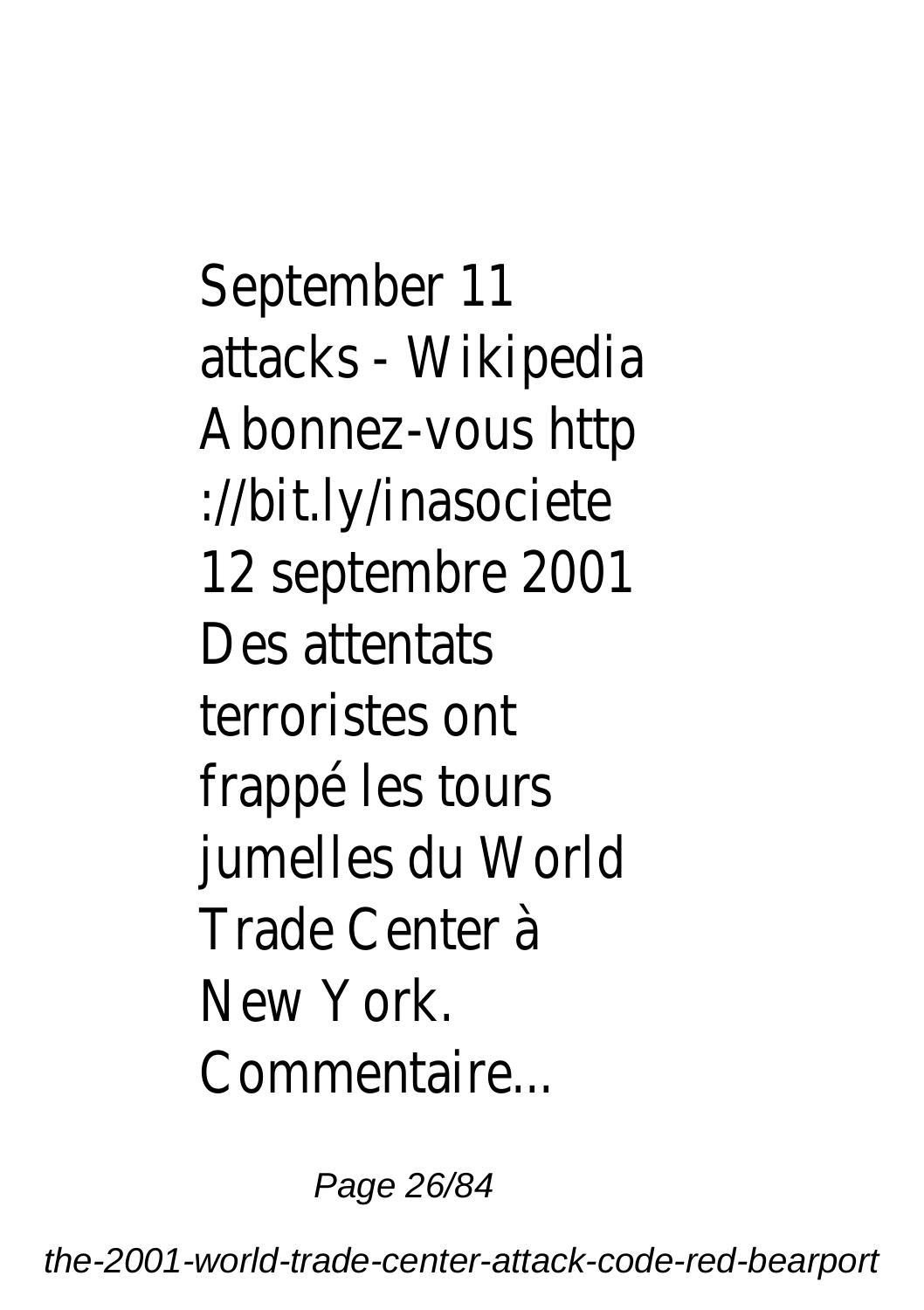11 septembre 2001 World Trade Center New York | Archive ... In rebuilding the World Trade Center site after 9/11, architects paid homage to the lost twin towers by giving the new skyscraper, One Page 27/84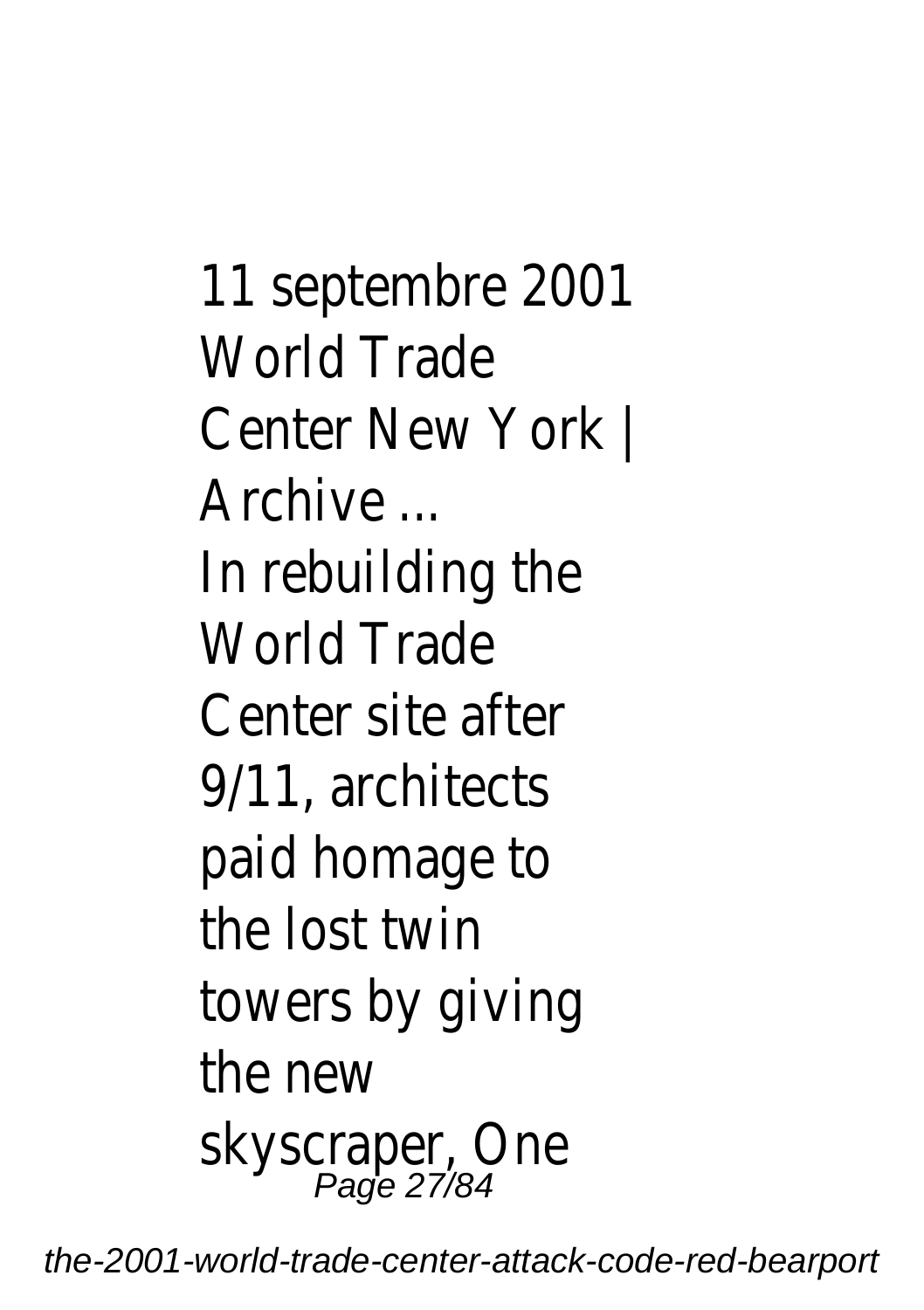World Trade Center, similar dimensions. Measuring 200 feet square, the footprint of One World Trade Center matches each of the twin towers. With the exception of the parapet, One World Trade Page 28/84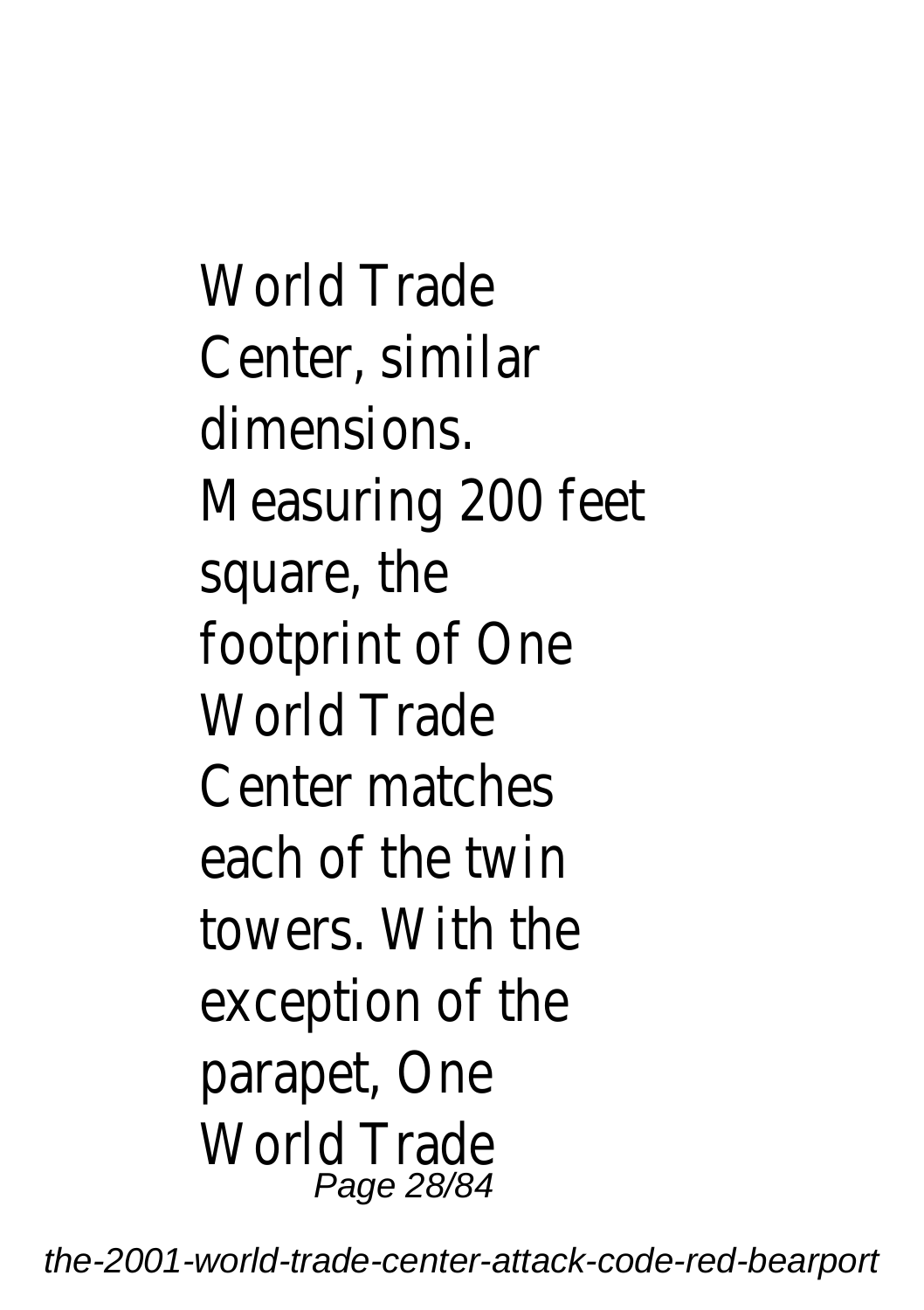## Center is 1,362 feet

...

The World Trade Center Before the 9/11 Attacks It's impossible to forget the terrible images of the World Trade Center from September 11, 2001. Many in New Page 29/84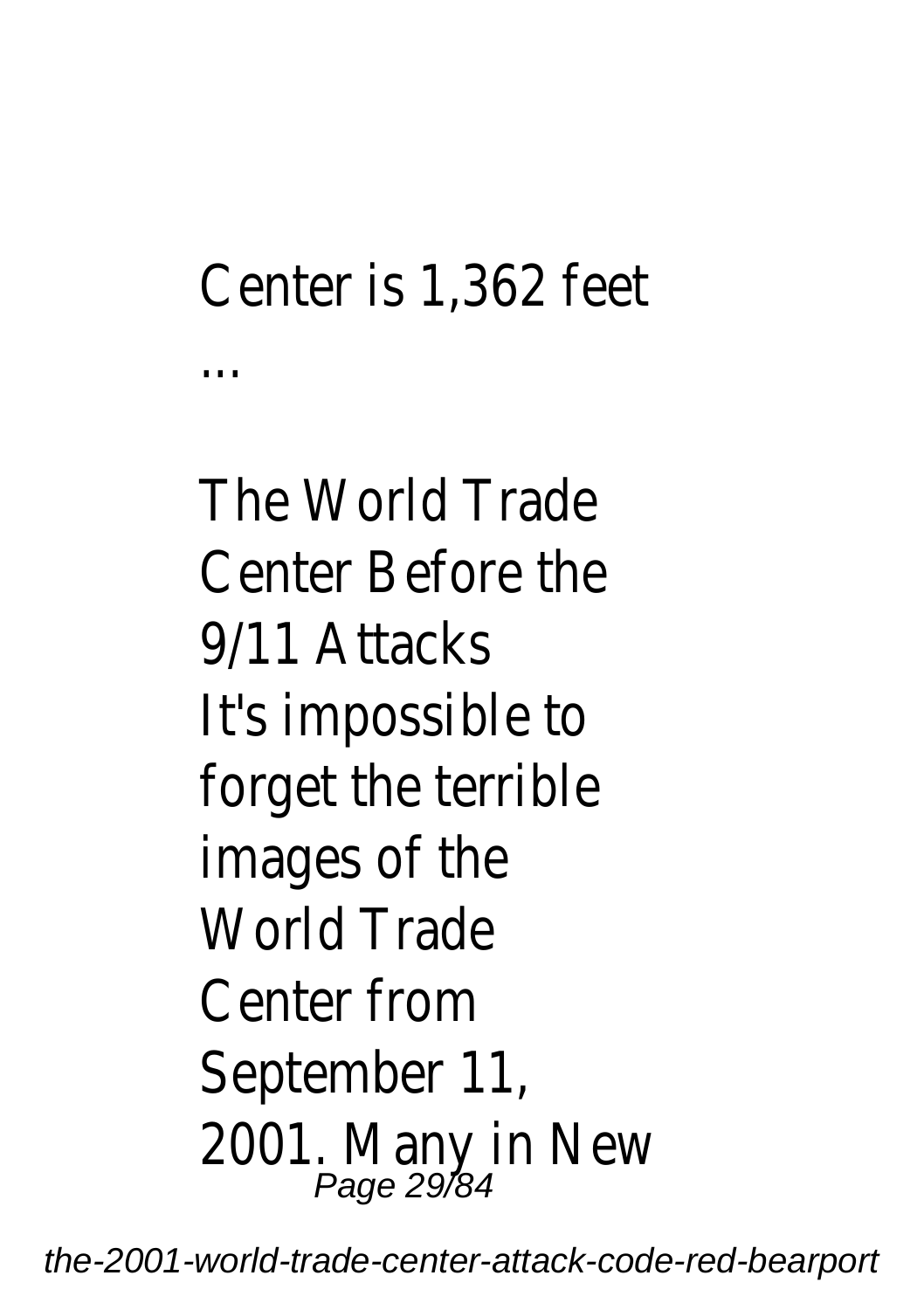York witnessed the destruction in person and millions more saw it on TV. As a result, it's understandably easy to forget what the World Trade Center looked like during happier days.

Page 30/84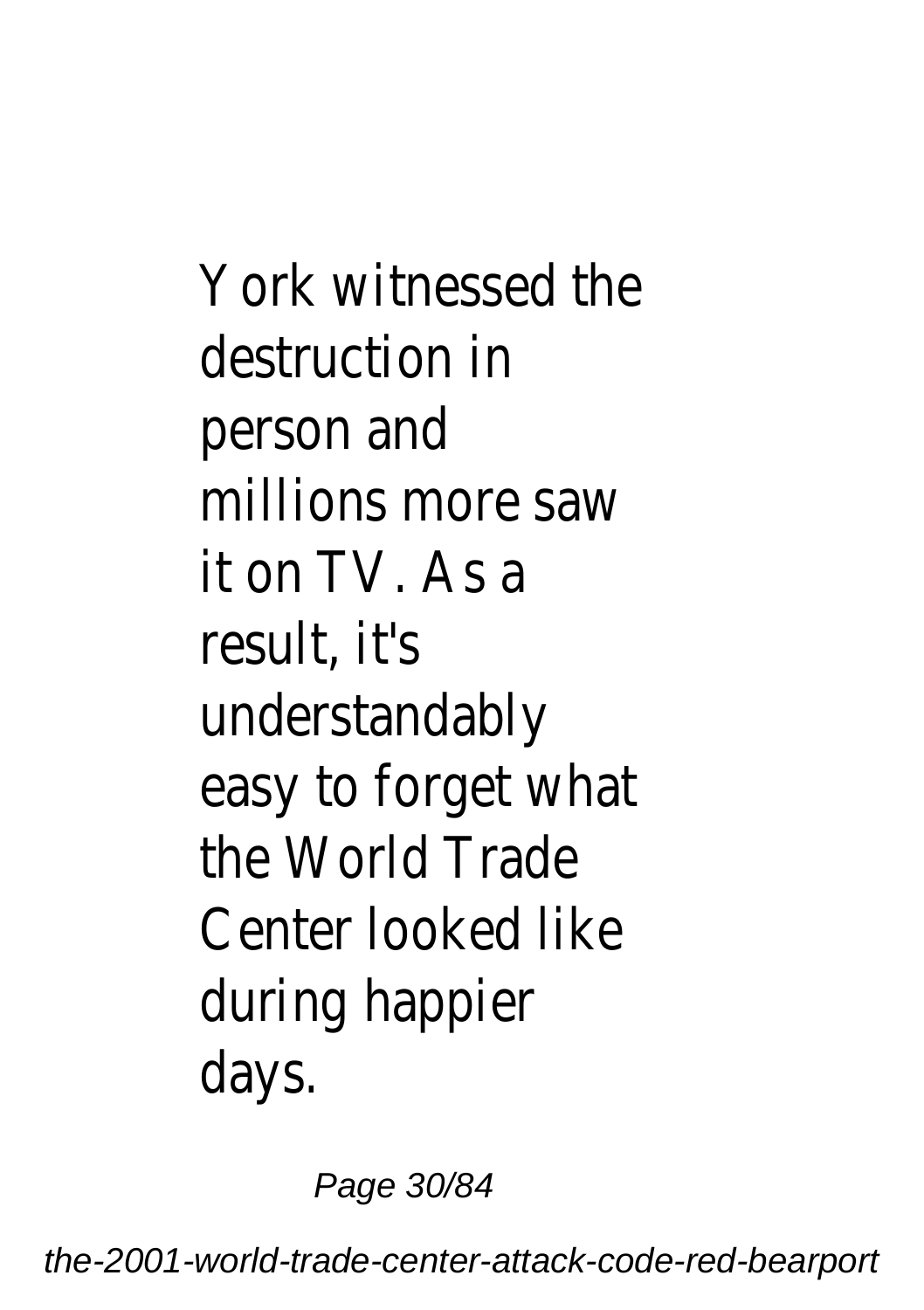Images of the World Trade Center, 1970-2001 This is the whole clip of my interaction with a guard at the WTC a week before the horrific attacks. "I" was in NYC for my friend's wedding and figured why n... Page 31/84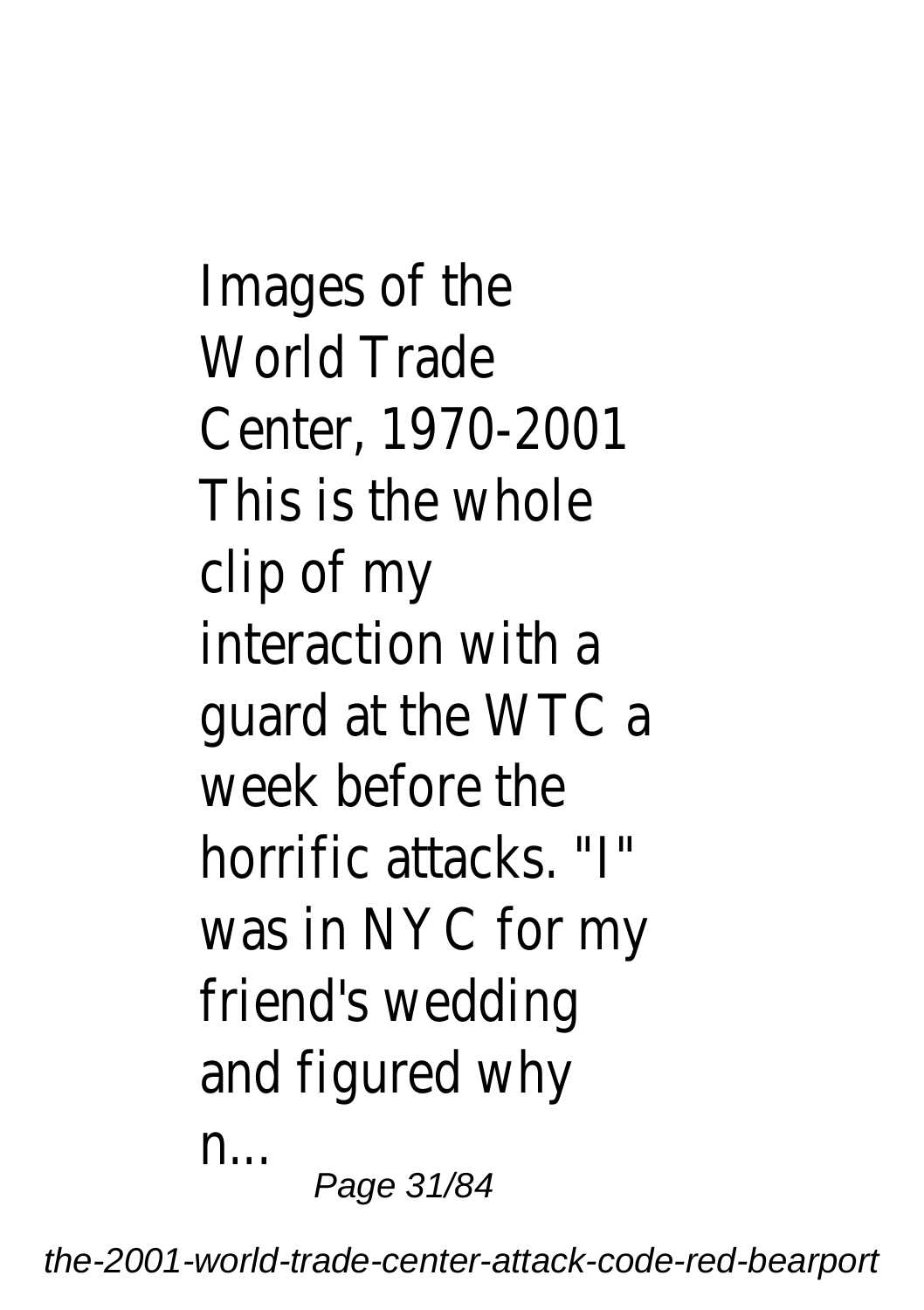World Trade Center - Sept 3, 2001 - Unedited - YouTube The World Trade Center Towers in New York City were victims of a terrorist attack on September 11, 2001, which caused their Page 32/84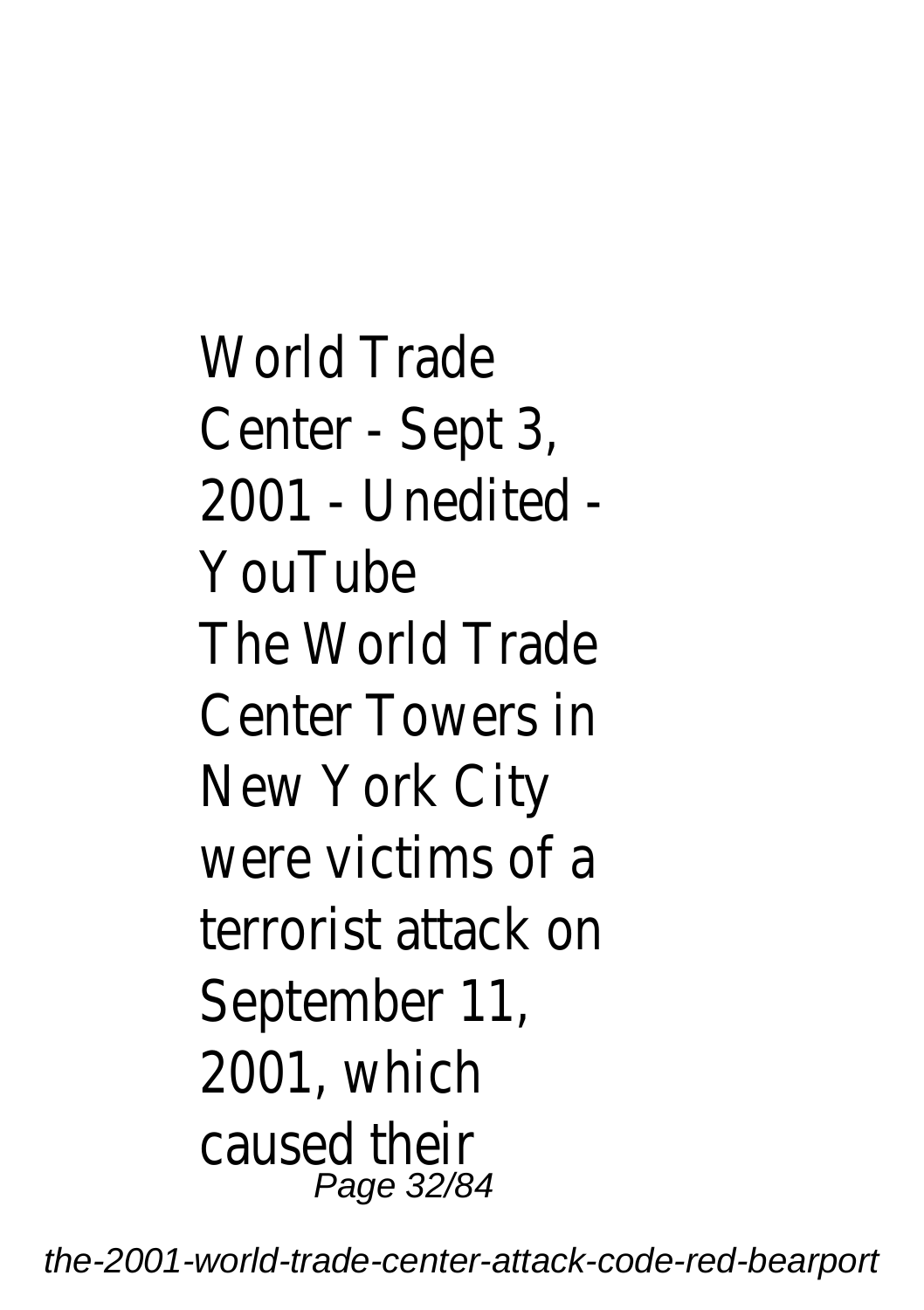collapse. The two, 110-story buildings, were actually designed to withstand the forces cause by a horizontal impact of a large commercial aircraft [ a ].

2001 World Trade Center (9/11<br><sup>23/84</sup> Page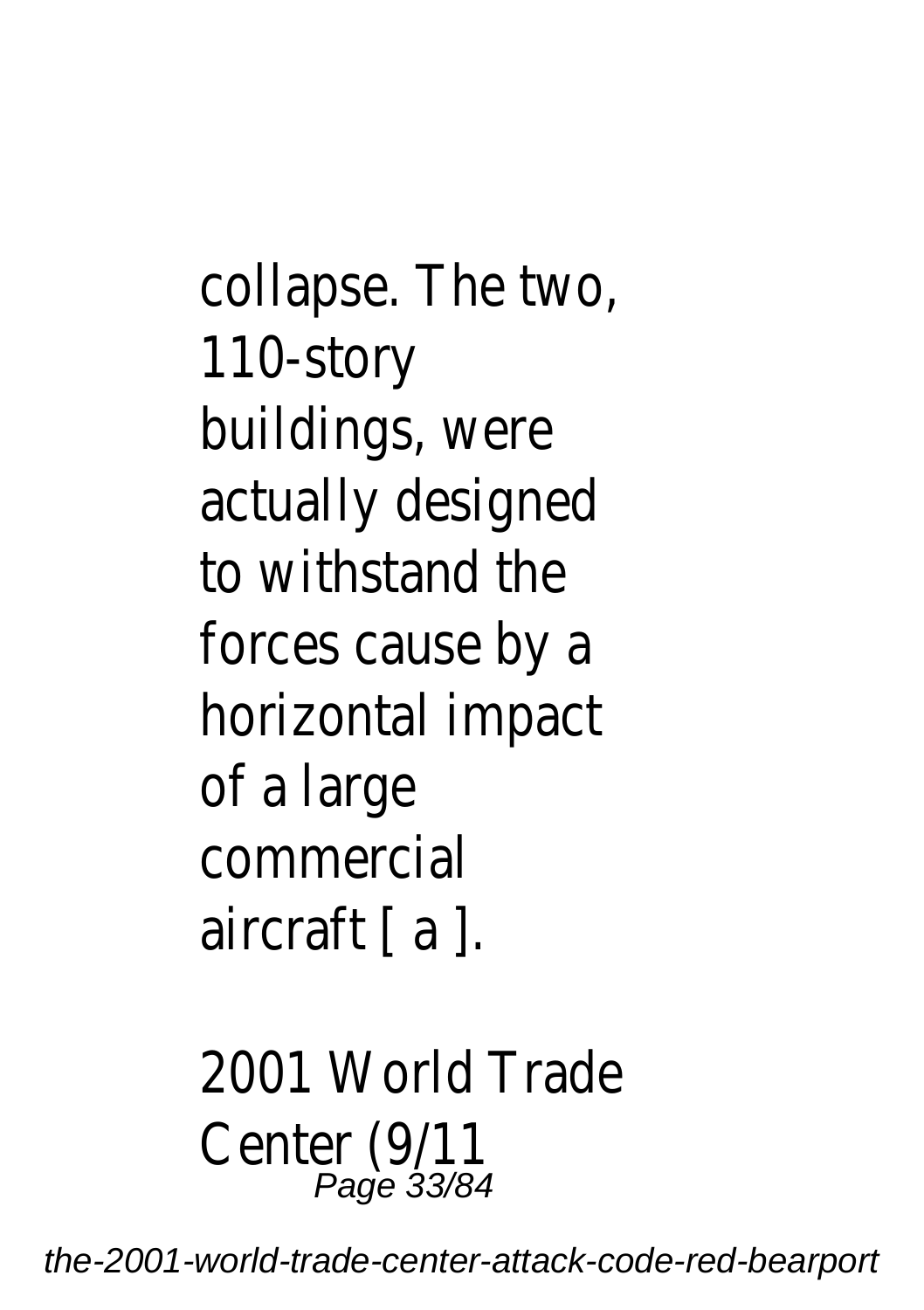Attack) | Learning  $from$ A birds eye view of the World Trade Center complex after September 11, 2001, with the original locations of the buildings. Preliminary site plans for the World Trade Center rebuild. Former Page 34/84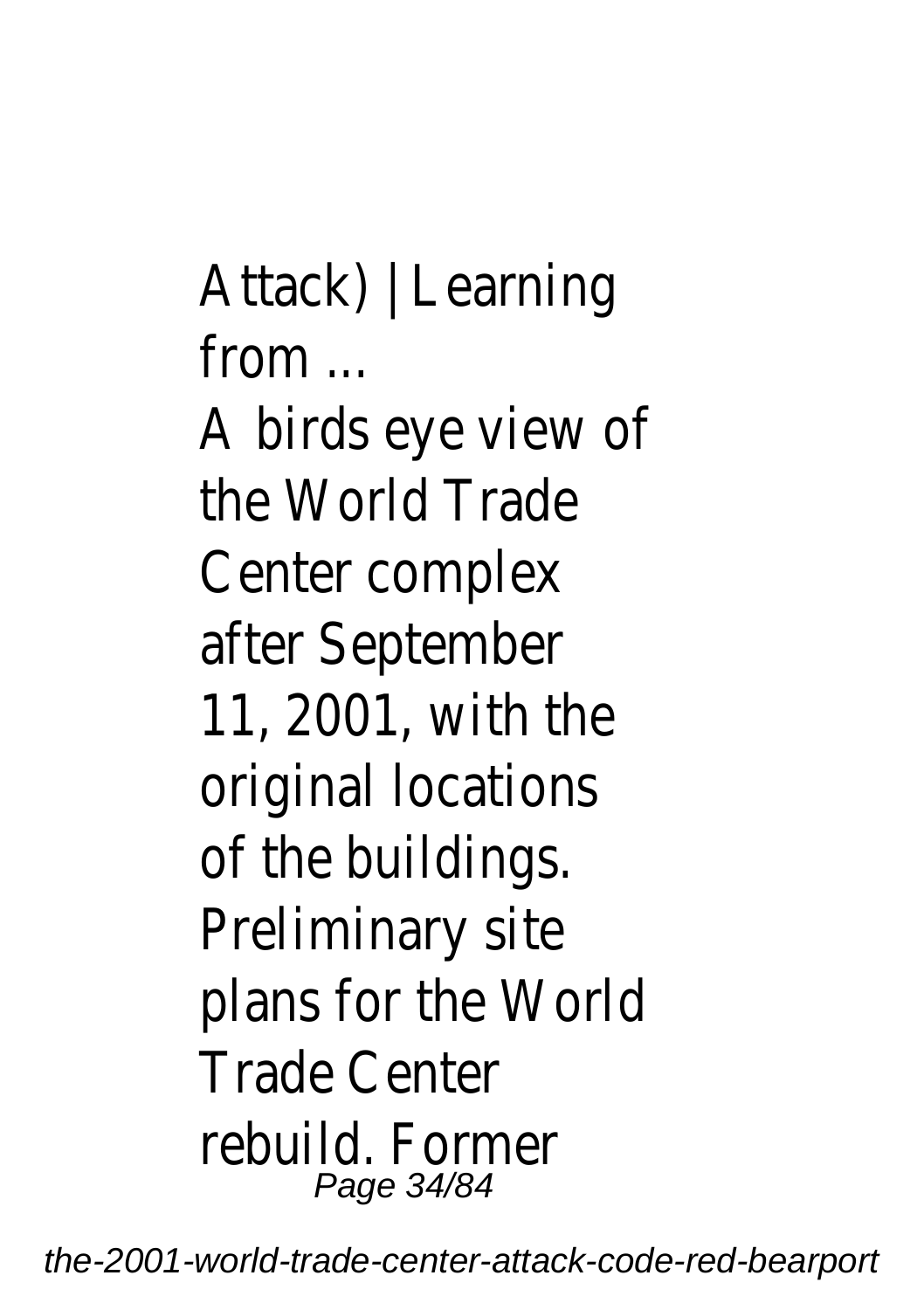site plan, with original 4 World Trade Center at the southeast corner.

4 World Trade Center - Wikipedia The performance was the end to the World Trade Center's free summer outdoor entertainment Page 35/84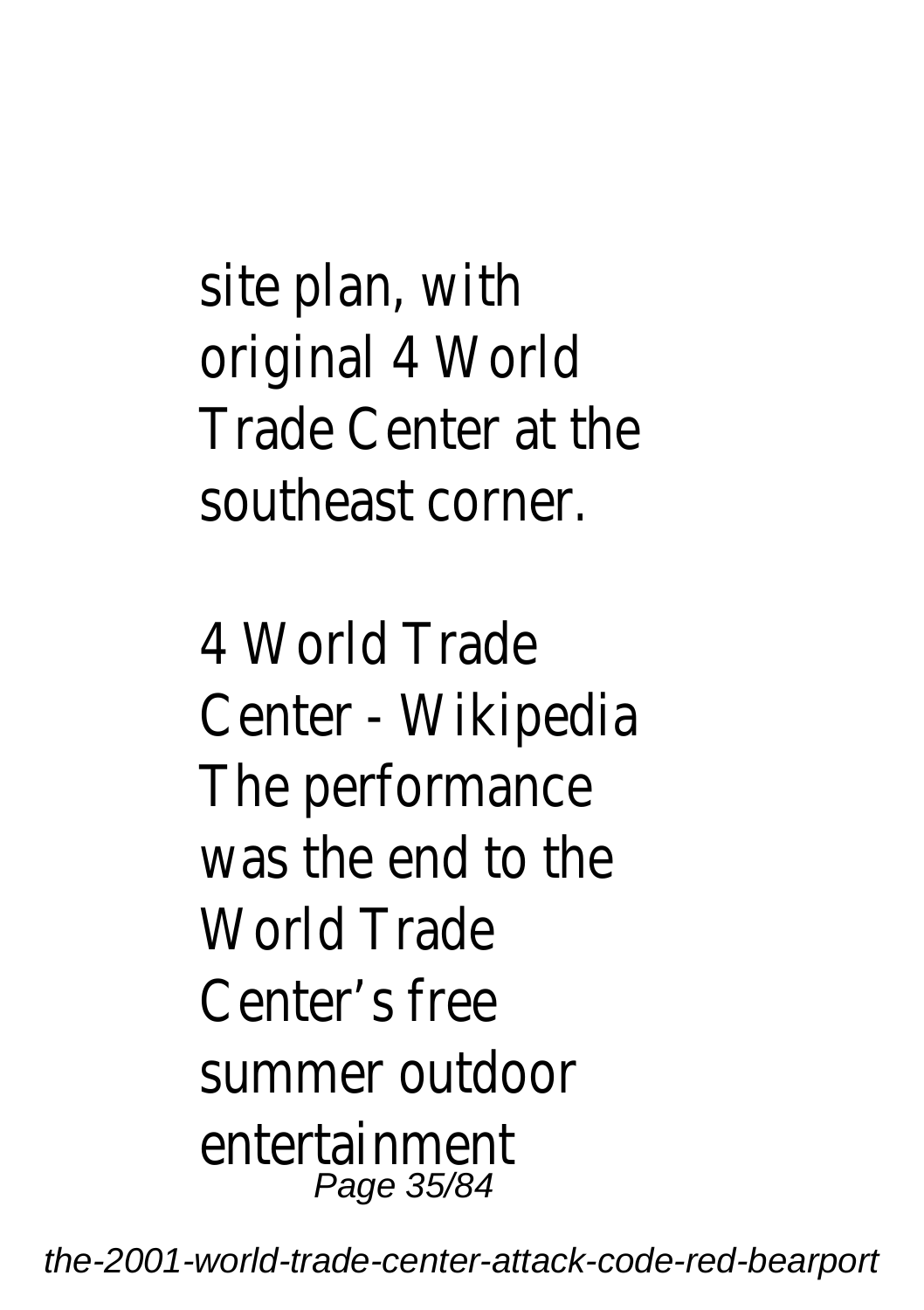schedule, which had featured acts including Celtic dancing, Odetta, and Herman's Hermits. But the dance rehearsal was called off when the sky unloaded buckets of rain.

September 10, Page 36/84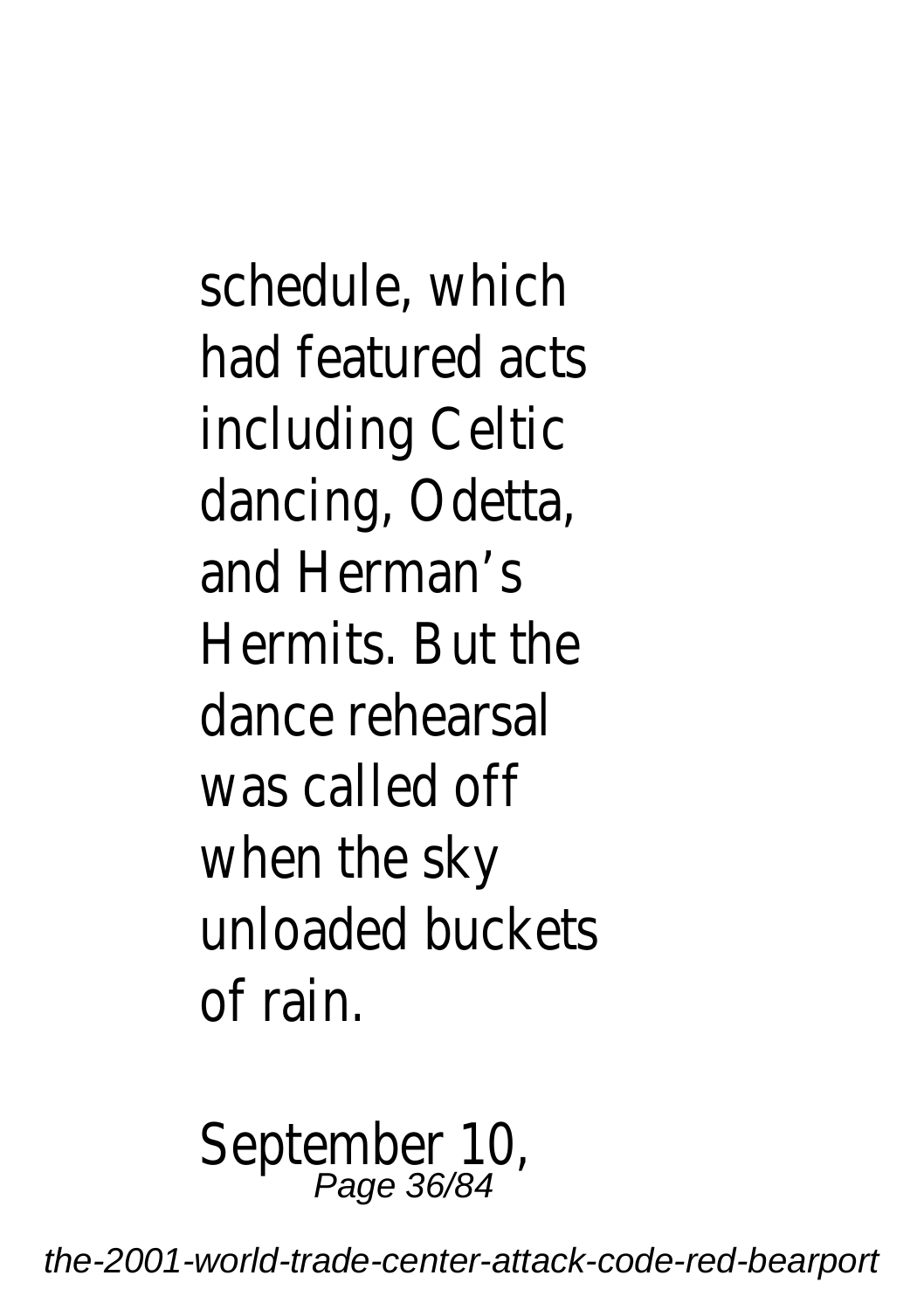2001 at the World Trade Center's Windows on ... The show was in benefit for Central American workers killed in World Trade Center attacks and featured the following performers, in addition to SY: Page 37/84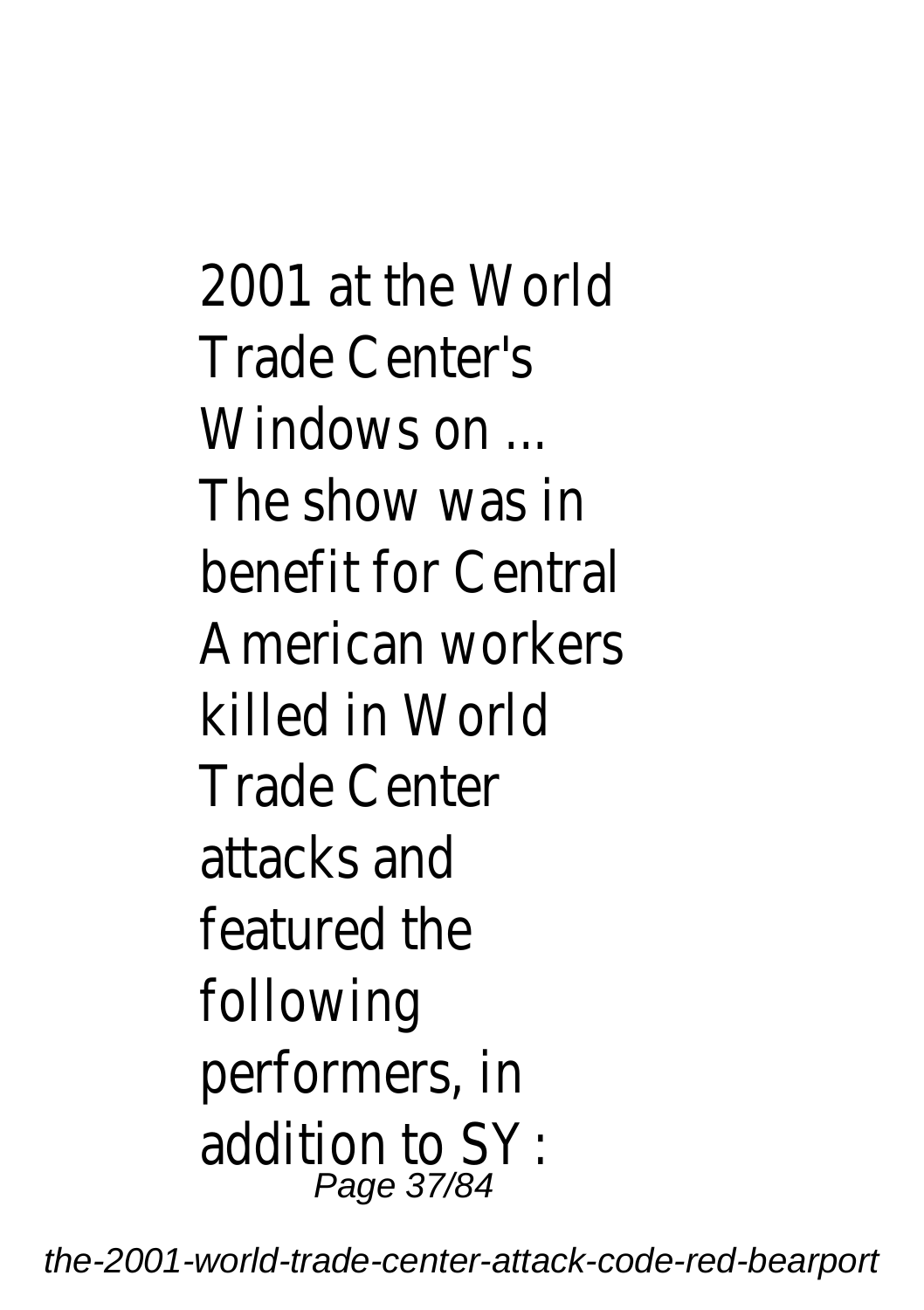Tom Verlaine band, Paul Flaherty/Chris Corsano duo, Eileen Myles-Kim-Jim-DJ Olive quartet, Cat Power and a set by DJ Olive.

#### The original World Trade Center in Lower Page 38/84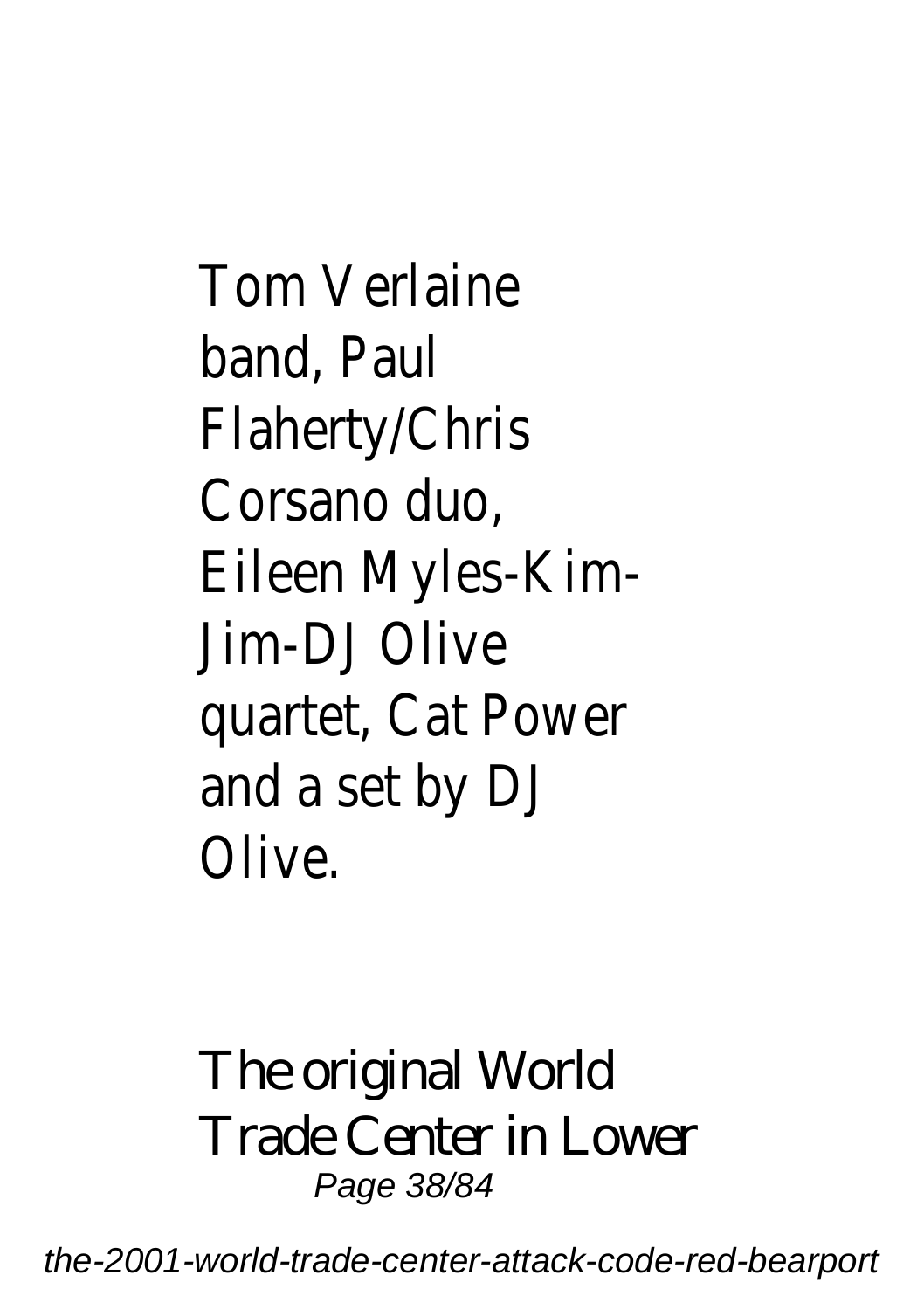Manhattan, New York City was destroyed during the terrorist attacks of September 11, 2001, after being struck by two hijacked commercial airliners. One World Trade Center (WTC 1) (the North Tower) was hit at 8:46 a.m. Eastern time and collapsed at 10:28 a.m. Two World Trade Center (WTC 2) (the Page 39/84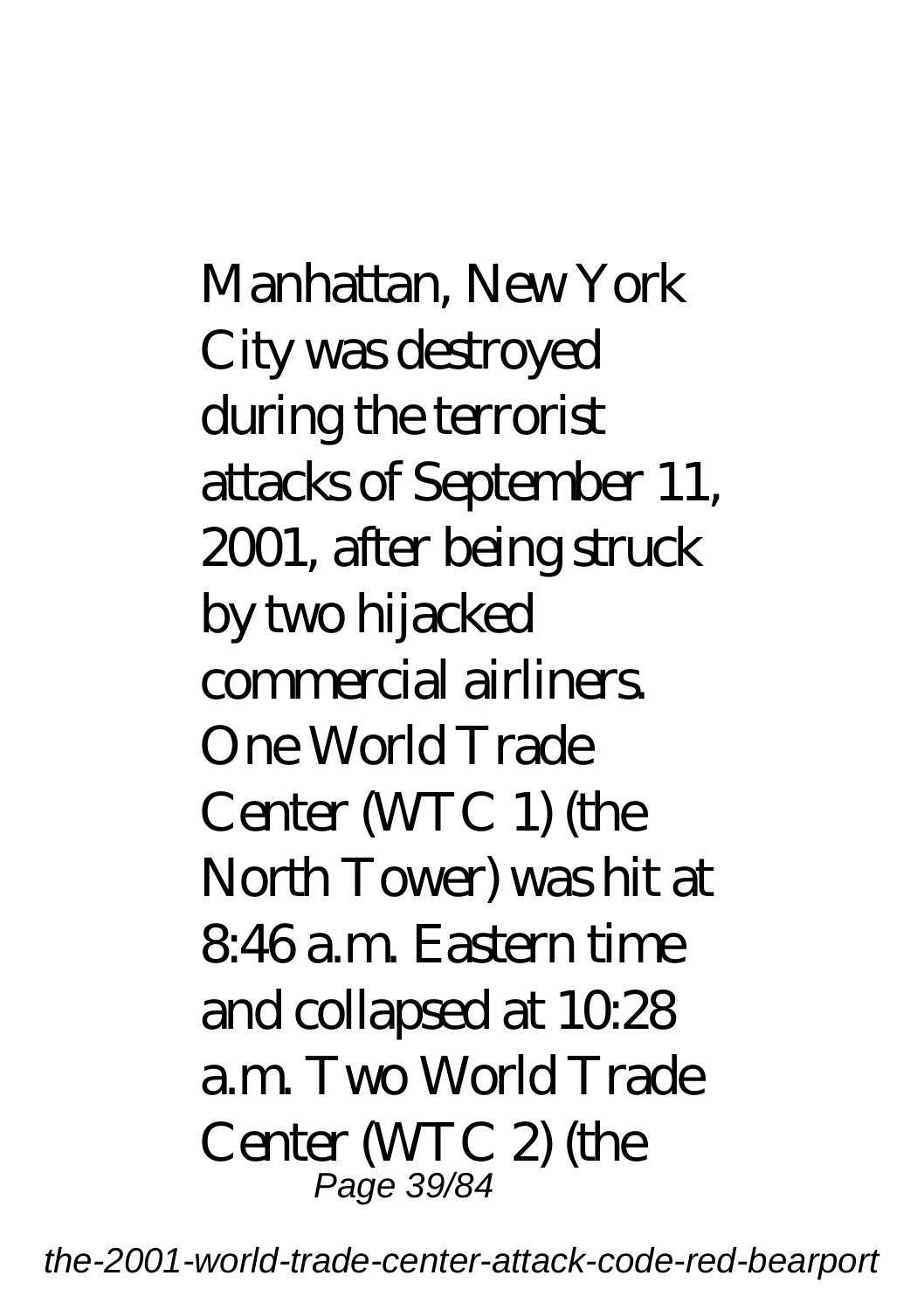South Tower) was hit at 9:03 a.m. and collapsed at 9:59 a.m. In rebuilding the World Trade Center site after 9/11, architects paid homage to the lost twin towers by giving the new skyscraper, One World Trade Center, similar dimensions. Measuring 200 feet square, the footprint of One World Trade Center matches Page 40/84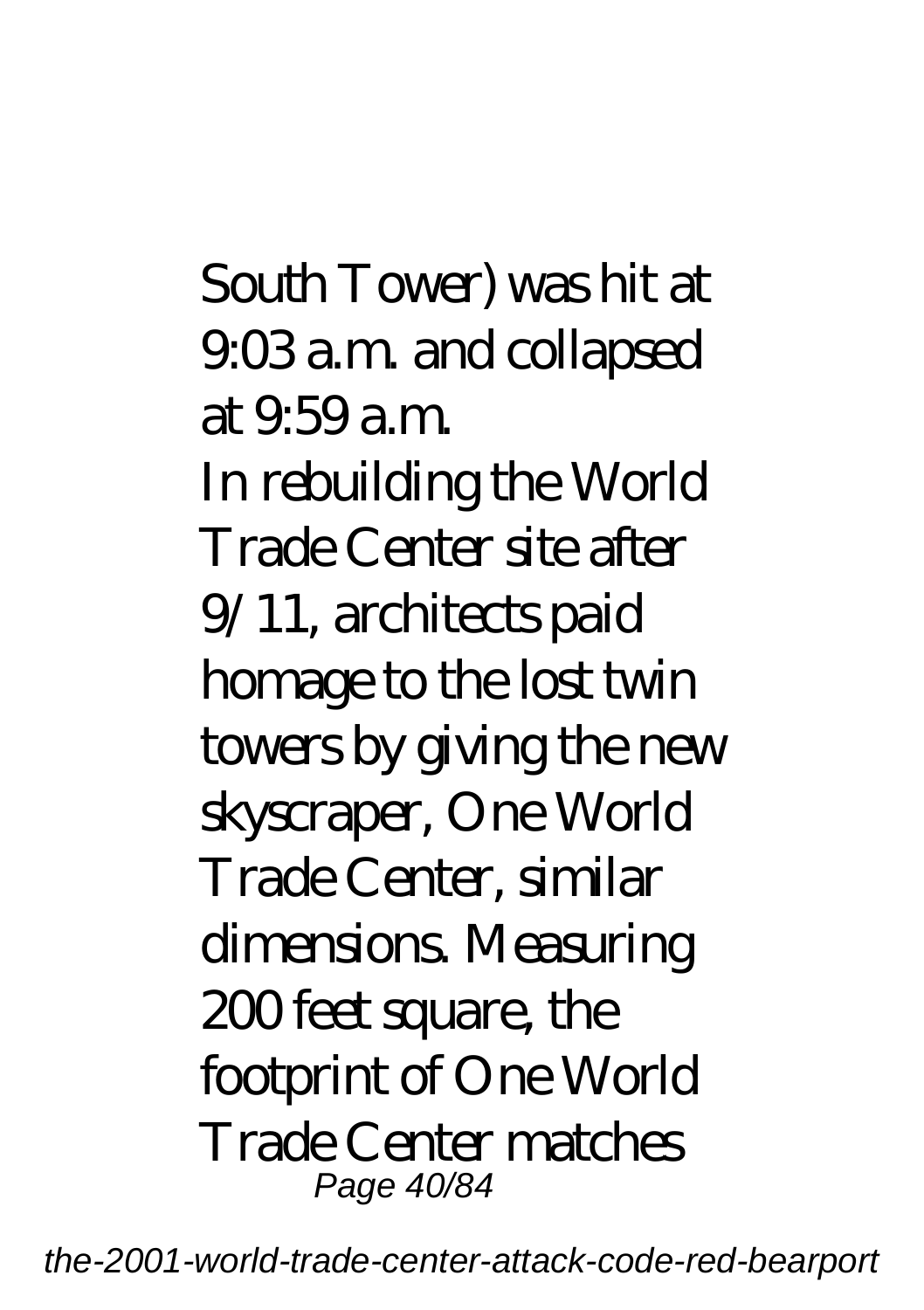each of the twin towers. With the exception of the parapet, One World Trade Center is 1,362 feet ...

Debris and the resulting fires caused a partial or complete collapse of all other buildings in the World Trade Center complex, including the 47-story 7 World Trade Centertower, as well as significant damage to Page 41/84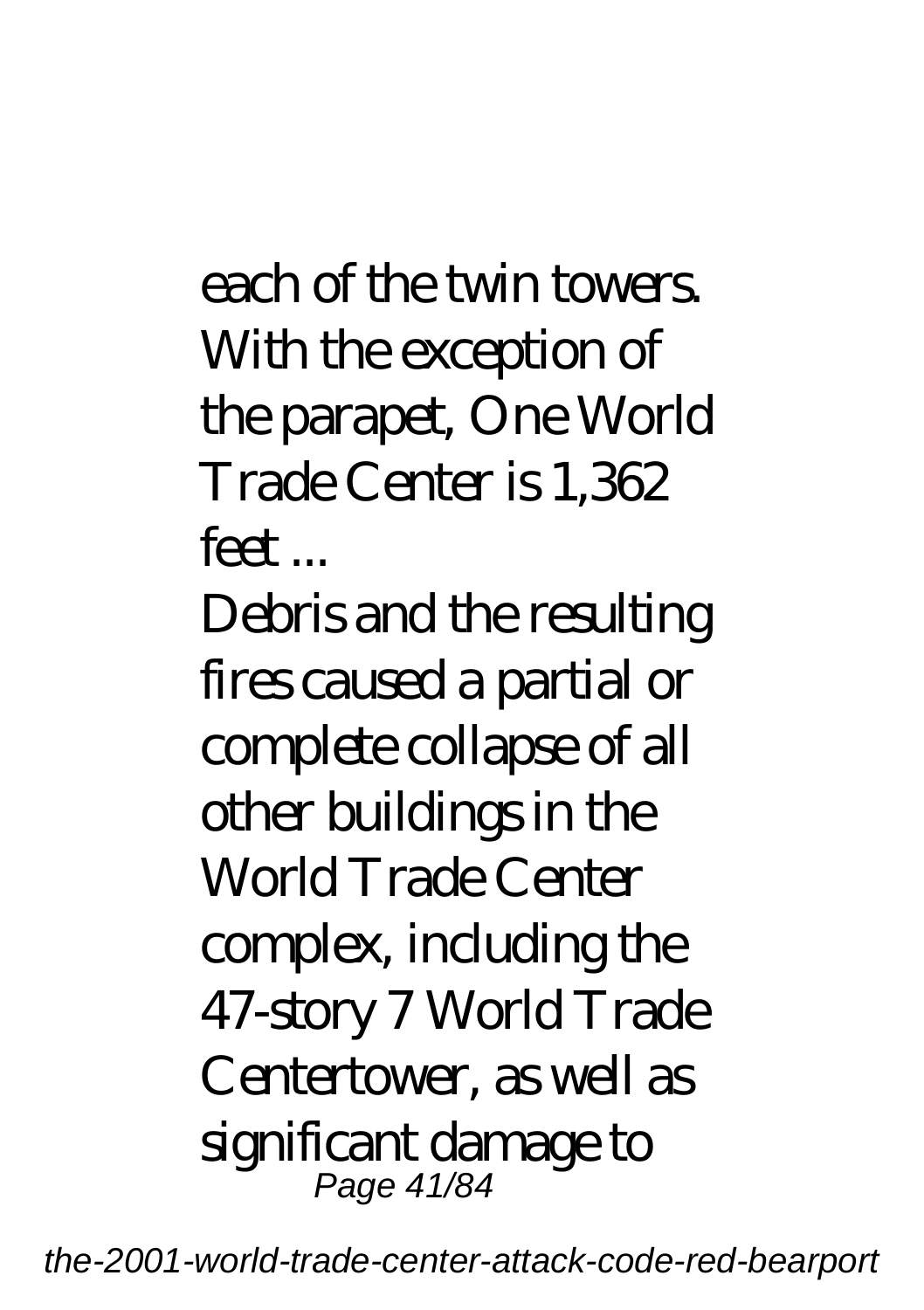ten other large surrounding structures. The original World Trade Center in March 2001 The original World Trade Center contained the Twin Towers, which were the tallest buildings in the world after they opened on April 4, 1973. The other buildings in the complex included the Marriott World Trade Page 42/84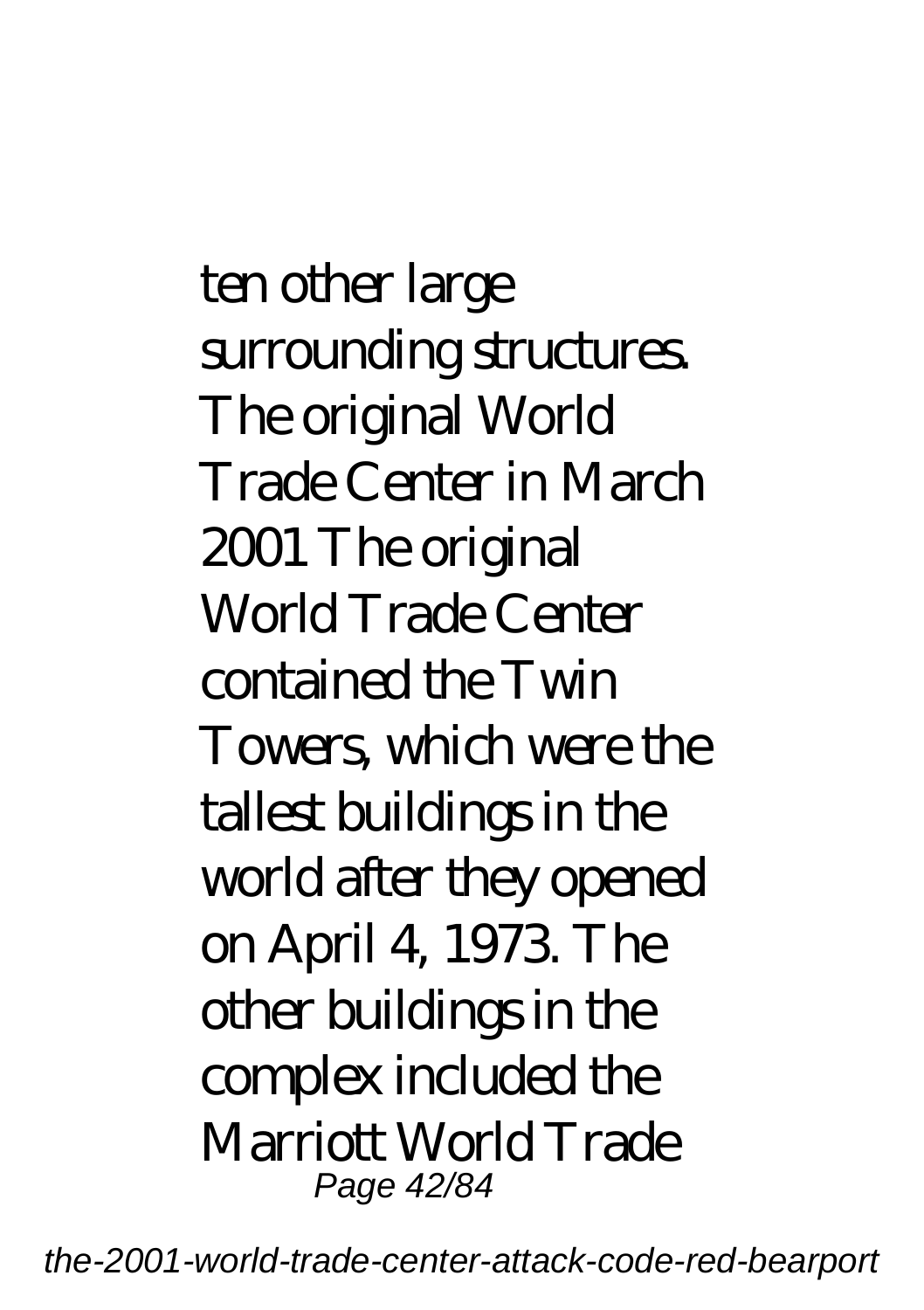### Center (3 WTC), as well as 4 WTC, 5 WTC, 6 WTC, and 7 WTC.

For the current buildings, see World Trade Center (2001–present). The original World Trade Center was a

Page 43/84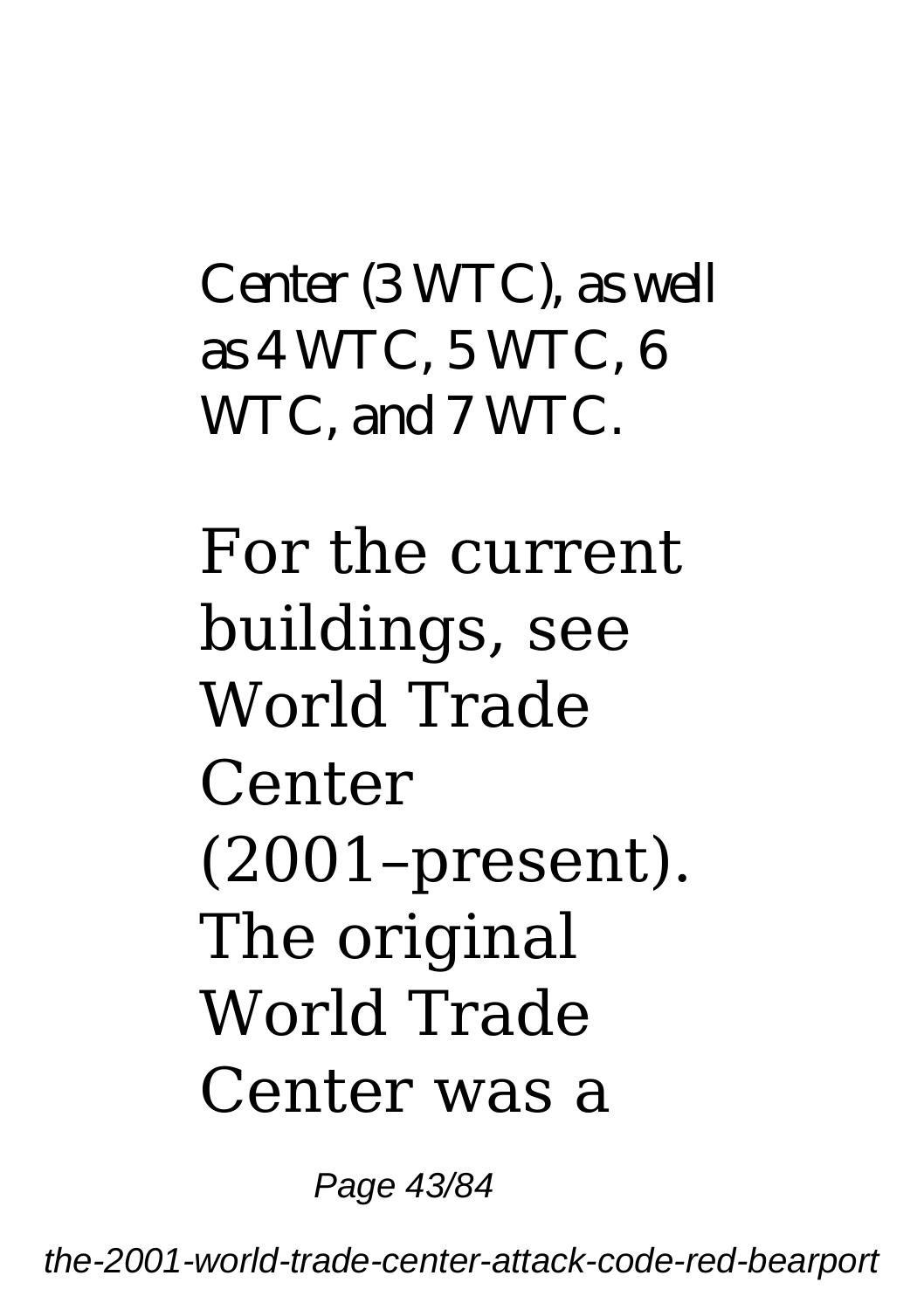large complex of seven buildings in the Financial District of Lower Manhattan, New York City, United States. It opened on April 4, 1973, and was destroyed in 2001 during Page 44/84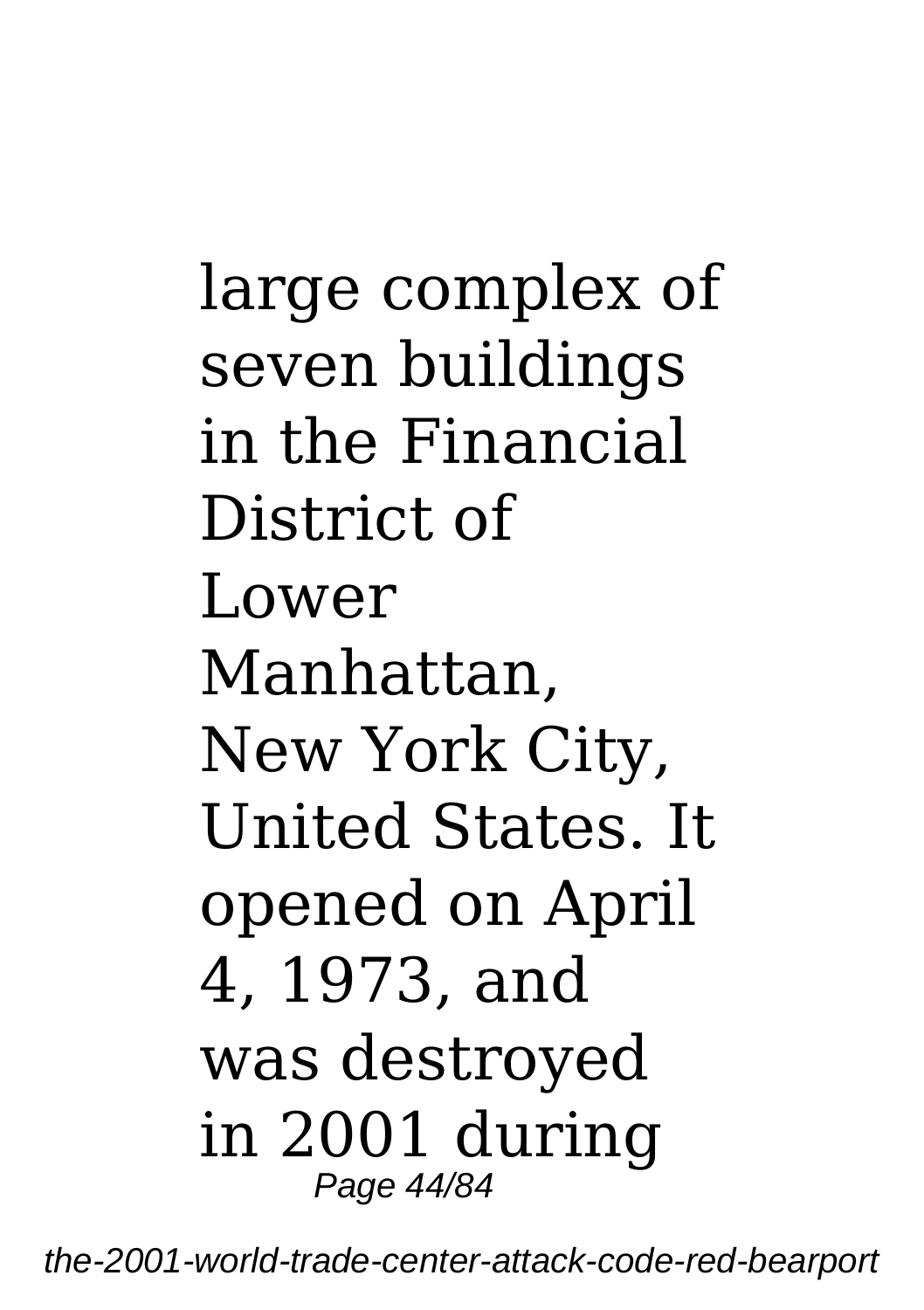the September 11 attacks. *4 World Trade Center - Wikipedia*

It's impossible to forget the terrible images of the World Trade Center from September Page 45/84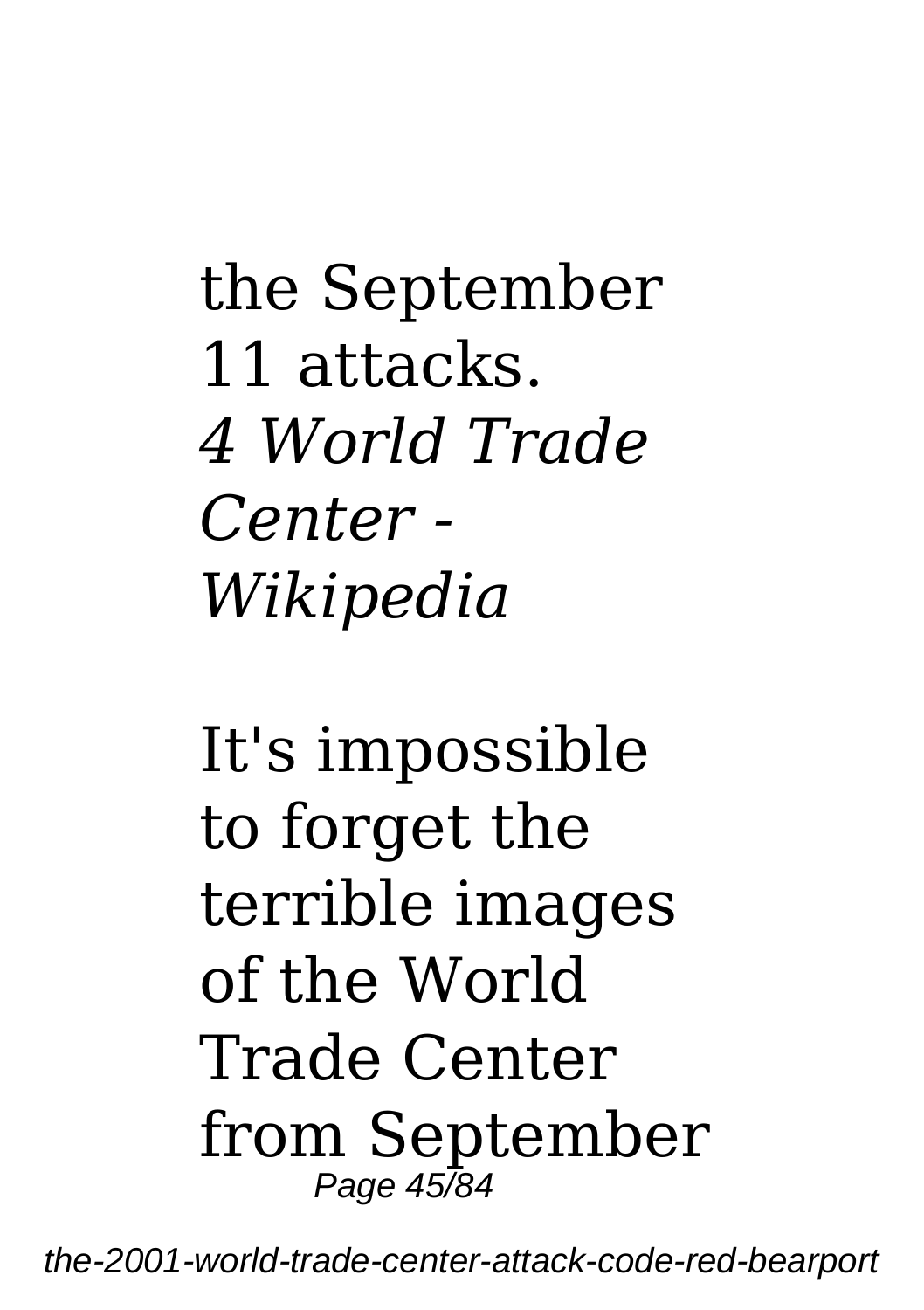11, 2001. Many in New York witnessed the destruction in person and millions more saw it on TV. As a result, it's understandably easy to forget what the World Trade Center Page 46/84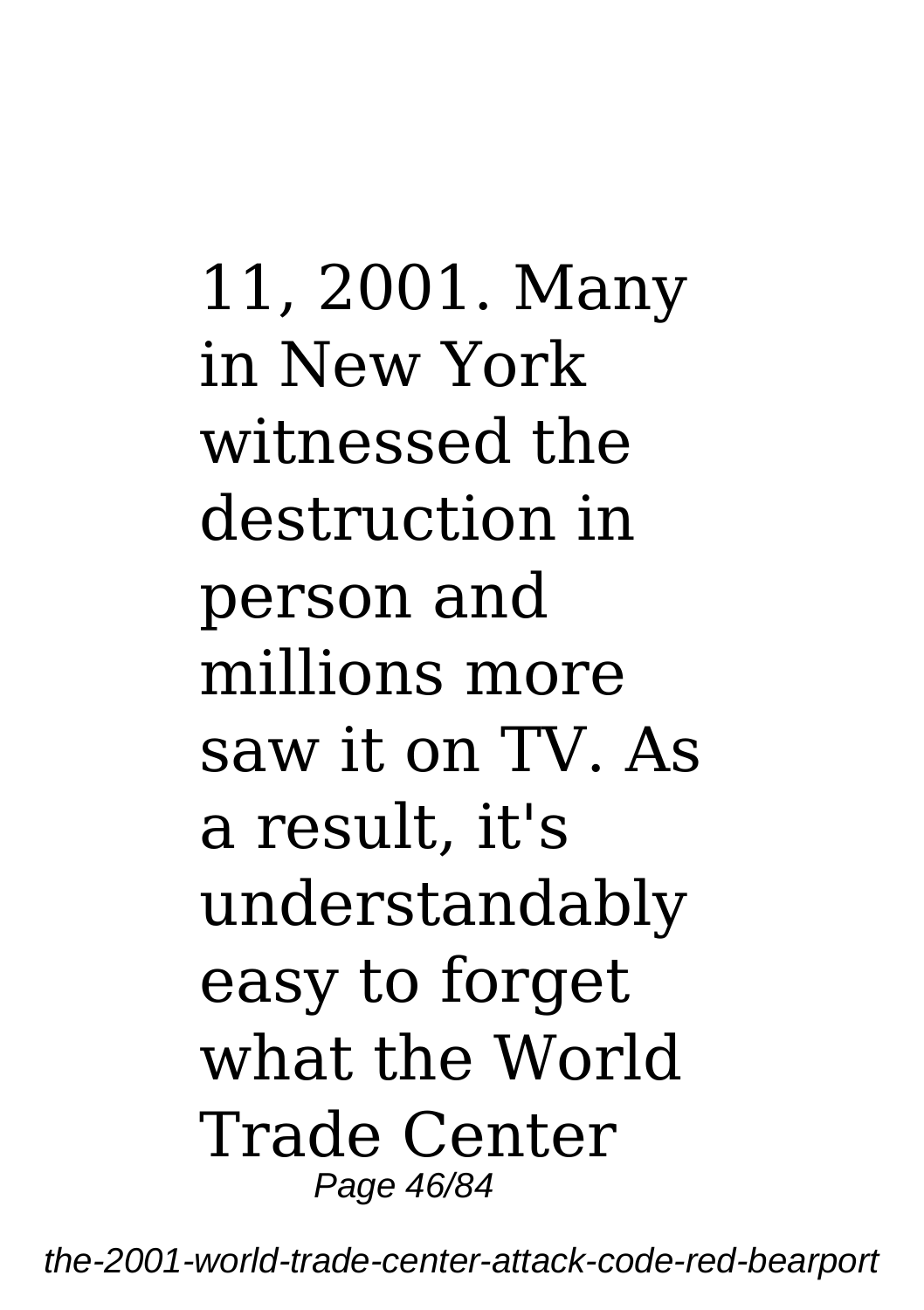# looked like during happier days.

World Trade Center (2001–present) - Wikipedia World Trade Center building complex, New York City, New

Page 47/84

...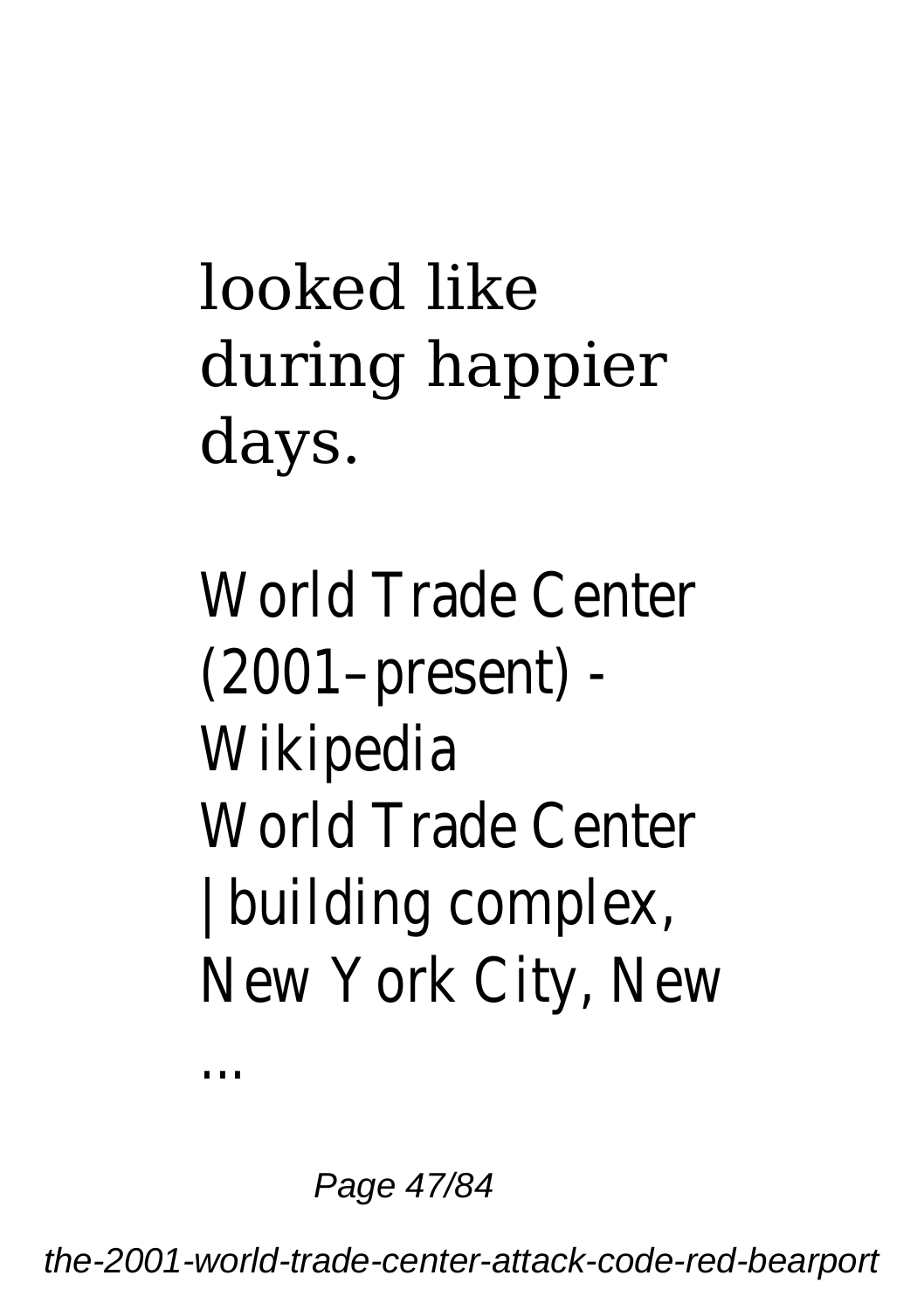Abonnez-vous http:// bit.ly/inasociete 12 septembre 2001 Des attentats terroristes ont frappé les tours jumelles du World Trade Center à New York. Commentaire...

*2001 World Trade Center (9/11 Attack) |* Page 48/84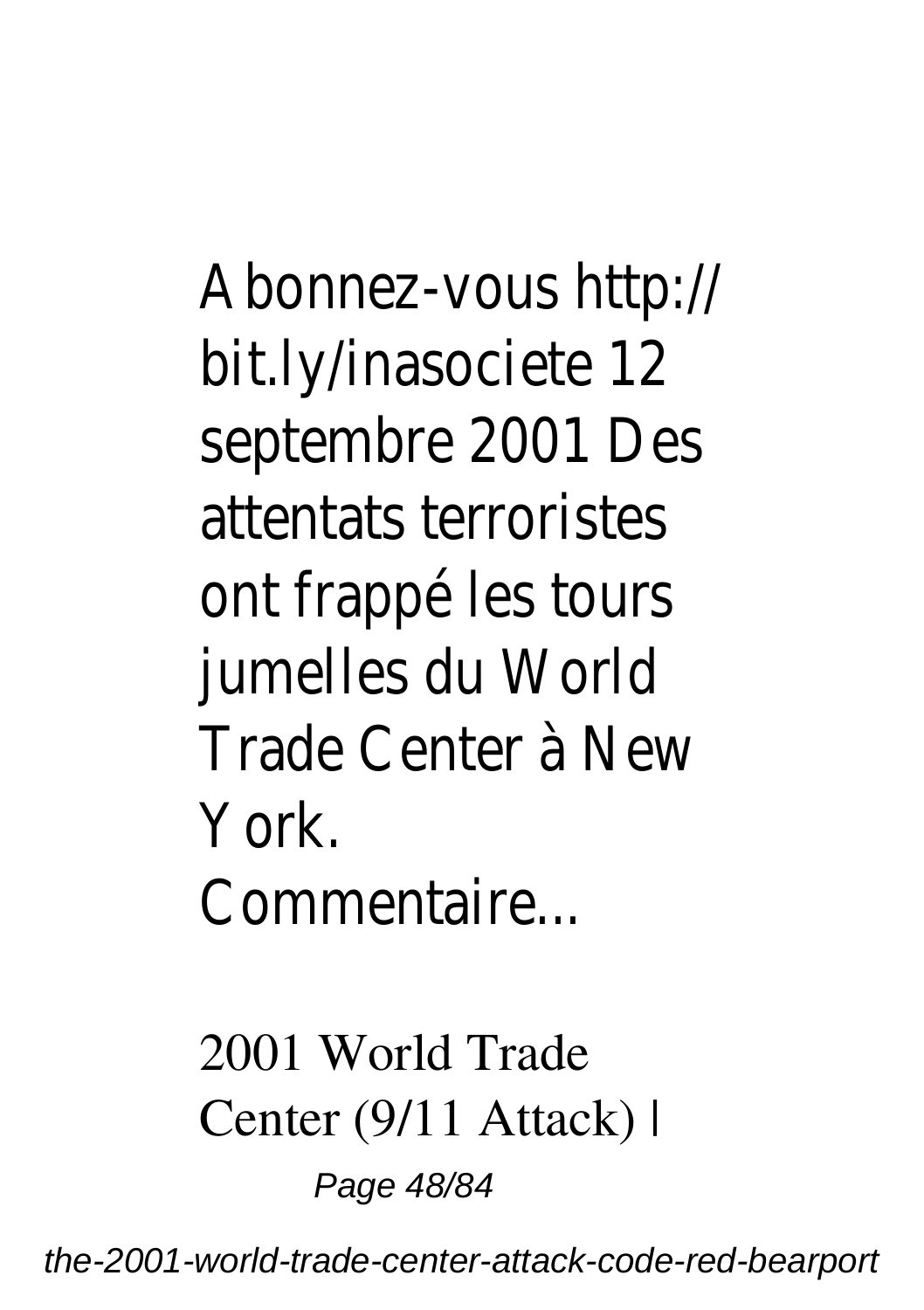*Learning from ... World Trade Center 11.09.2001 - YouTube* Einige Bilder vor und nach dem Terroranschlag. *Collapse of the World Trade Center - Wikipedia*

## *The World Trade Center Before the 9/11 Attacks*

Page 49/84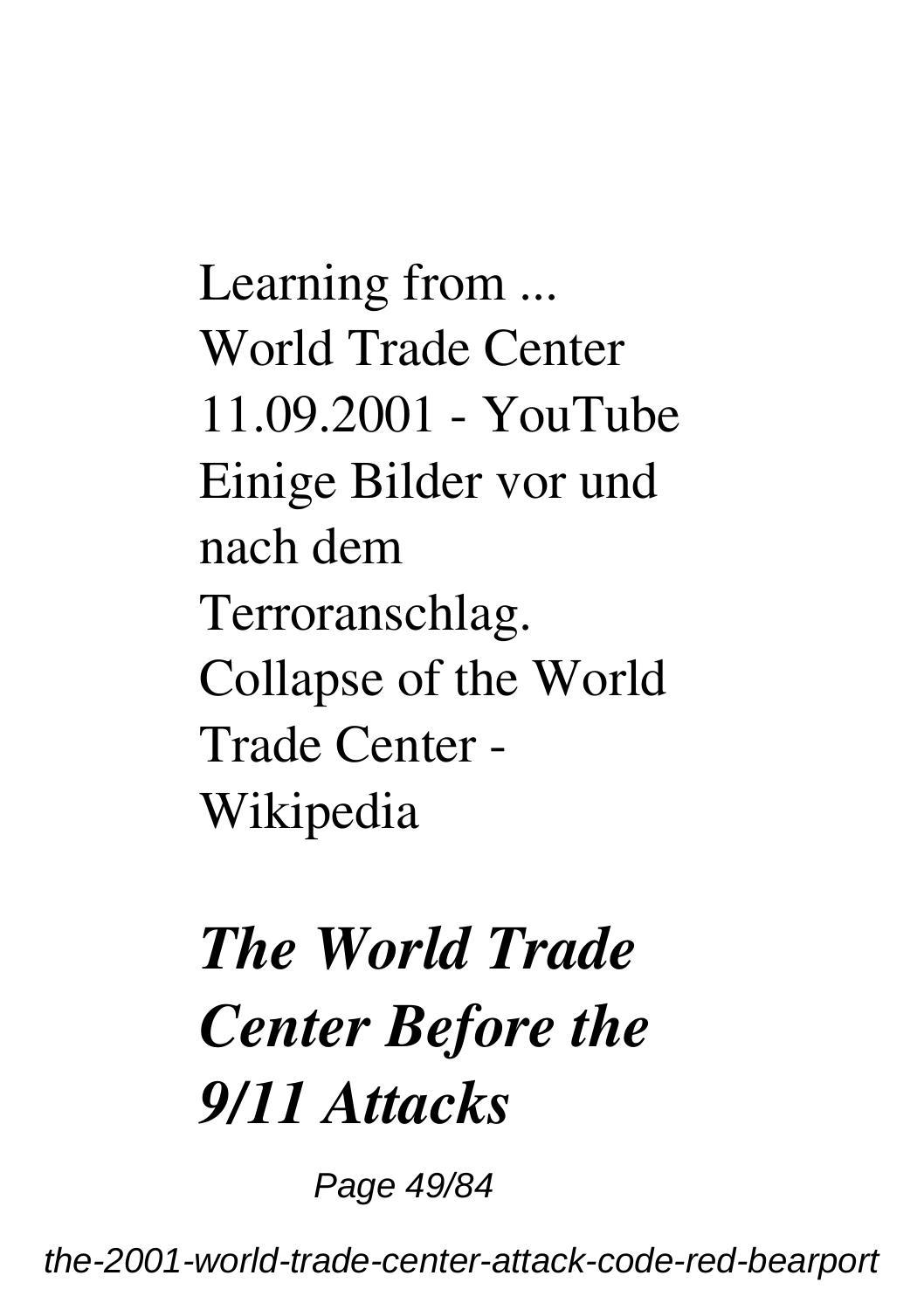*The World Trade Center Towers in New York City were victims of a terrorist attack on September 11, 2001, which caused their collapse. The two, 110-story buildings, were actually designed to withstand the forces* Page 50/84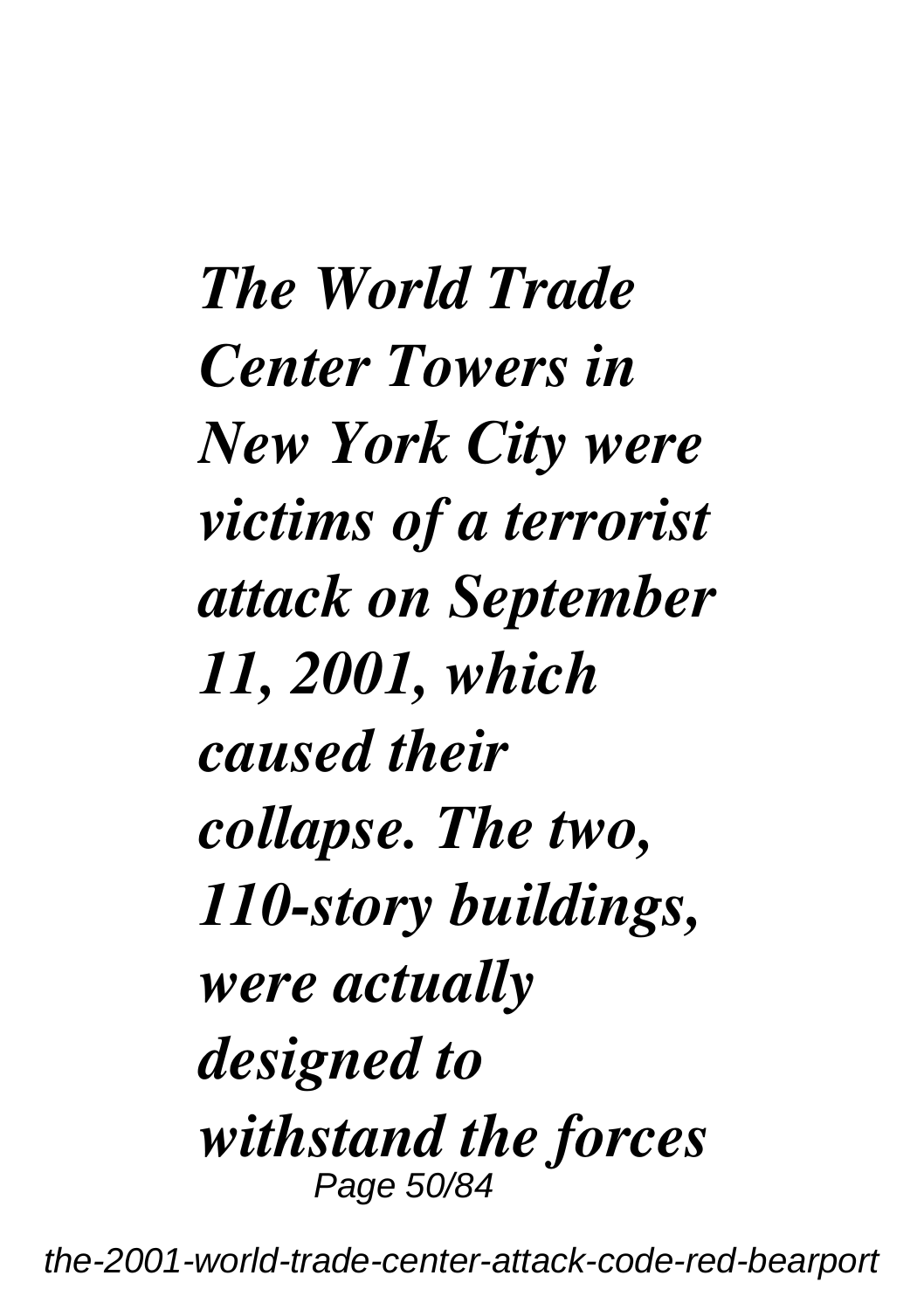*cause by a horizontal impact of a large commercial aircraft [ a ]. Images of the World Trade Center, 1970-2001 September 11 attacks - Wikipedia*

*September 11 Attacks: Facts,*

Page 51/84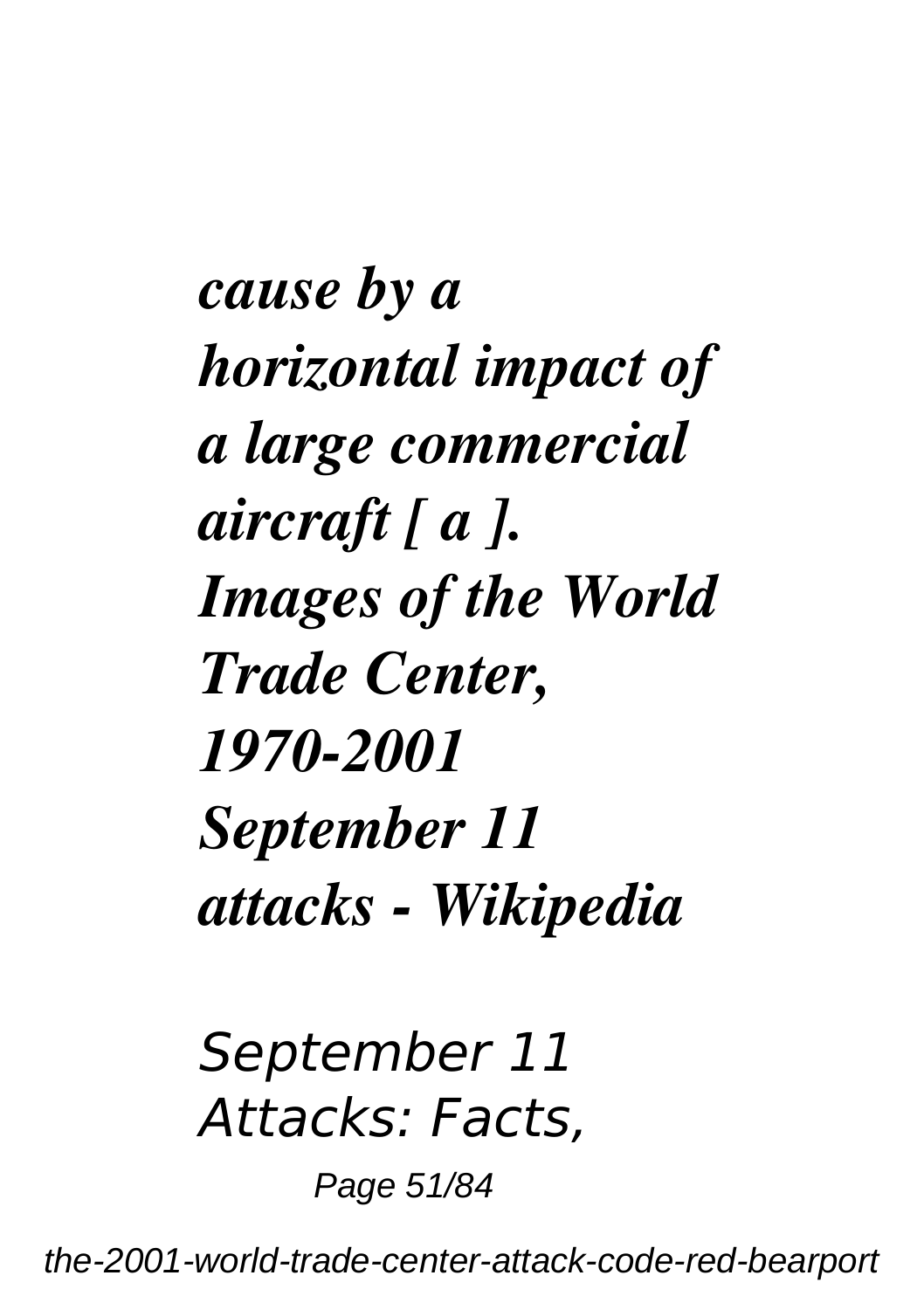### *Background & Impact - HISTORY*

*09.11.01: The towers are hit On top of the World Trade Center 2001 How the 9/11 terror attacks unfolded | Telegraph Time Tunnel George Bush on September 11th When the Towers Fell |* Page 52/84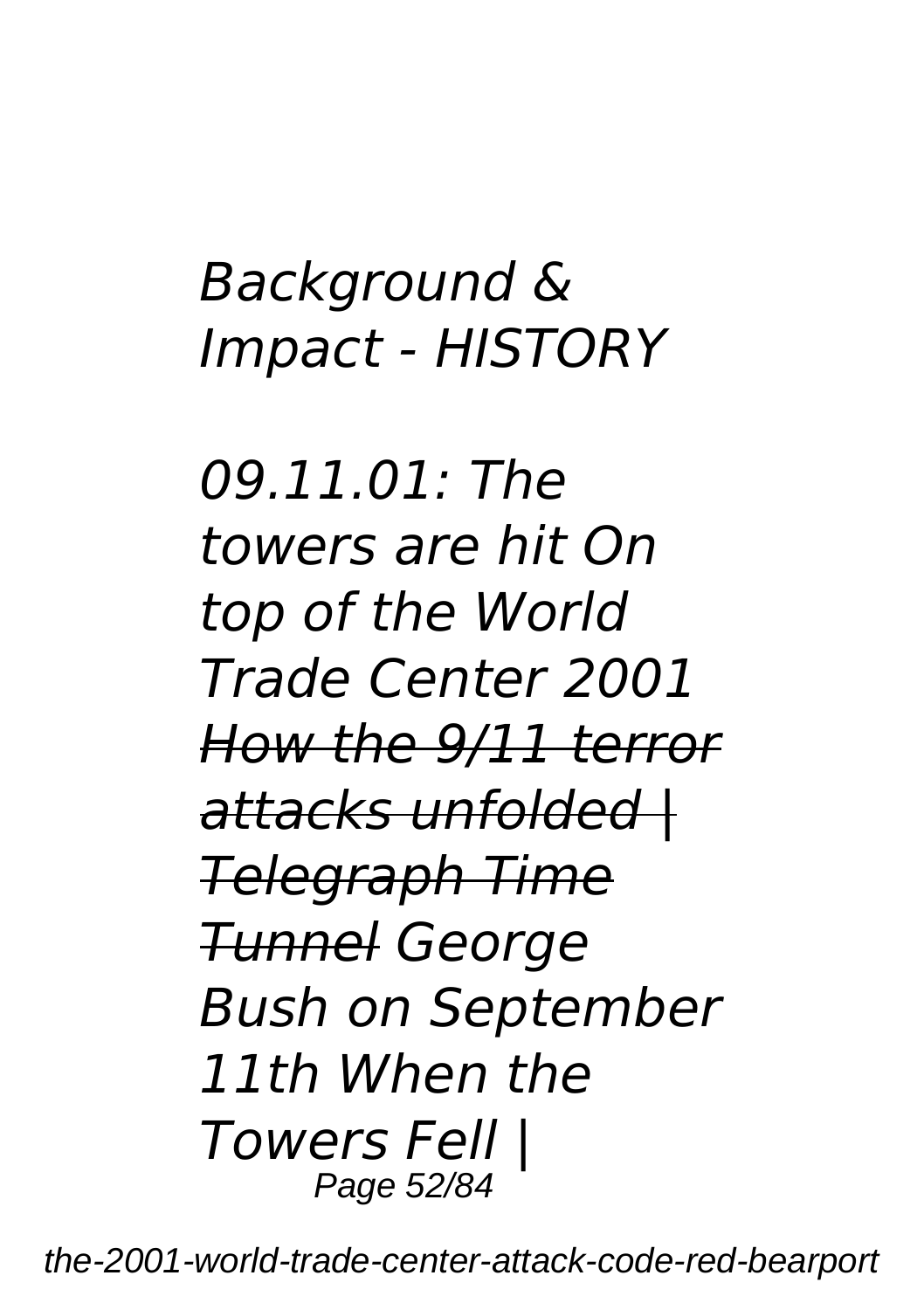*National Geographic World Trade Center (1/9) Movie CLIP - First Attack (2006) HD 09.11.01: The towers are hit How the September 11, 2001 attacks unfoldedTrade Center. October 20, 2001 Crowds run for shelter during* Page 53/84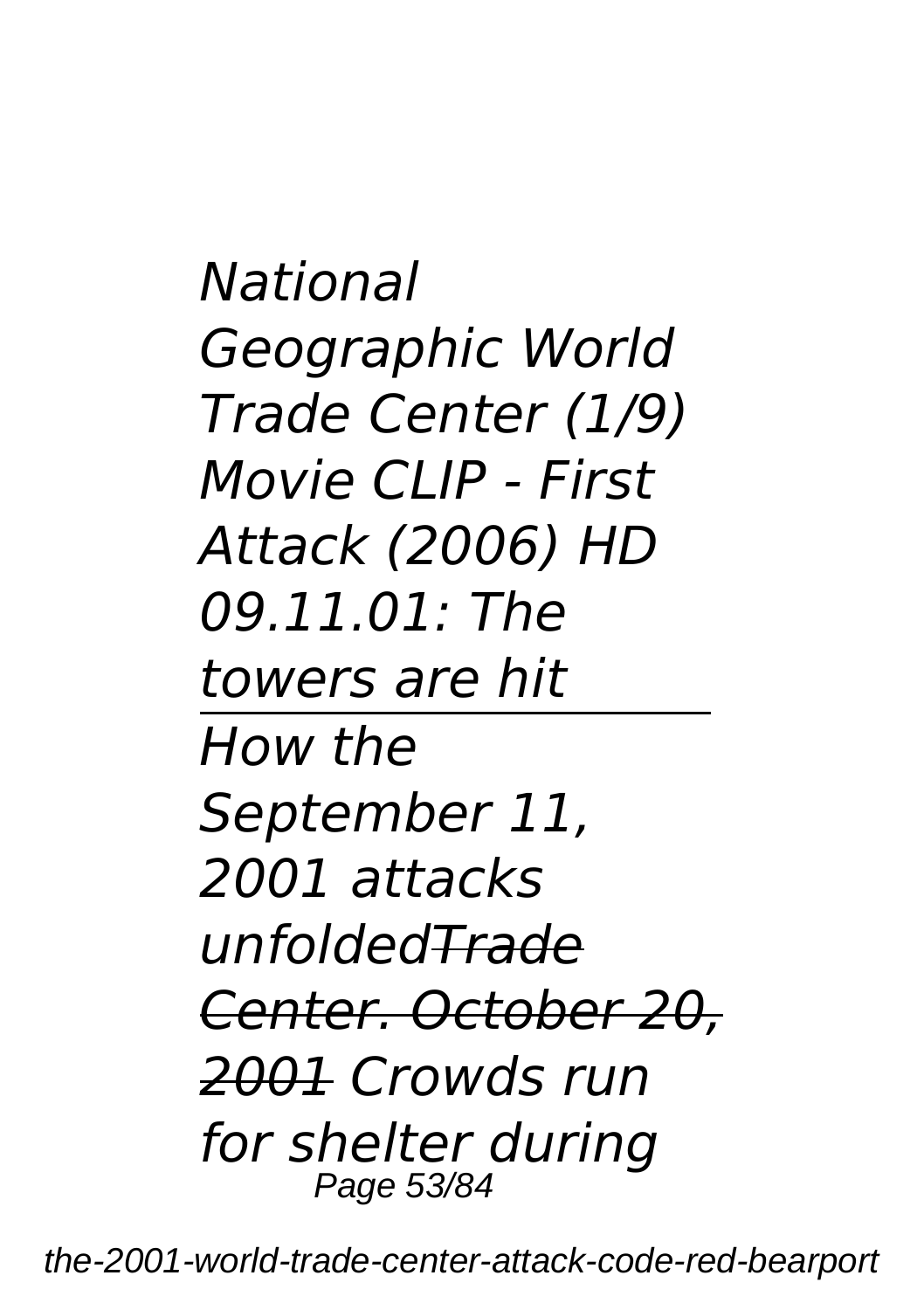*September 11th attacks in NYC Bush Advisor Recalls Telling Bush About 9/11 Attacks | MSNBC 9/11: Second plane hits South Tower See the WTC's Twin Towers, the Way We Want to Remember Them | NBC New York Archives* Page 54/84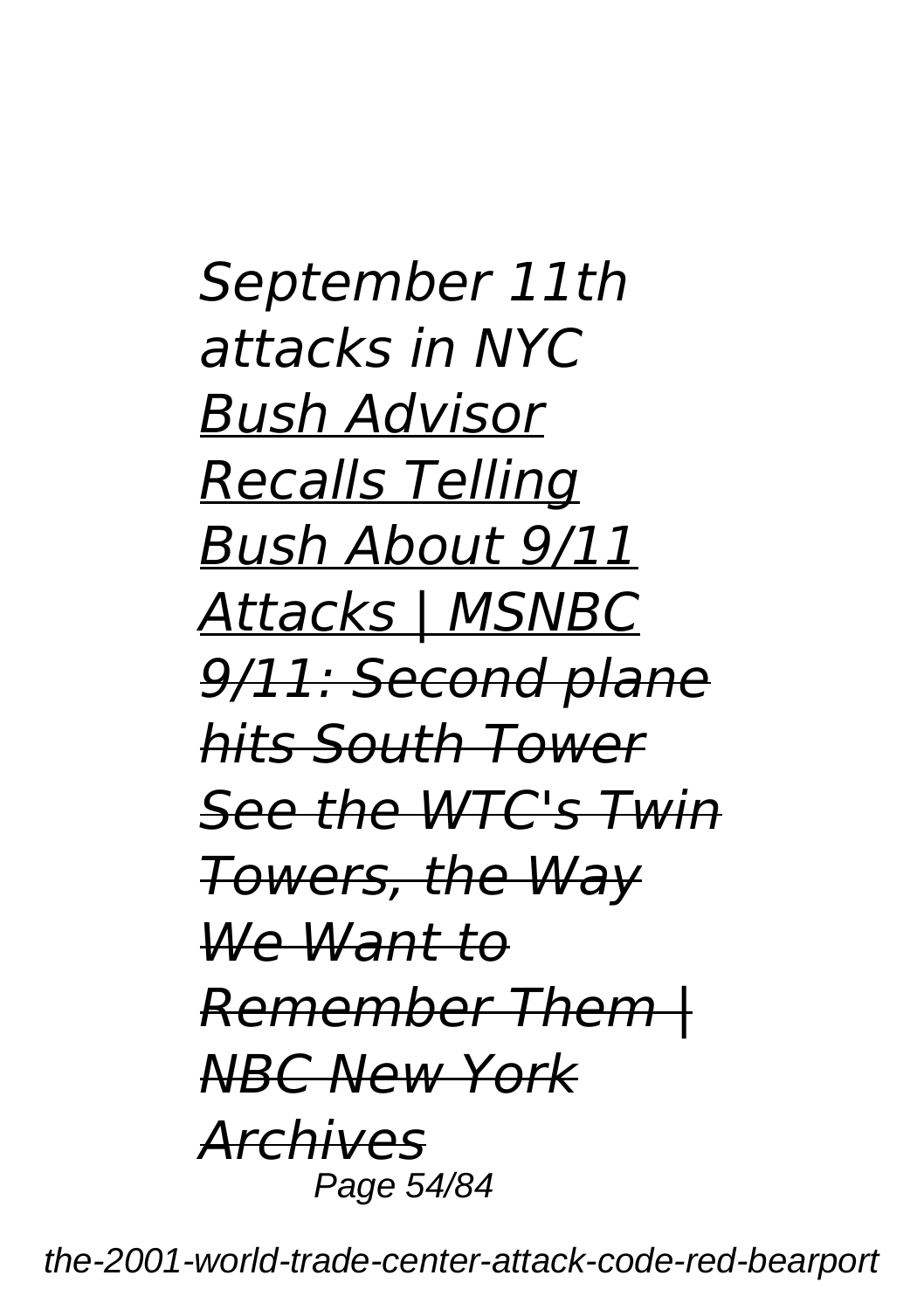*SEPTEMBER 11, 2001 The new World Trade Center evolution (2001-2019) World Trade Center NYC Borders Books World Trade Center and how it collapsed9/11: As Events Unfold How many people escaped from the World Trade Center* Page 55/84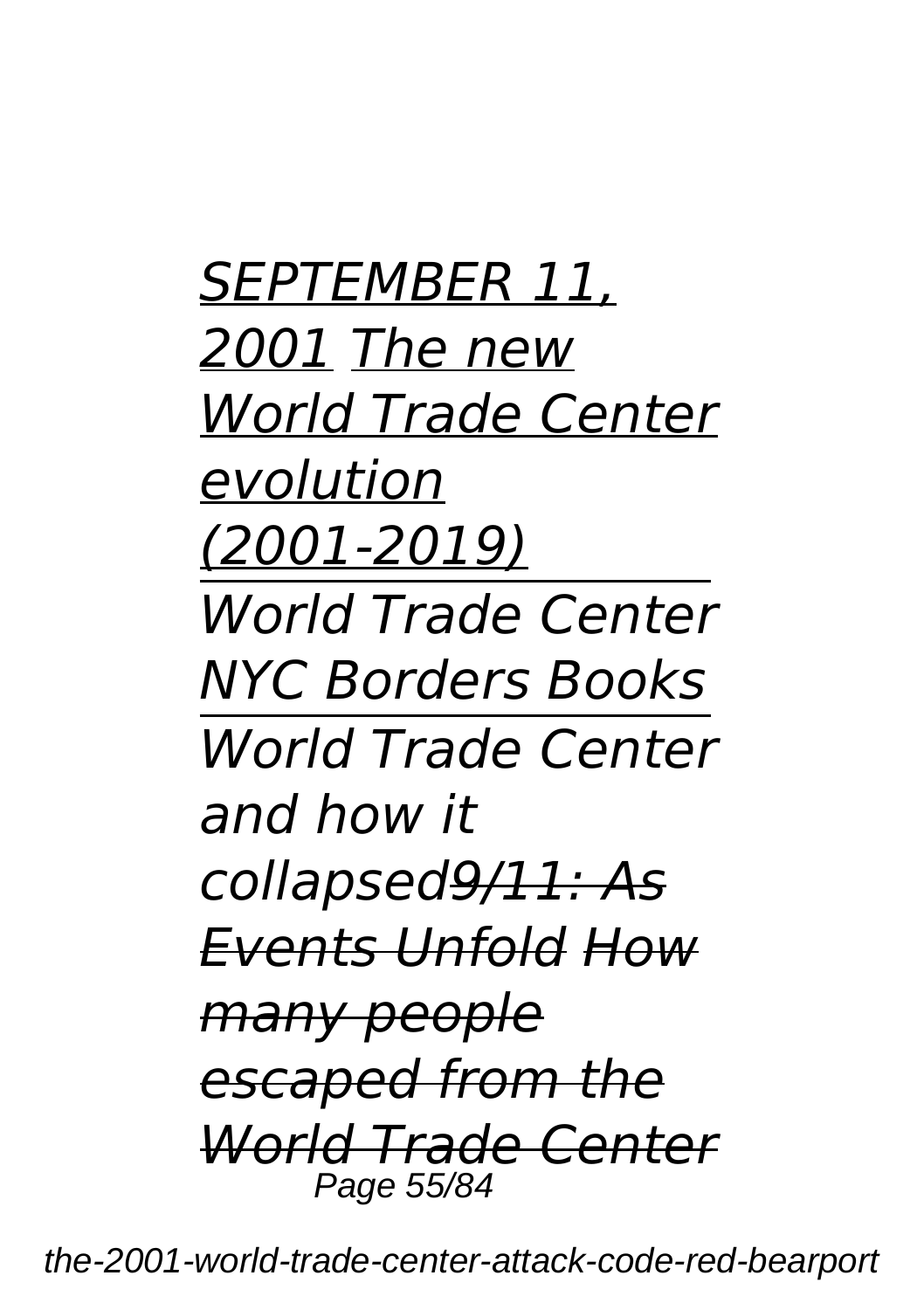*on Sept. 11, 2001? Inside The Twin Towers The 2001 World Trade Center For the current buildings, see World Trade Center (2001–present). The original World Trade Center was a large complex of seven buildings in the Financial District of Lower* Page 56/84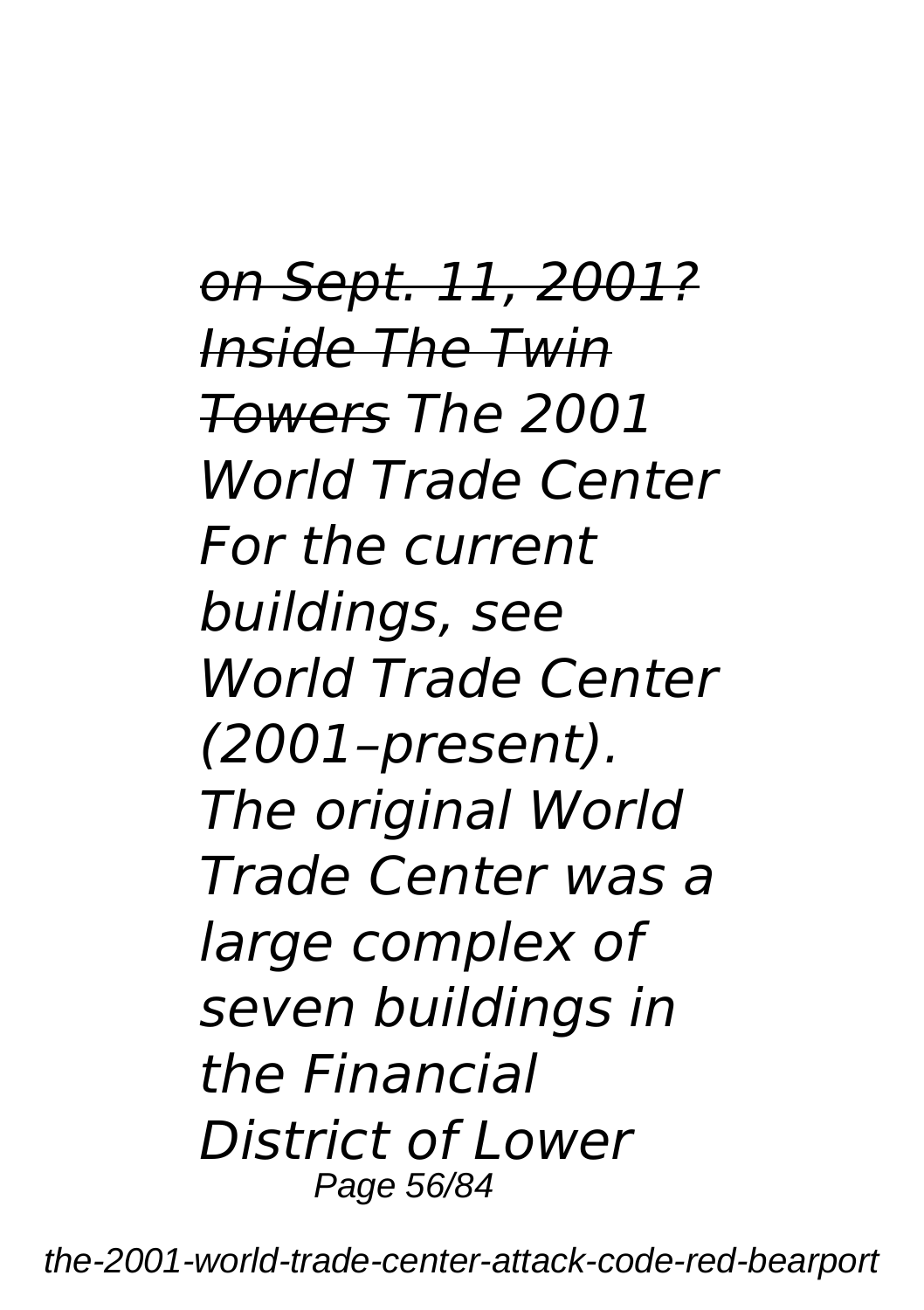*Manhattan, New York City, United States. It opened on April 4, 1973, and was destroyed in 2001 during the September 11 attacks.*

*World Trade Center (1973–2001) - Wikipedia The original World Trade Center in* Page 57/84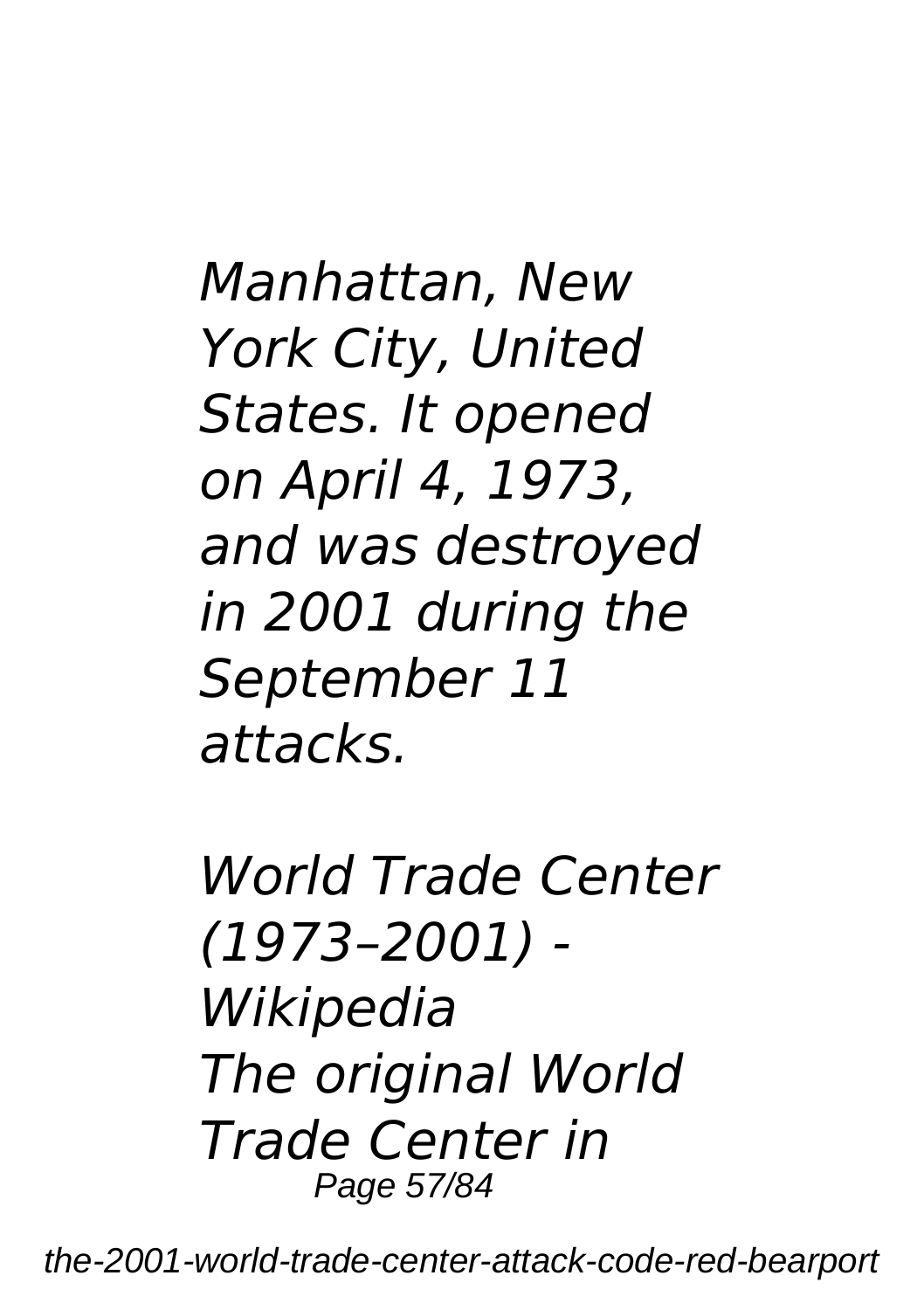*March 2001 The original World Trade Center contained the Twin Towers, which were the tallest buildings in the world after they opened on April 4, 1973. The other buildings in the complex included the Marriott World Trade Center (3* Page 58/84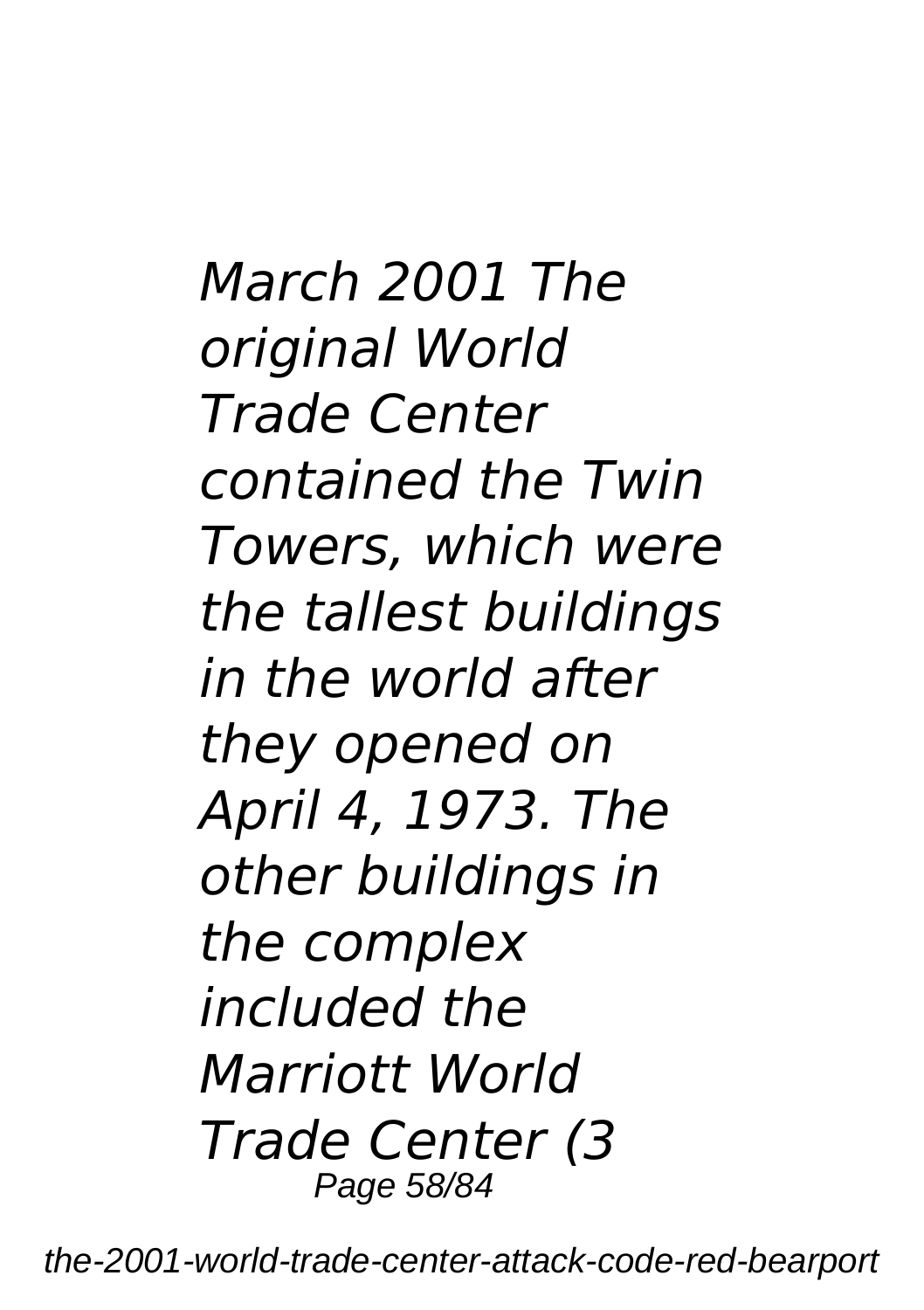### *WTC), as well as 4 WTC, 5 WTC, 6 WTC, and 7 WTC.*

*World Trade Center (2001–present) - Wikipedia World Trade Center On September 11, 2001, at 8:45 a.m. on a clear Tuesday morning, an American Airlines Boeing 767 loaded* Page 59/84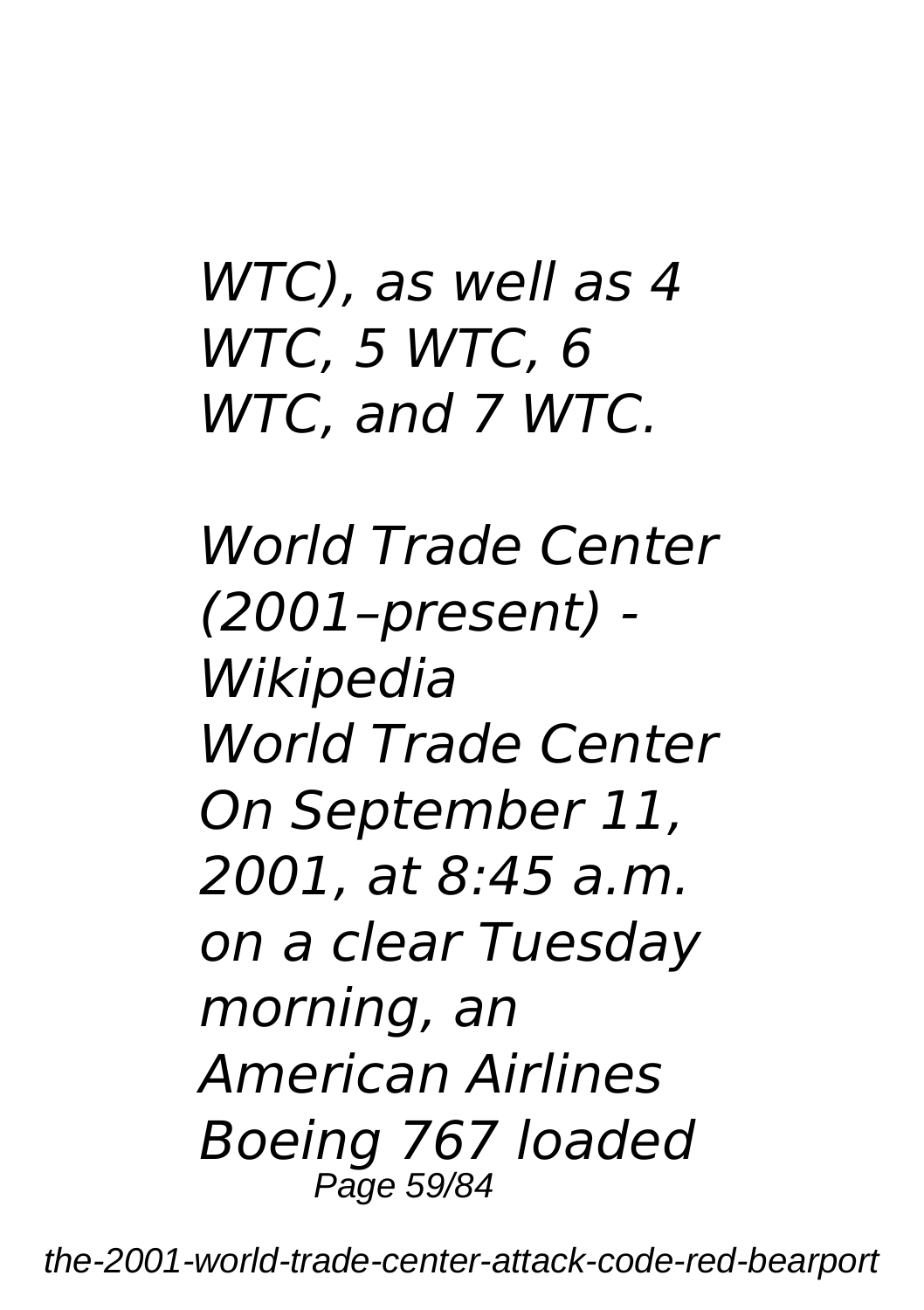*with 20,000 gallons of jet fuel crashed into the north tower of the World...*

*September 11 Attacks: Facts, Background & Impact - HISTORY World Trade Center, complex of several buildings around a central* Page 60/84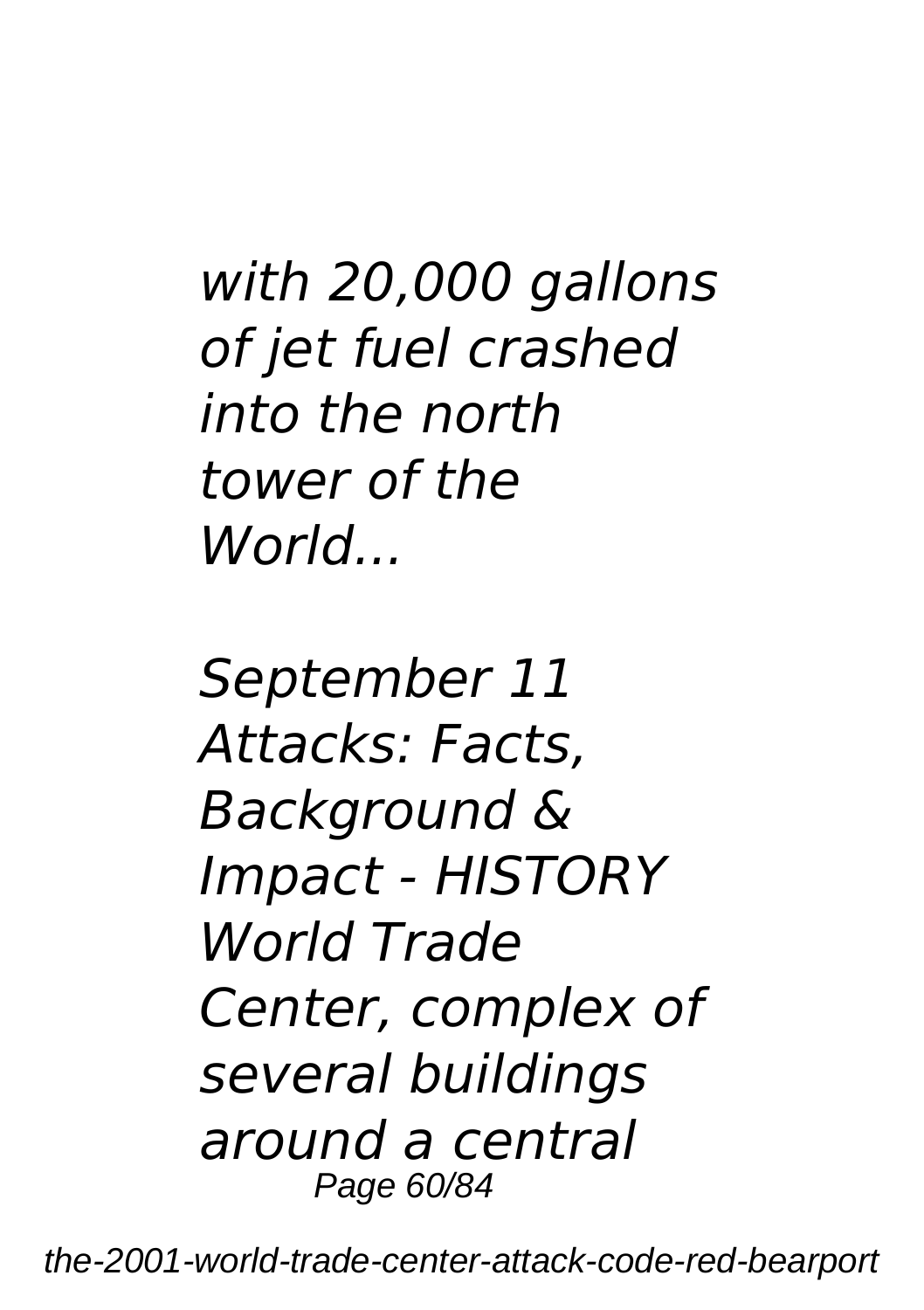*plaza in New York City that in 2001 was the site of the deadliest terrorist attack in American history. (See September 11 attacks.)*

*World Trade Center | building complex, New York City, New*

*On Nov. 3, 2014,* Page 61/84

*...*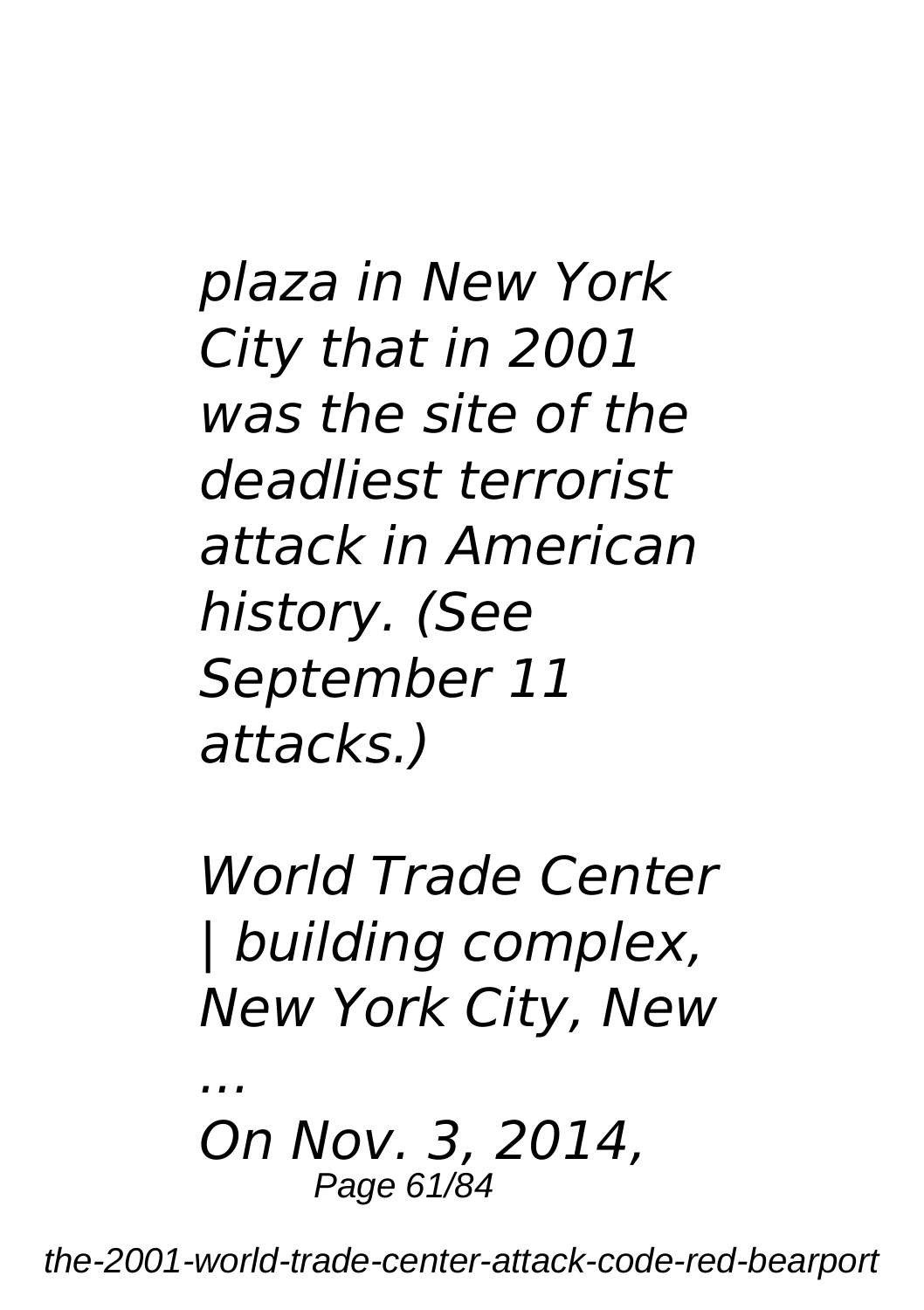*13 years after the World Trade Center was destroyed in the September 11, 2001 attacks, One World Trade Center opened it doors with employees at Conde Nast some of the first to ...*

*On This Day, Nov. 3: One World Trade Center opens its ...* Page 62/84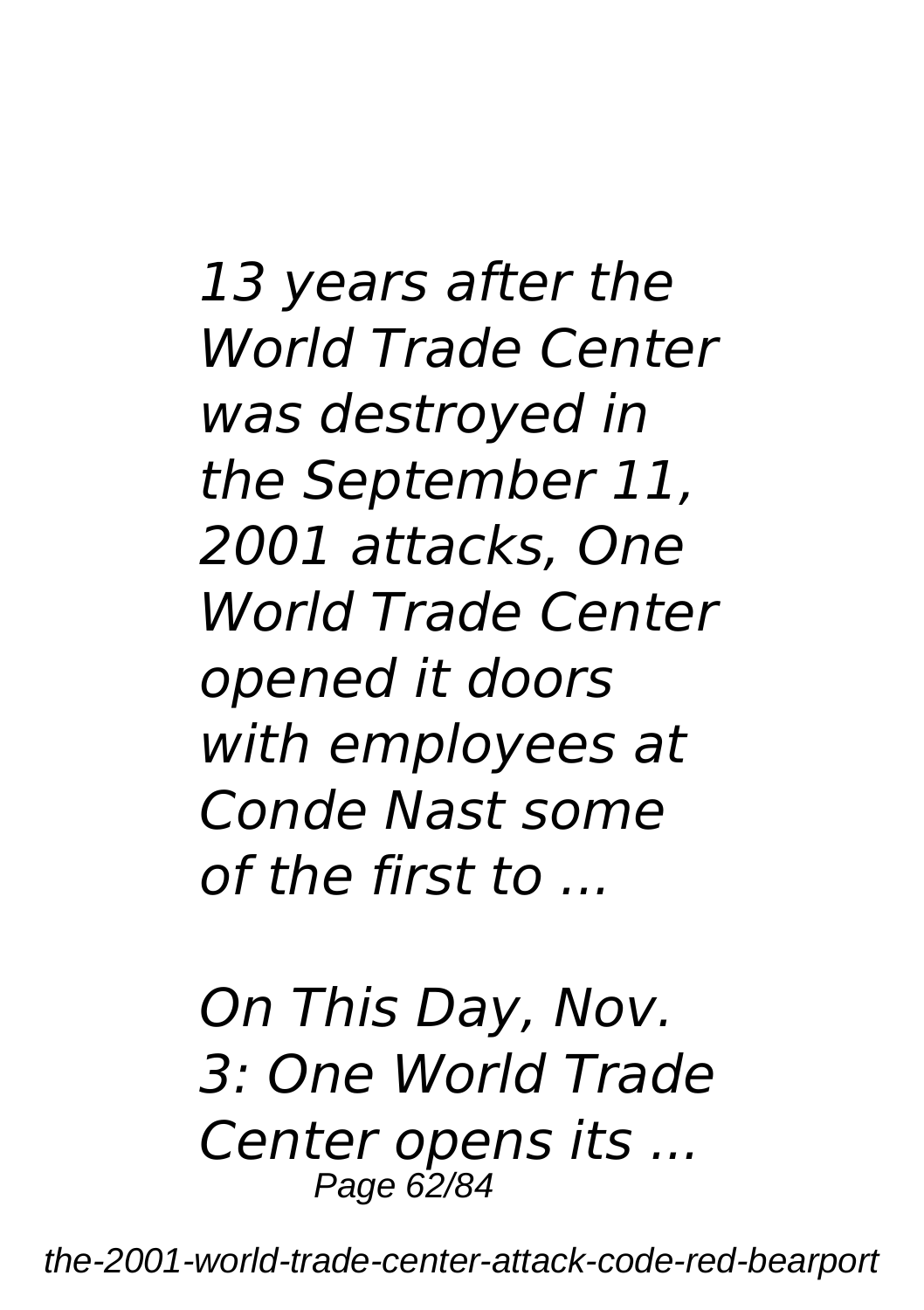*The original World Trade Center in Lower Manhattan, New York City was destroyed during the terrorist attacks of September 11, 2001, after being struck by two hijacked commercial airliners. One World Trade Center* Page 63/84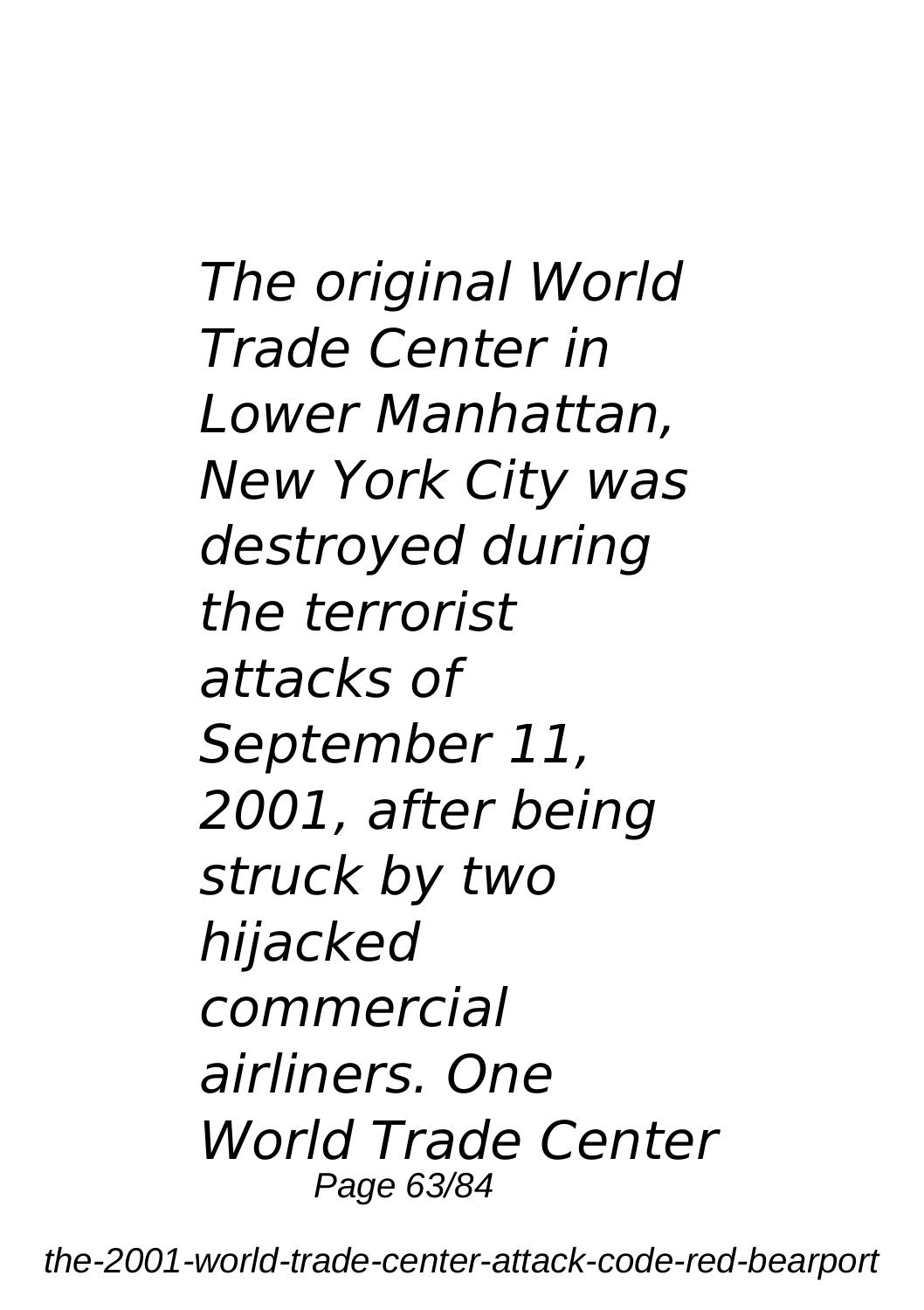*(WTC 1) (the North Tower) was hit at 8:46 a.m. Eastern time and collapsed at 10:28 a.m. Two World Trade Center (WTC 2) (the South Tower) was hit at 9:03 a.m. and collapsed at 9:59 a.m.*

*Collapse of the World Trade Center* Page 64/84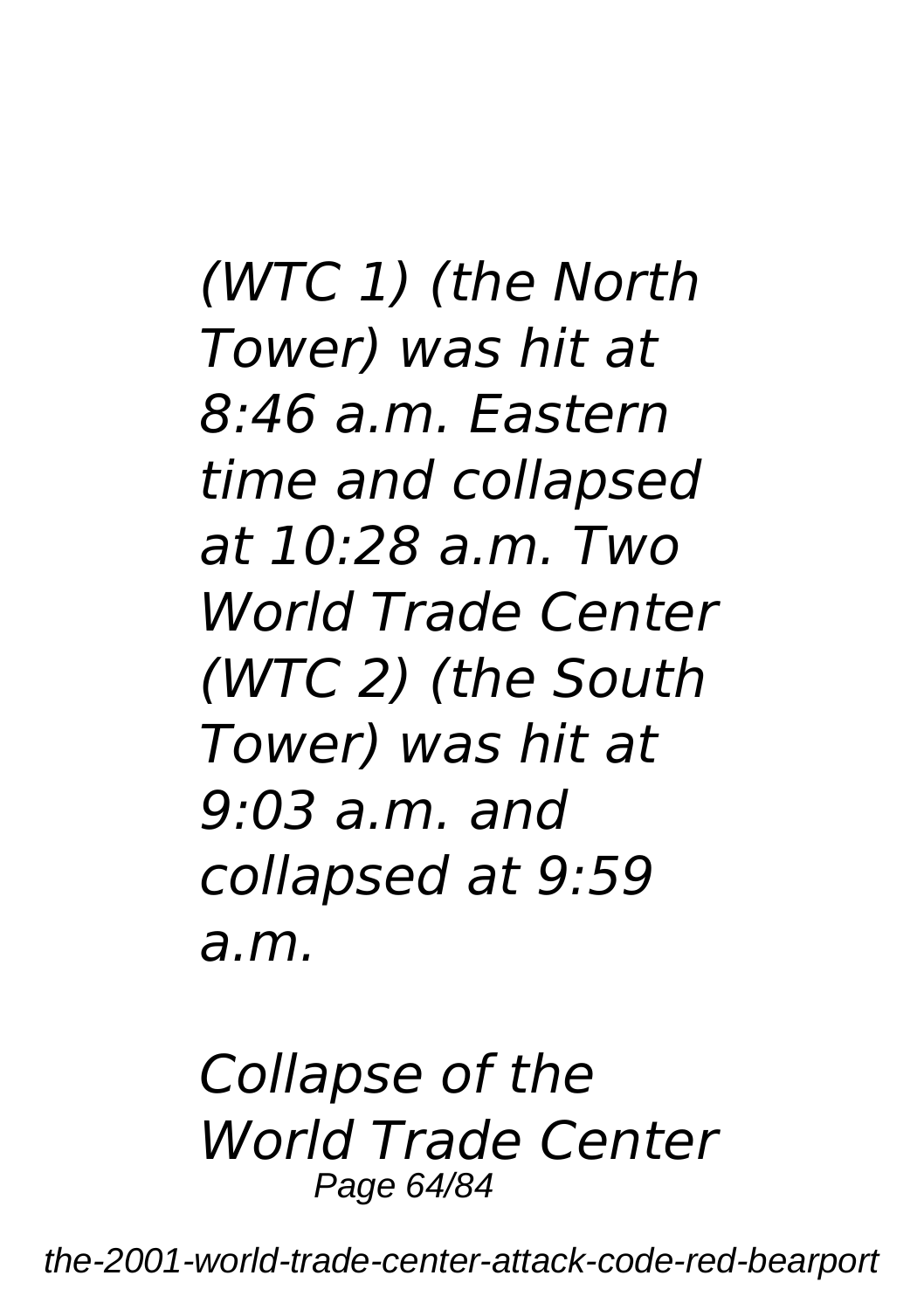*- Wikipedia Einige Bilder vor und nach dem Terroranschlag.*

*World Trade Center 11.09.2001 - YouTube Debris and the resulting fires caused a partial or complete collapse of all other buildings in the* Page 65/84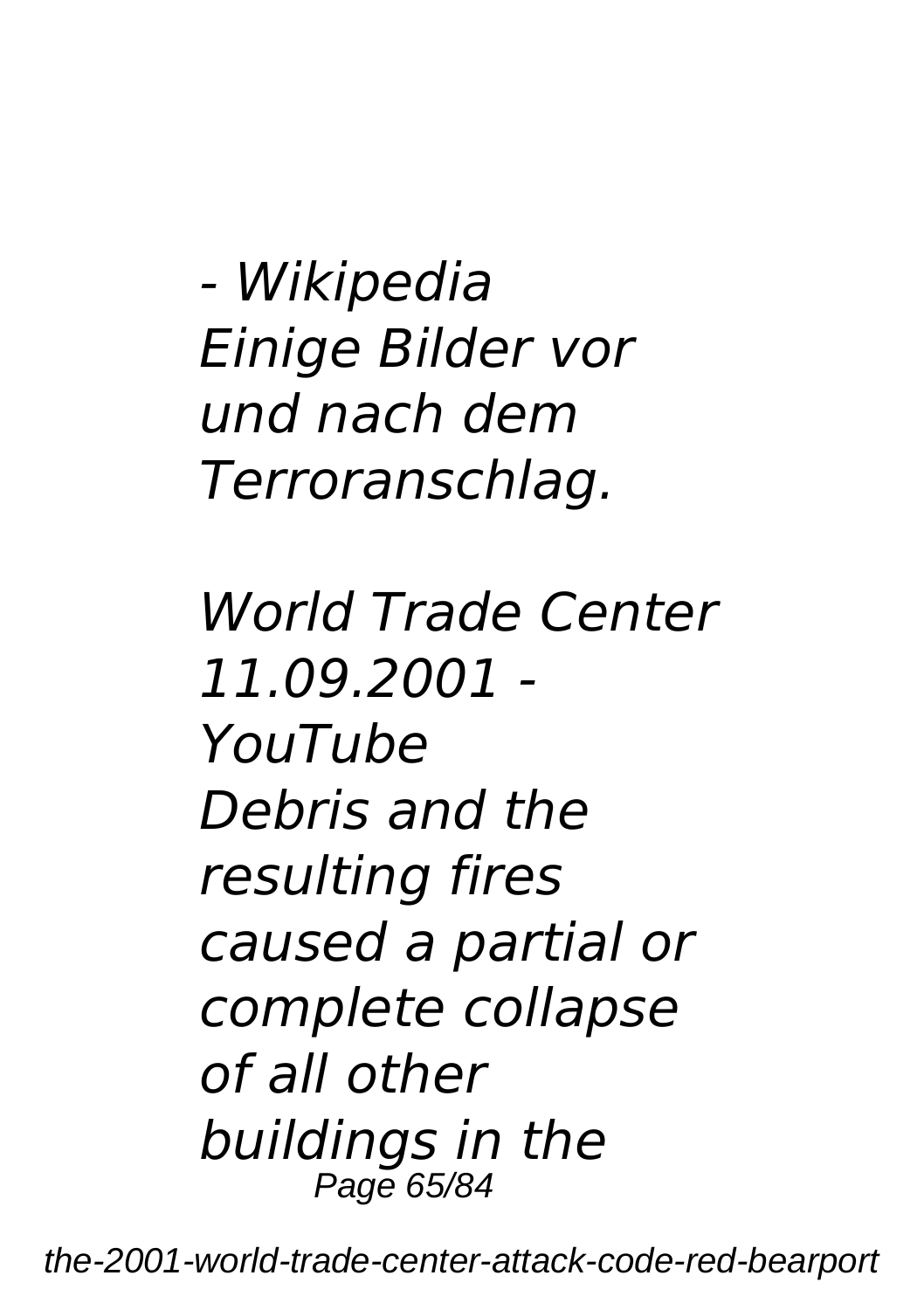*World Trade Center complex, including the 47-story 7 World Trade Centertower, as well as significant damage to ten other large surrounding structures.*

*September 11 attacks - Wikipedia Abonnez-vous http:* Page 66/84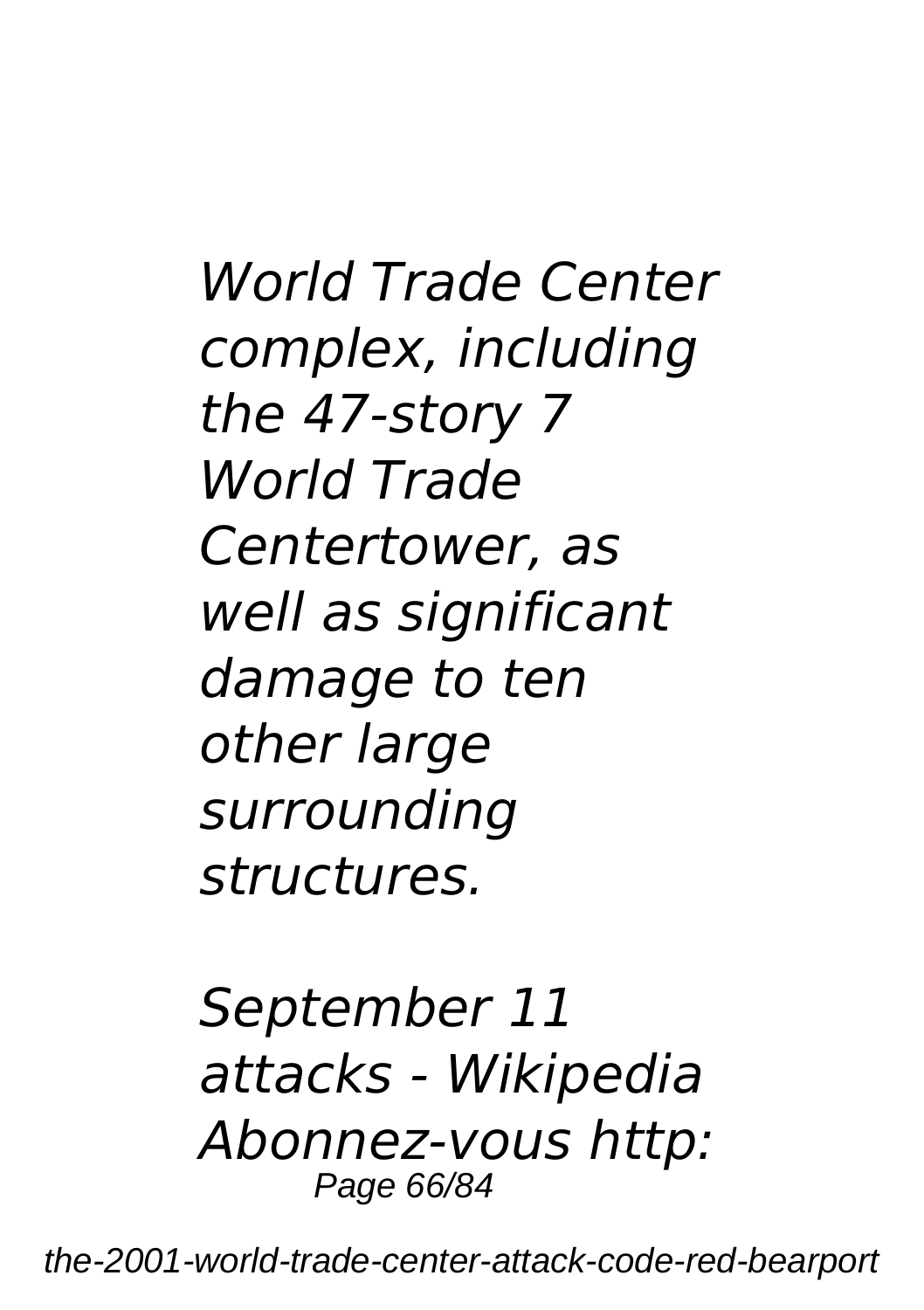*//bit.ly/inasociete 12 septembre 2001 Des attentats terroristes ont frappé les tours jumelles du World Trade Center à New York. Commentaire...*

*11 septembre 2001 World Trade Center New York | Archive*

Page 67/84

*...*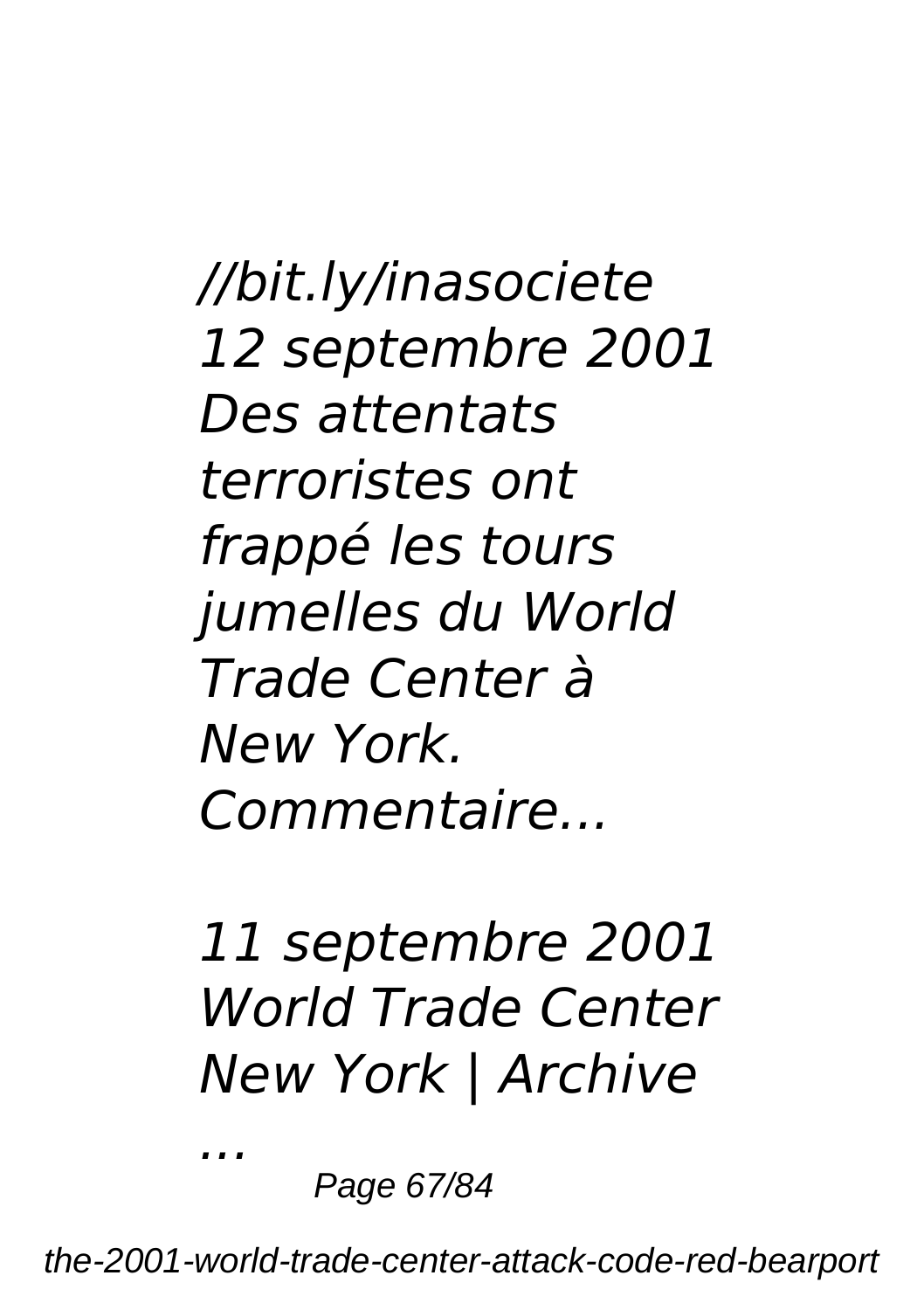*In rebuilding the World Trade Center site after 9/11, architects paid homage to the lost twin towers by giving the new skyscraper, One World Trade Center, similar dimensions. Measuring 200 feet square, the footprint of One* Page 68/84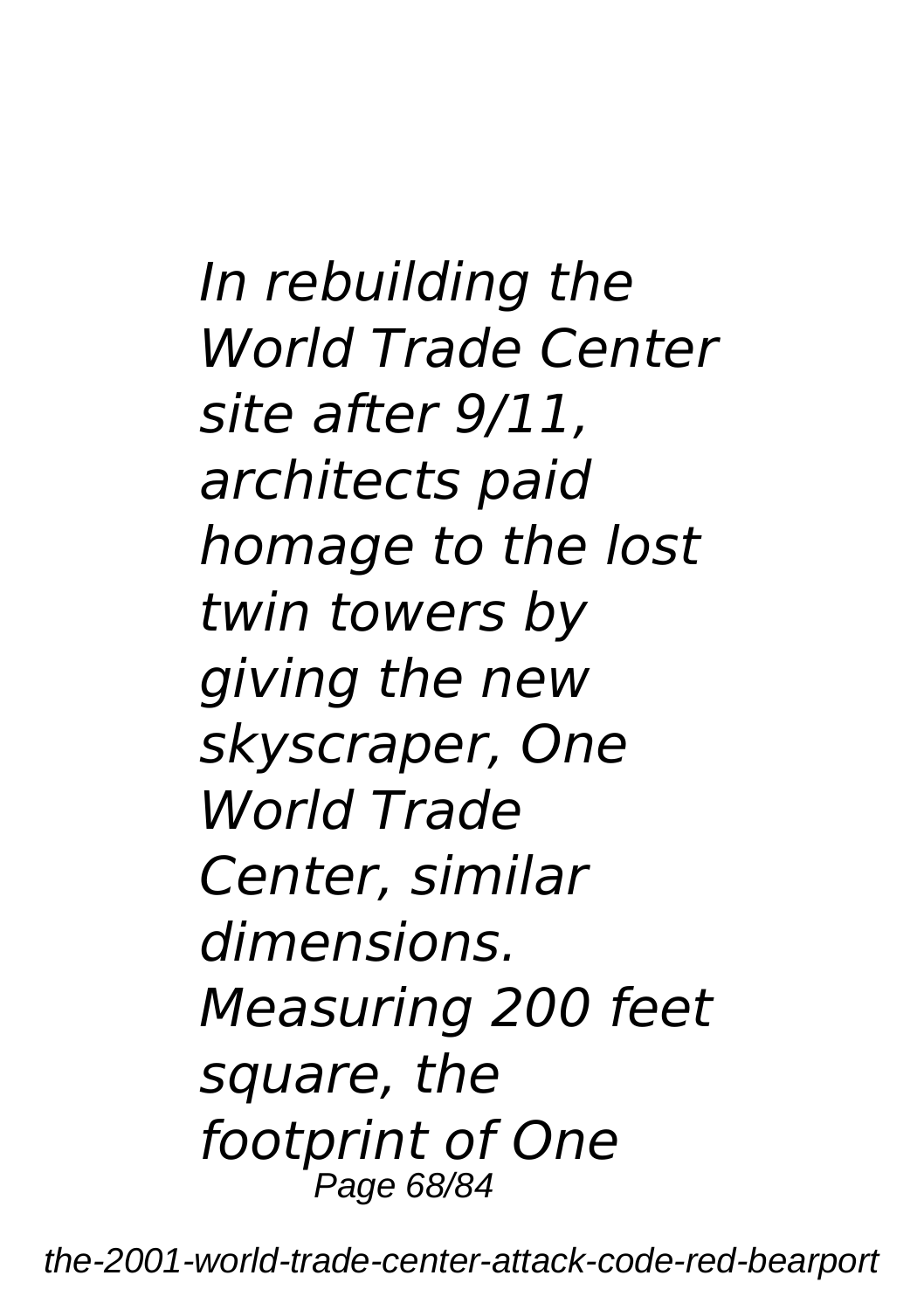*World Trade Center matches each of the twin towers. With the exception of the parapet, One World Trade Center is 1,362 feet ...*

*The World Trade Center Before the 9/11 Attacks It's impossible to forget the terrible images of the* Page 69/84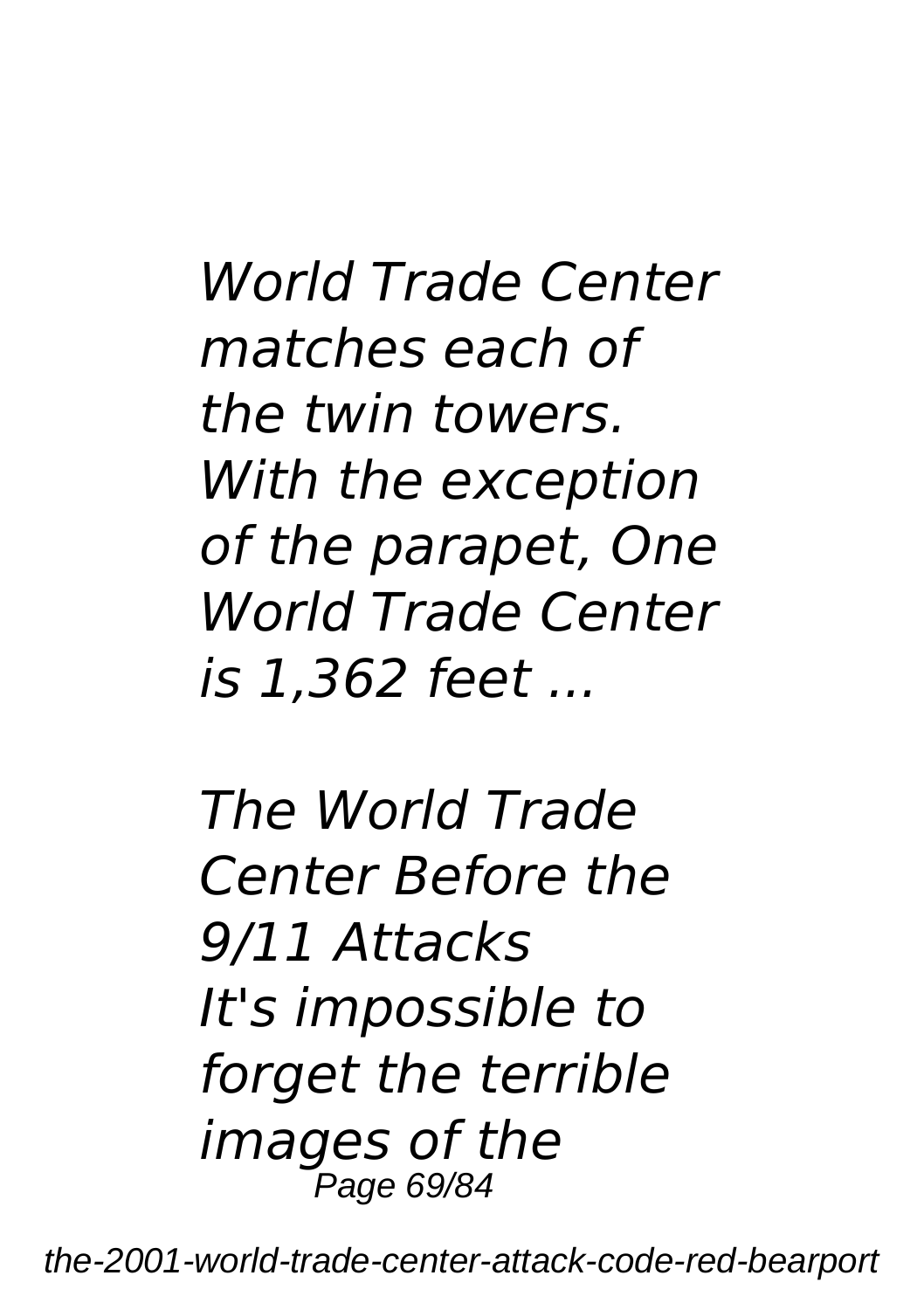*World Trade Center from September 11, 2001. Many in New York witnessed the destruction in person and millions more saw it on TV. As a result, it's understandably easy to forget what the World Trade Center looked like during happier* Page 70/84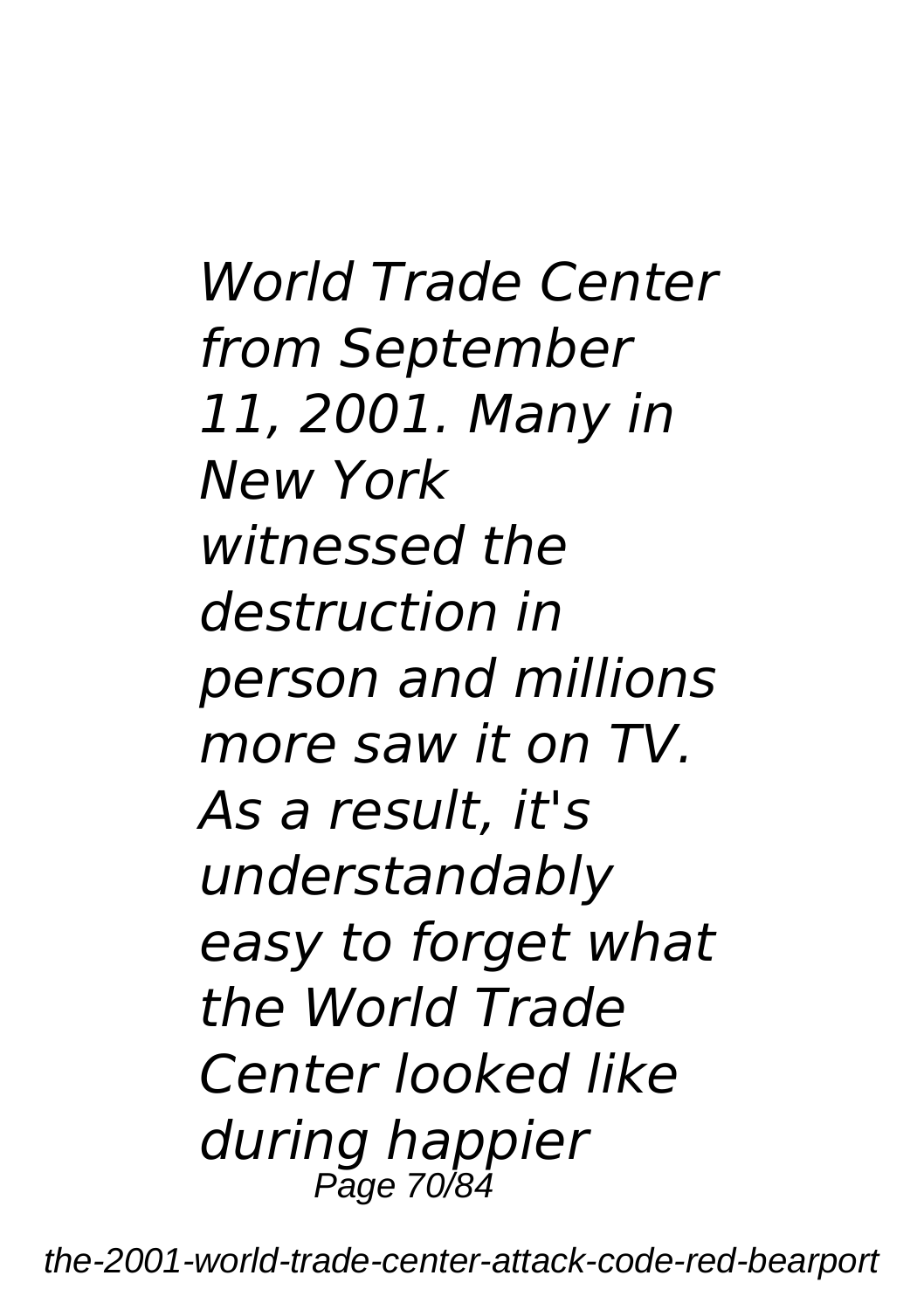*days.*

*Images of the World Trade Center, 1970-2001 This is the whole clip of my interaction with a guard at the WTC a week before the horrific attacks. "I" was in NYC for my friend's wedding and figured why* Page 71/84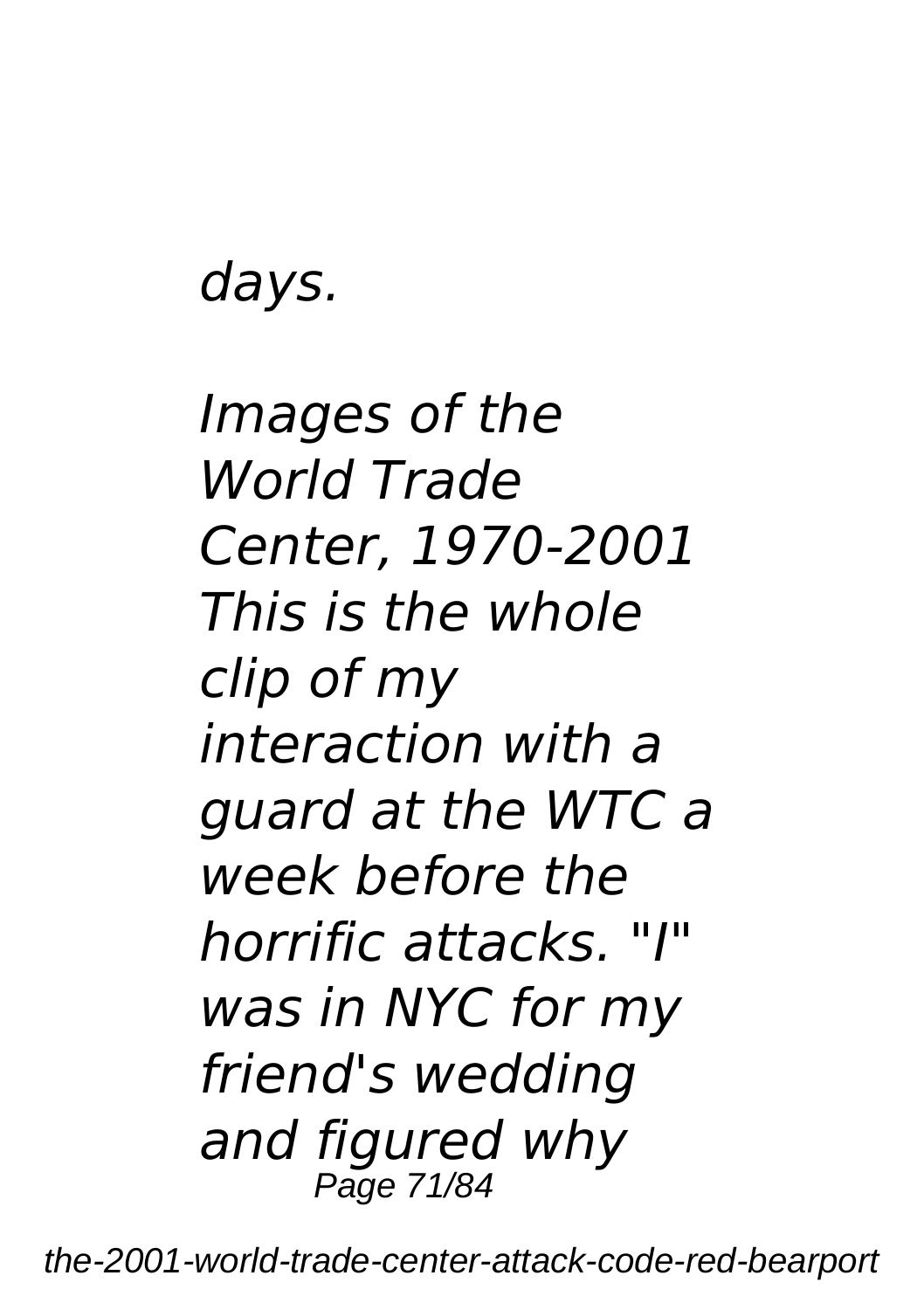*n...*

*World Trade Center - Sept 3, 2001 - Unedited - YouTube The World Trade Center Towers in New York City were victims of a terrorist attack on September 11, 2001, which caused their collapse. The two,* Page 72/84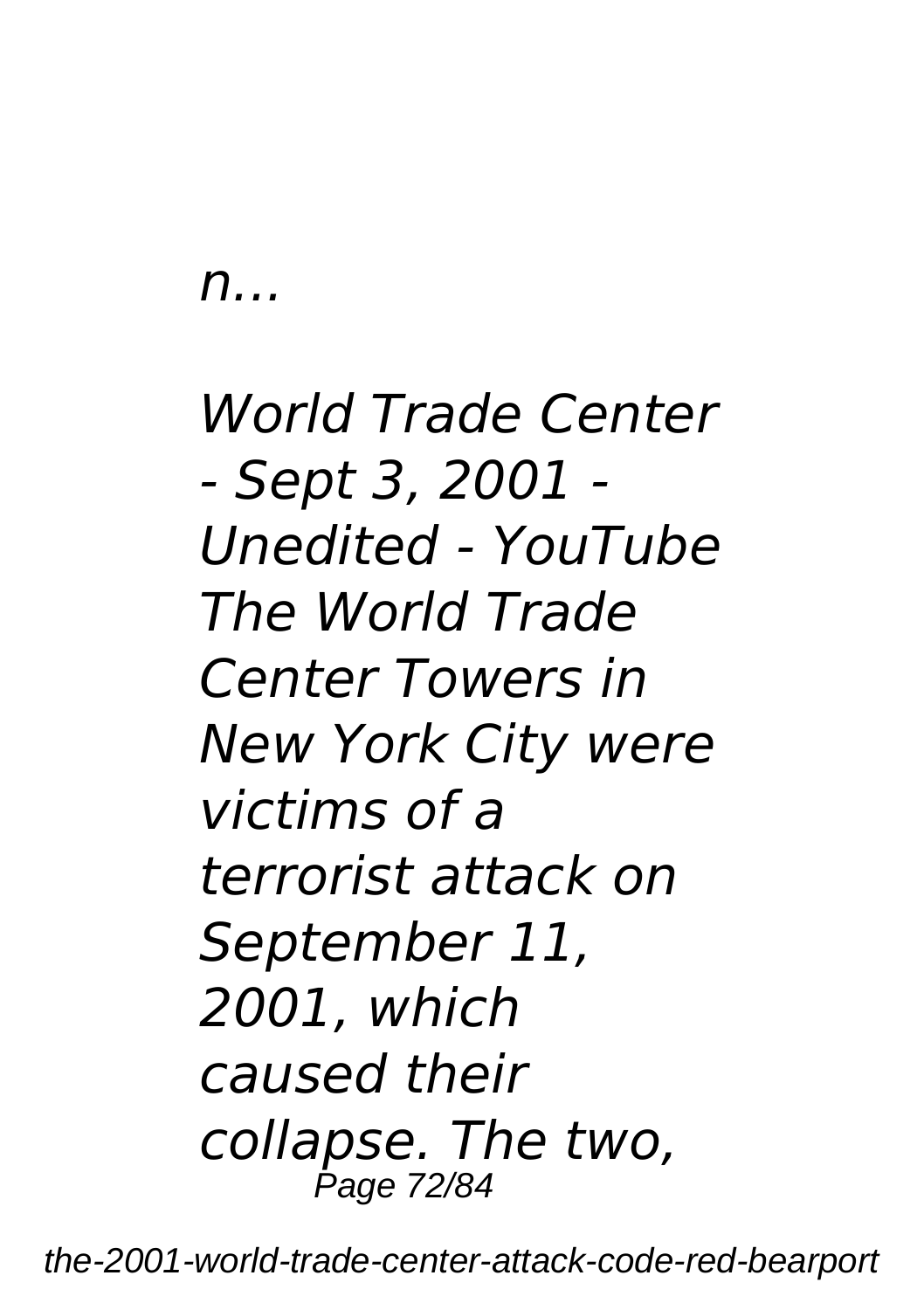*110-story buildings, were actually designed to withstand the forces cause by a horizontal impact of a large commercial aircraft [ a ].*

*2001 World Trade Center (9/11 Attack) | Learning from ...* Page 73/84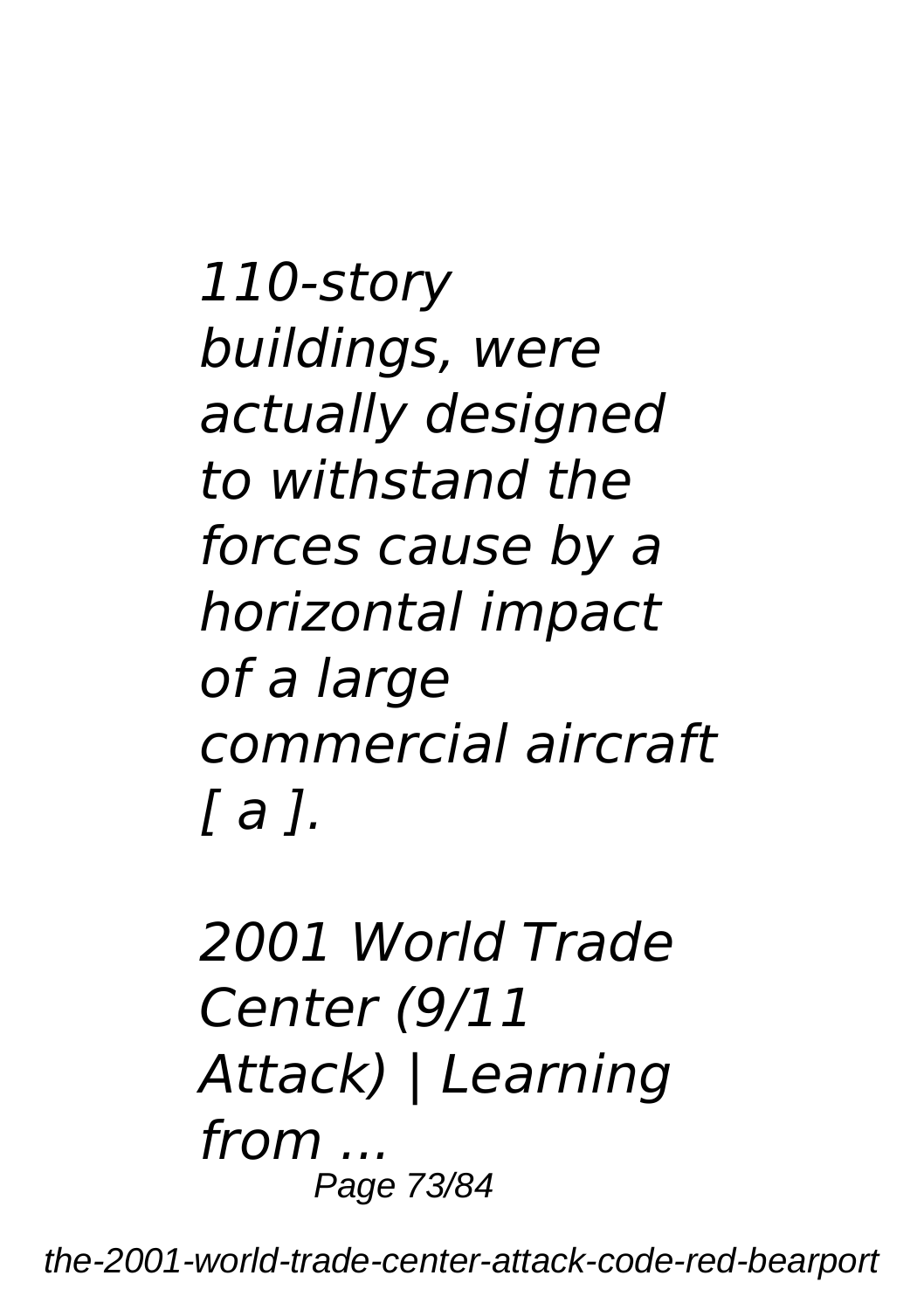*A birds eye view of the World Trade Center complex after September 11, 2001, with the original locations of the buildings. Preliminary site plans for the World Trade Center rebuild. Former site plan, with original 4 World Trade Center at the* Page 74/84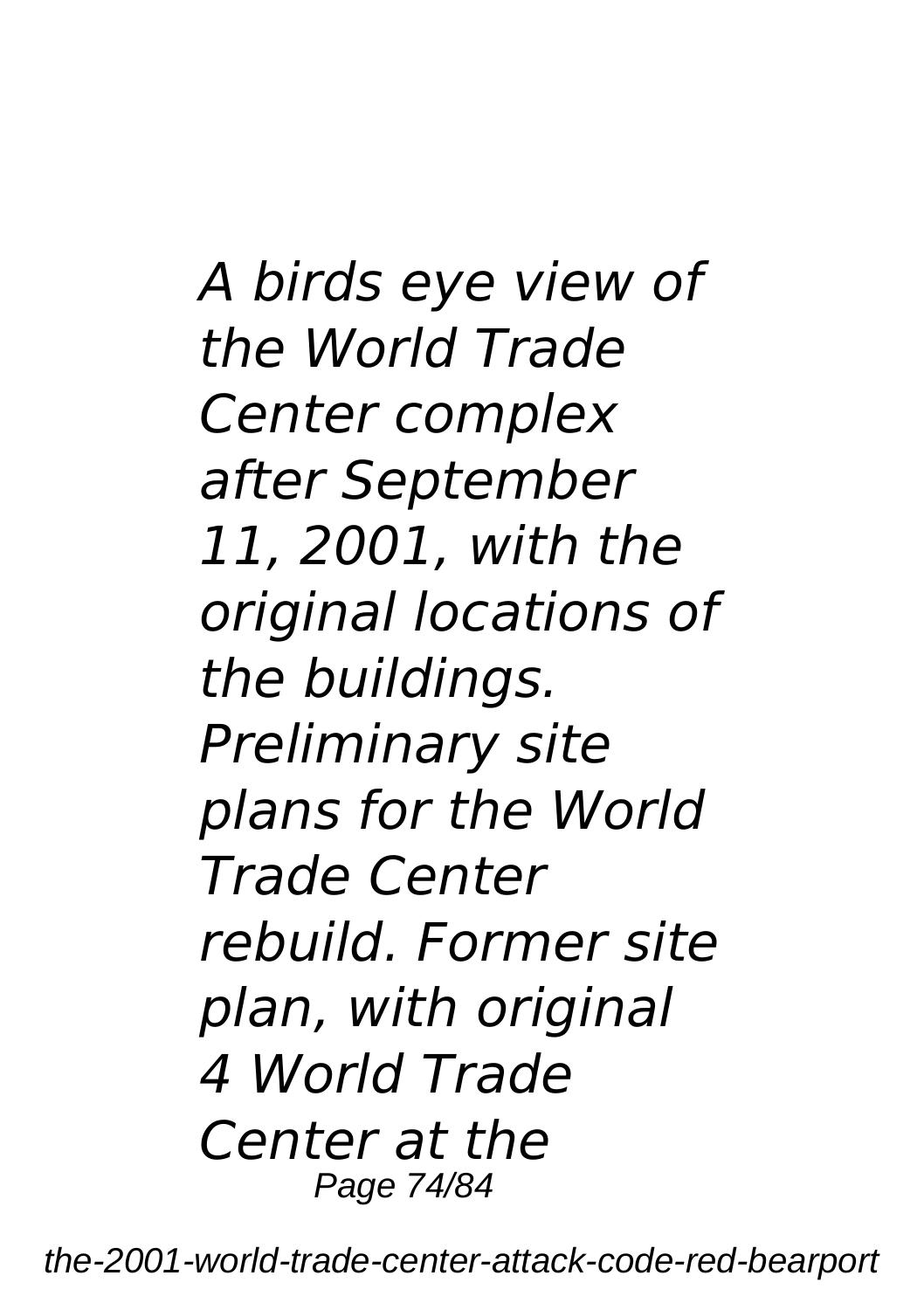## *southeast corner.*

*4 World Trade Center - Wikipedia The performance was the end to the World Trade Center's free summer outdoor entertainment schedule, which had featured acts including Celtic dancing, Odetta,* Page 75/84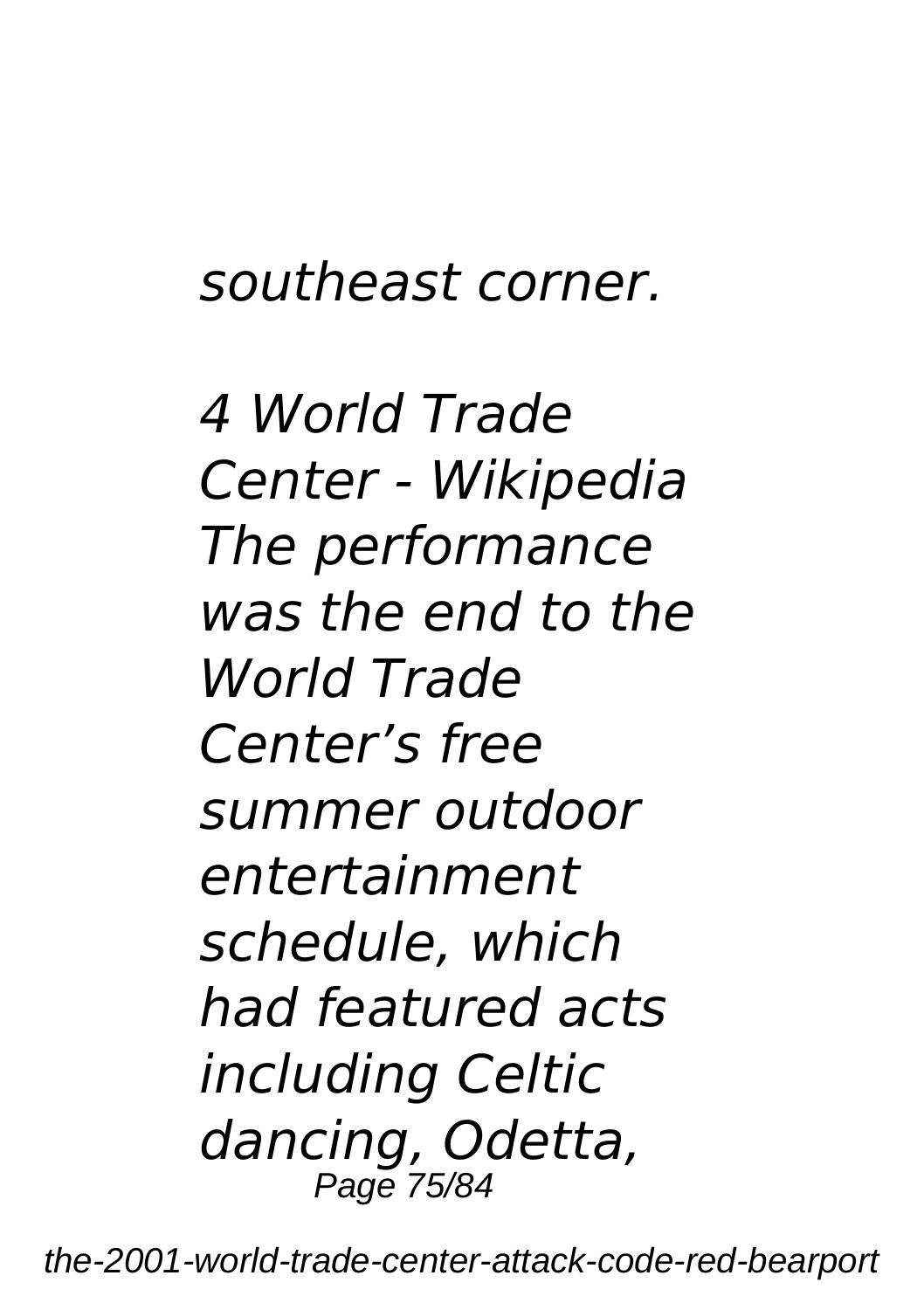*and Herman's Hermits. But the dance rehearsal was called off when the sky unloaded buckets of rain.*

*September 10, 2001 at the World Trade Center's Windows on ... The show was in benefit for Central American workers* Page 76/84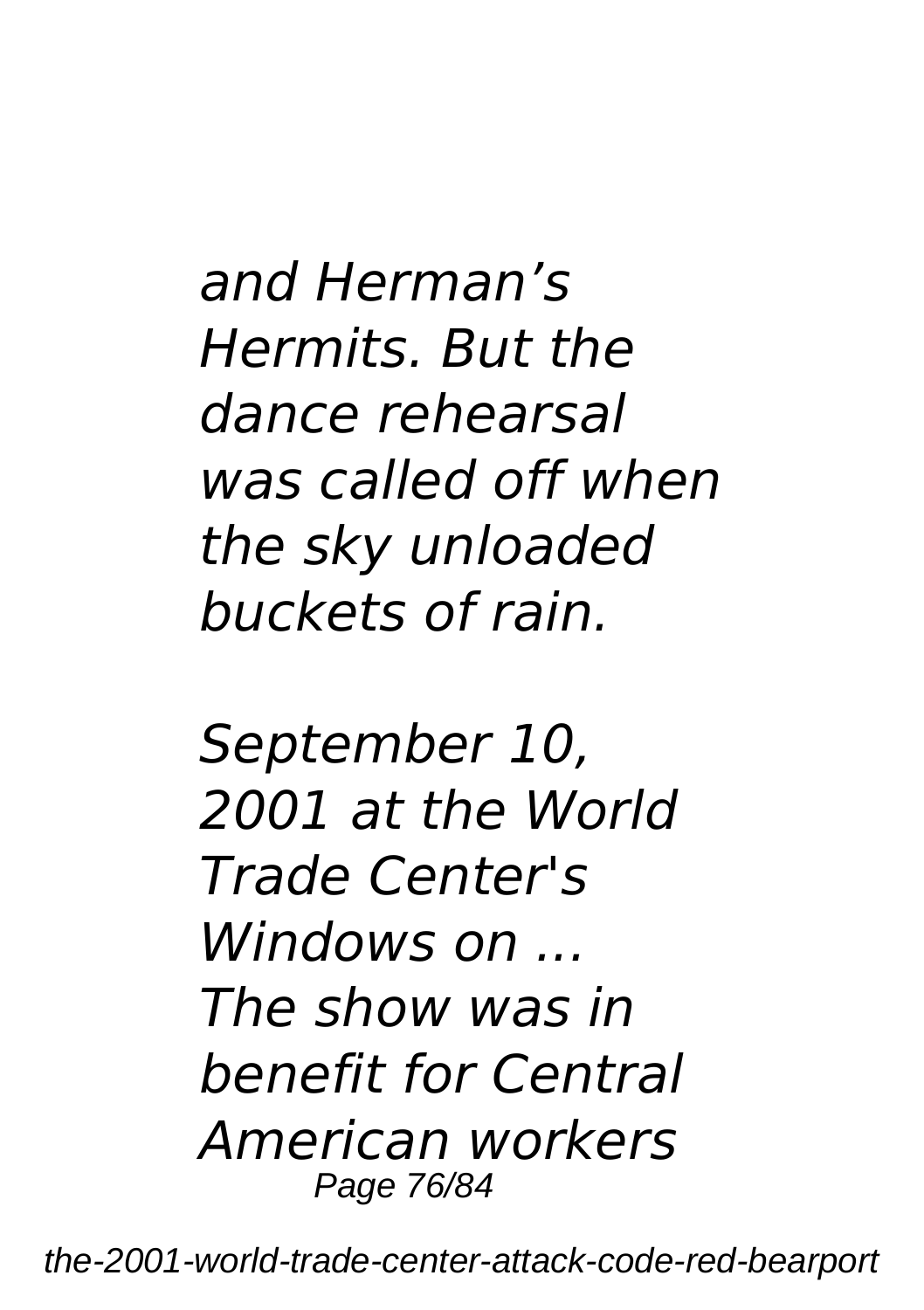*killed in World Trade Center attacks and featured the following performers, in addition to SY: Tom Verlaine band, Paul Flaherty/Chris Corsano duo, Eileen Myles-Kim-Jim-DJ Olive quartet, Cat Power and a set by DJ* Page 77/84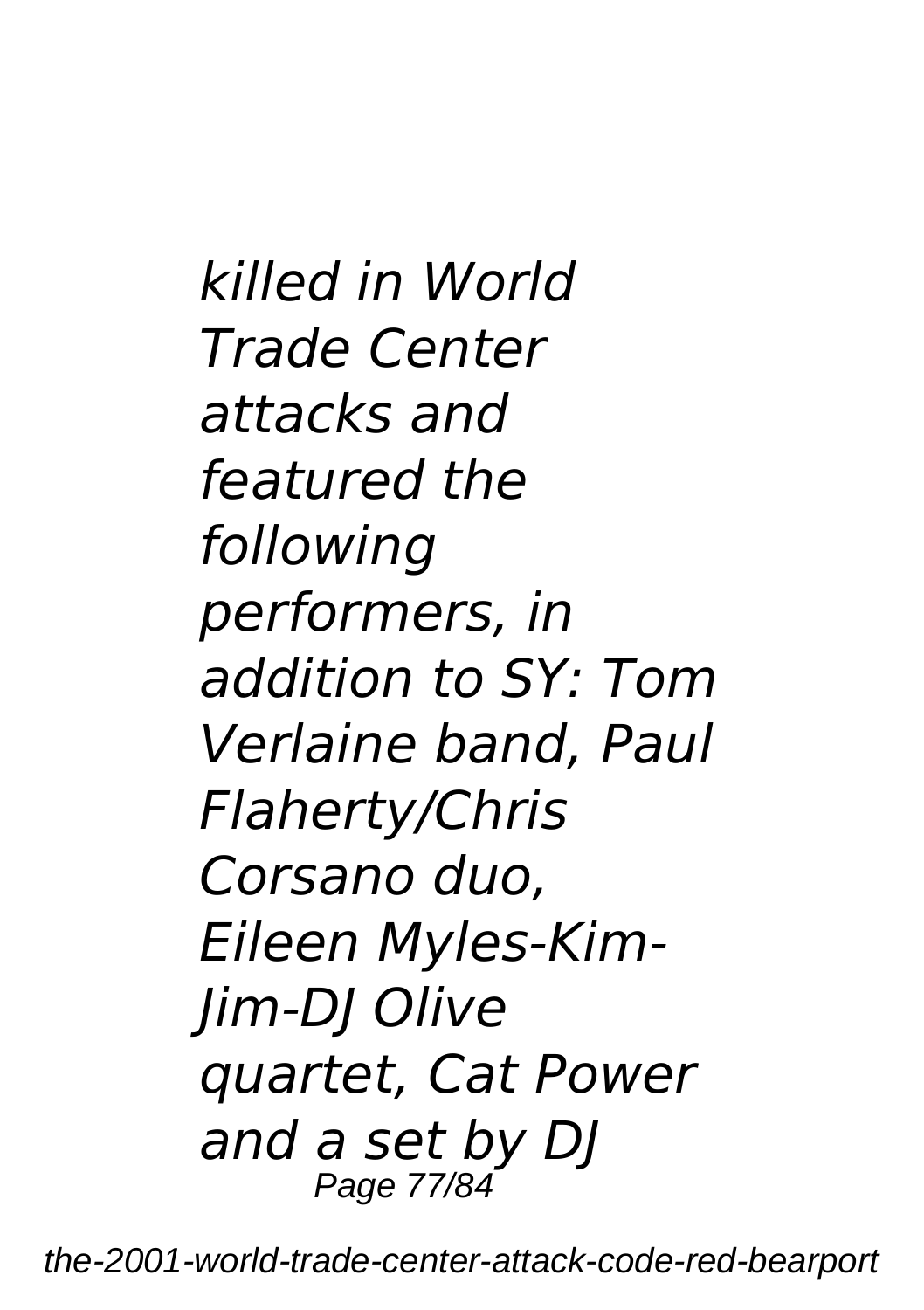## *Olive.*

*The show was in benefit for Central American workers killed in World Trade Center attacks and featured the following performers, in addition to SY: Tom Verlaine band, Paul* Page 78/84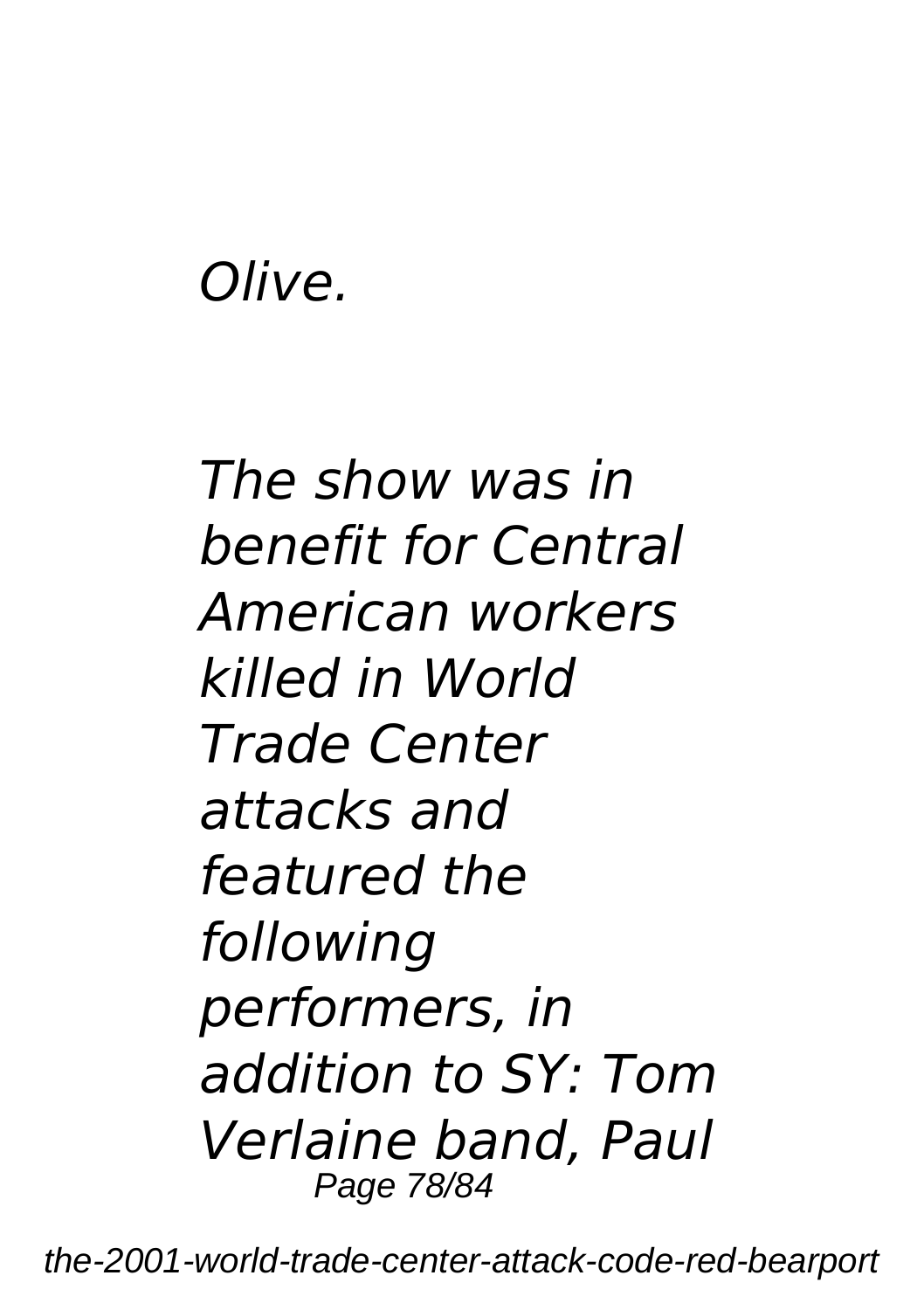*Flaherty/Chris Corsano duo, Eileen Myles-Kim-Jim-DJ Olive quartet, Cat Power and a set by DJ Olive. World Trade Center - Sept 3, 2001 - Unedited - YouTube*

## **The performance** Page 79/84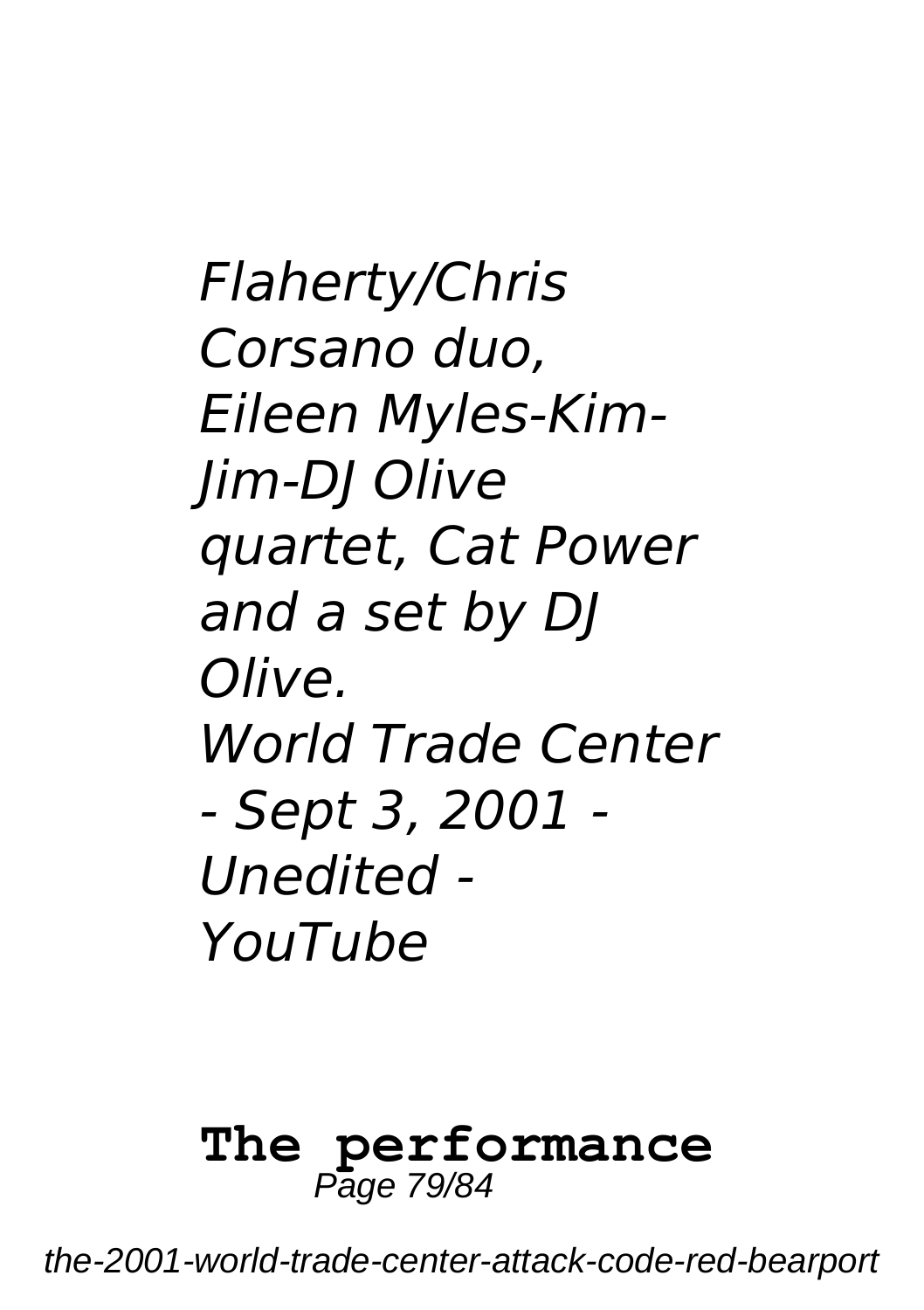**was the end to the World Trade Center's free summer outdoor entertainment schedule, which had featured acts including Celtic dancing, Odetta, and Herman's Hermits. But the dance** Page 80/84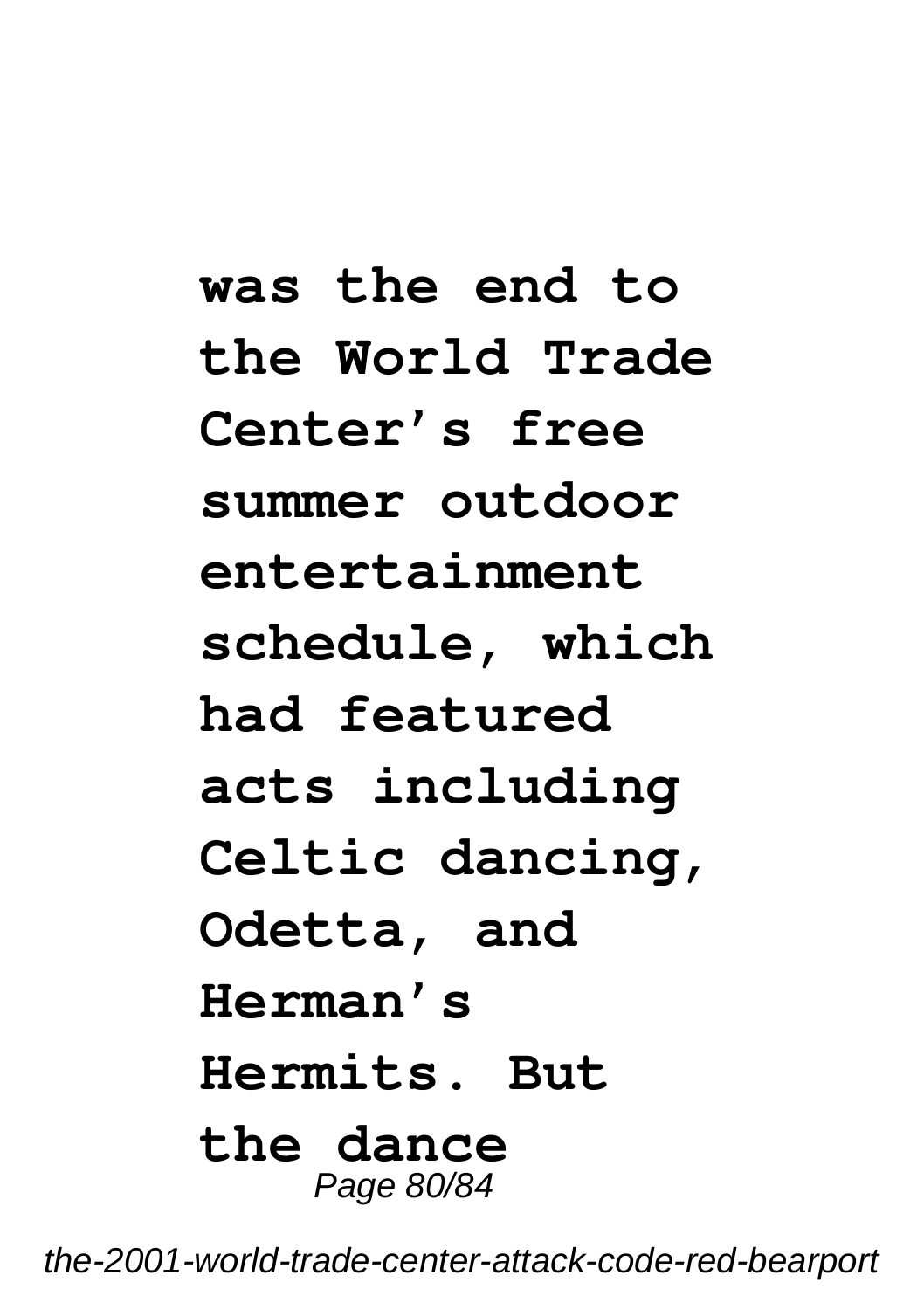**rehearsal was called off when the sky unloaded buckets of rain.** *11 septembre 2001 World Trade Center New York | Archive ...* **World Trade Center On** Page 81/84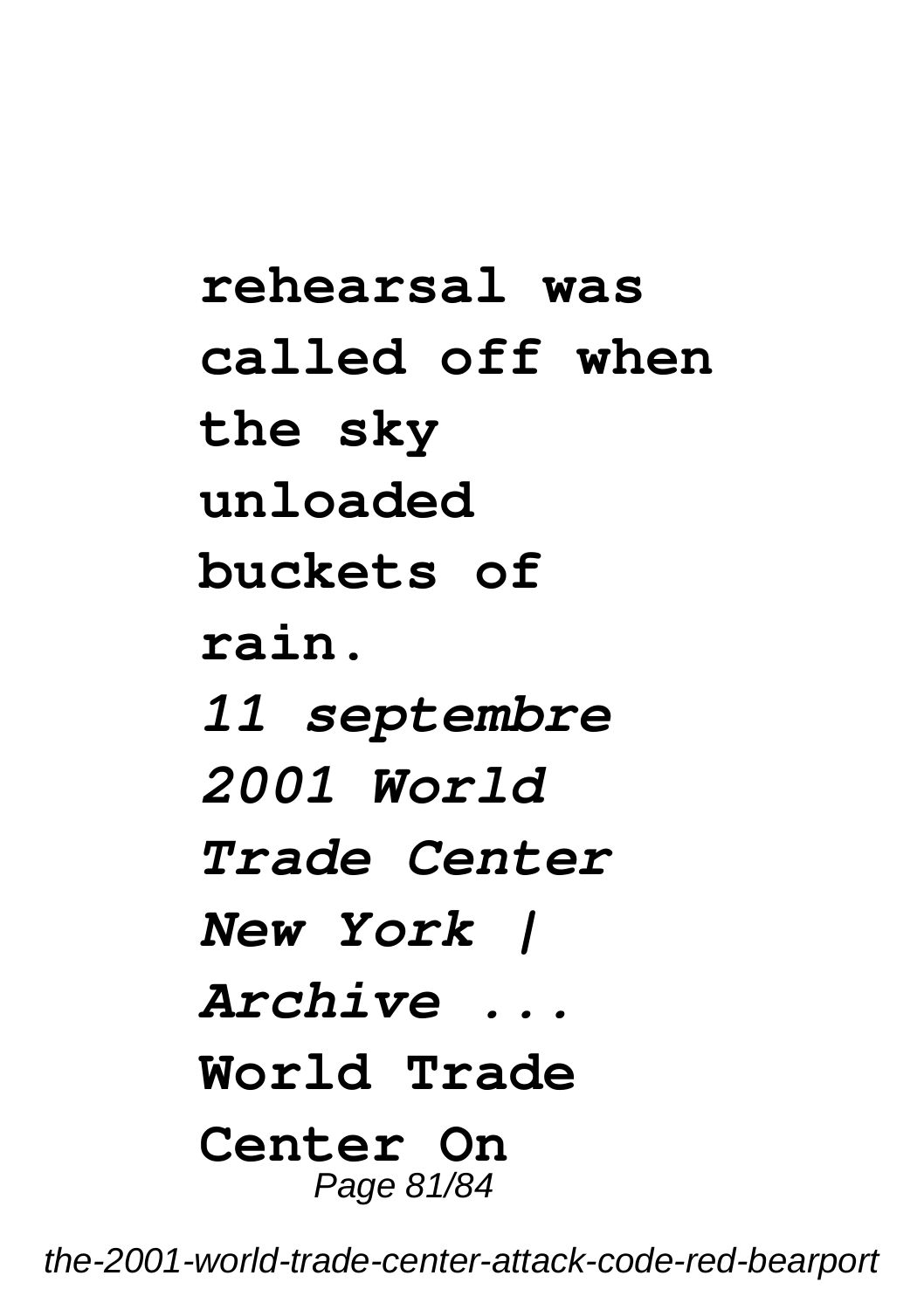**September 11, 2001, at 8:45 a.m. on a clear Tuesday morning, an American Airlines Boeing 767 loaded with 20,000 gallons of jet fuel crashed into the north tower of the World...** Page 82/84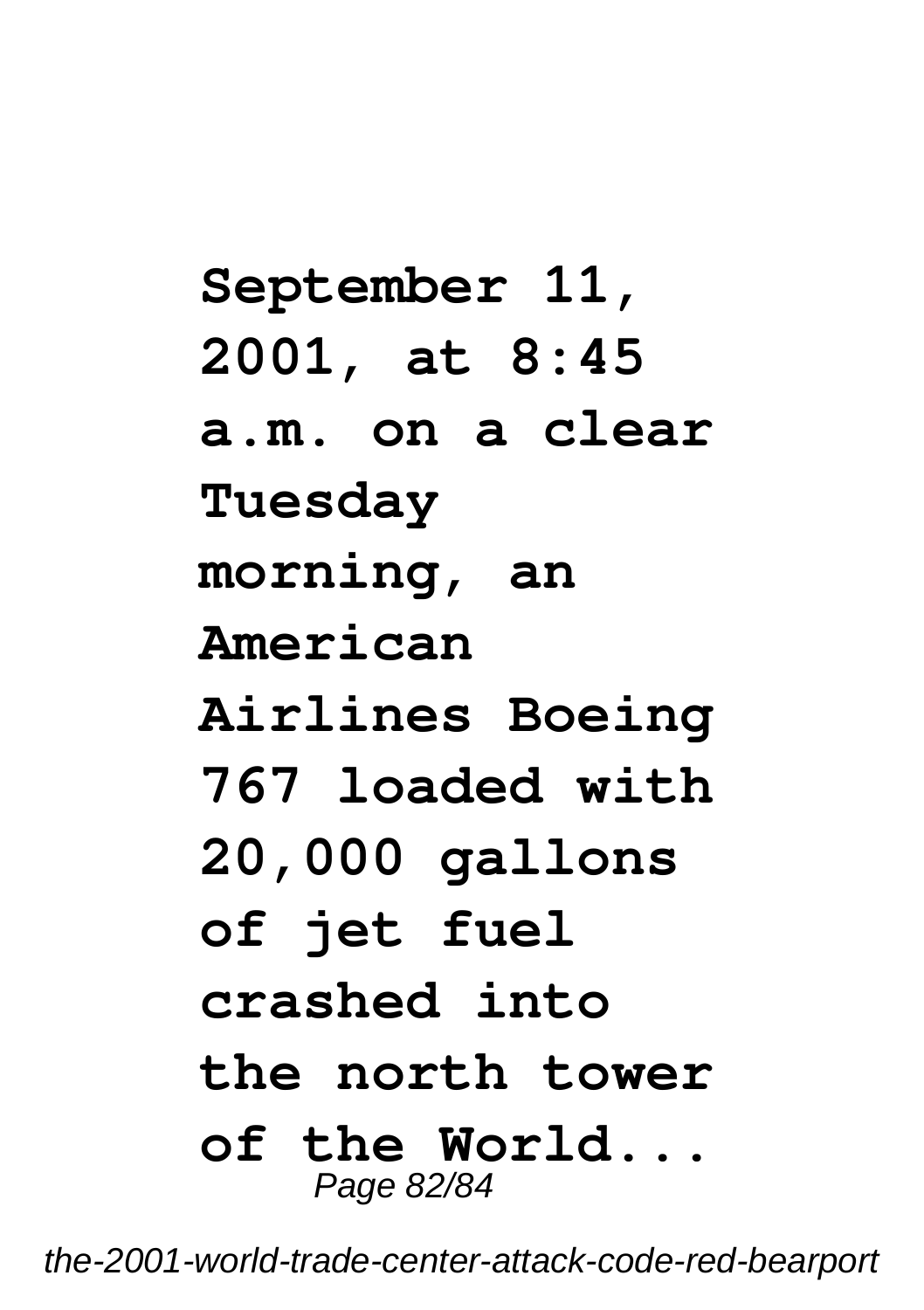**This is the whole clip of my interaction with a guard at the WTC a week before the horrific attacks. "I" was in NYC for my friend's wedding and figured why n...** Page 83/84